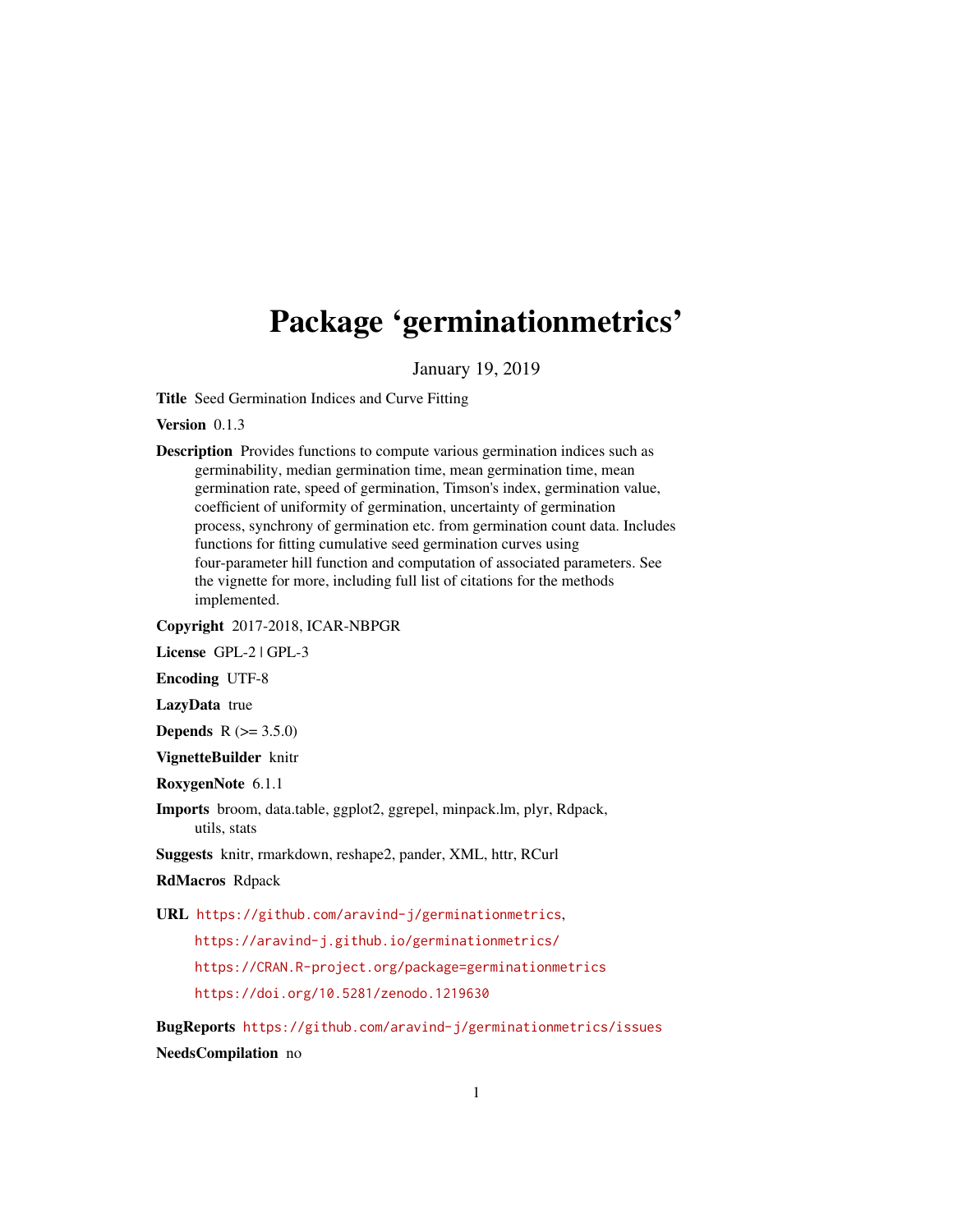# 2 and 2 current control of the control of the control of the control of the control of the control of the control of the control of the control of the control of the control of the control of the control of the control of

Author J. Aravind [aut, cre] (<https://orcid.org/0000-0002-4791-442X>), S. Vimala Devi [aut], J. Radhamani [aut], Sherry Rachel Jacob [aut], Kalyani Srinivasan [aut], ICAR-NBGPR [cph] (www.nbpgr.ernet.in)

Maintainer J. Aravind <j.aravind@icar.gov.in>

Repository CRAN

Date/Publication 2019-01-19 22:30:03 UTC

# R topics documented:

|       | $\overline{4}$ |
|-------|----------------|
|       | -6             |
|       |                |
|       |                |
|       |                |
|       |                |
|       |                |
|       |                |
|       |                |
|       |                |
|       |                |
|       |                |
|       |                |
|       |                |
|       |                |
| Index | 43             |

<span id="page-1-1"></span>CUGerm *Coefficient of uniformity of germination*

# Description

Compute the Coefficient of uniformity of germination (CUG).

# Usage

CUGerm(germ.counts, intervals, partial = TRUE)

<span id="page-1-0"></span>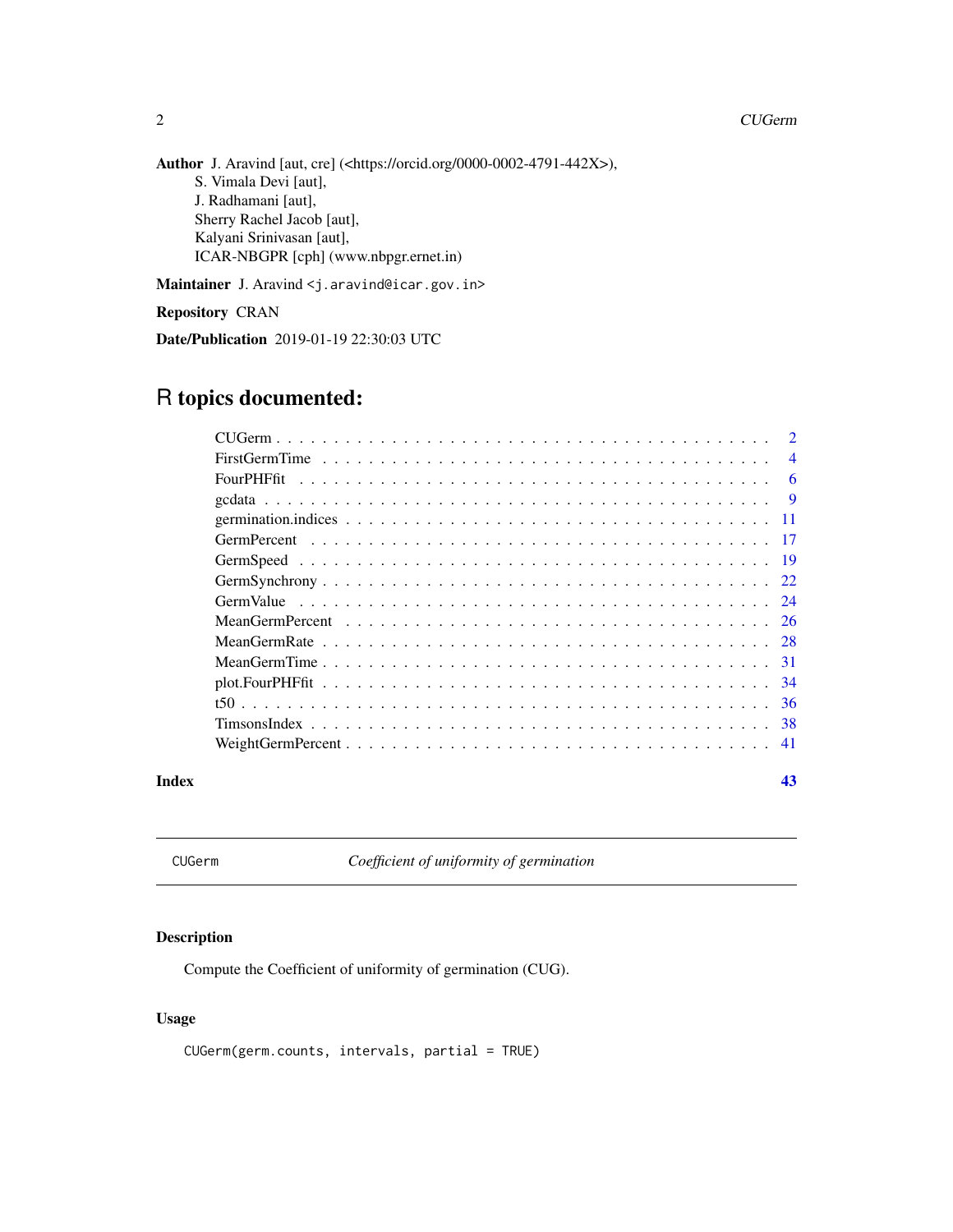# <span id="page-2-0"></span>CUGerm 3

# Arguments

| germ.counts | Germination counts at each time interval. Can be partial or cumulative as speci-<br>fied in the argument partial.           |
|-------------|-----------------------------------------------------------------------------------------------------------------------------|
| intervals   | The time intervals.                                                                                                         |
| partial     | logical. If TRUE, germ, counts is considered as partial and if FALSE, it is consid-<br>ered as cumulative. Default is TRUE. |

# Details

CUG is computed as follows (Heydecker 1972; Bewley and Black 1994).

$$
CUG = \frac{\sum_{i=1}^{k} N_i}{\sum_{i=1}^{k} (\overline{T} - T_i)^2 N_i}
$$

Where,  $T$  is the the mean germination time,  $T_i$  is the time from the start of the experiment to the *i*th observation (day for the example);  $N_i$  is the number of seeds germinated in the *i*th time (not the accumulated number, but the number correspondent to the *i*th observation), and  $k$  is the last time of germination.

# Value

The value of the coefficient of uniformity of germination as time<sup> $-2$ </sup>.

# References

Bewley JD, Black M (1994). *Seeds: Physiology of Development and Germination.*. Plenum Publishing Corporation, New York, USA. ISBN 0-306-44748-7.

Heydecker W (1972). *Seed Ecology. Proceedings of the Nineteenth Easter School in Agricultural Science, University of Nottingham, 1972*. Pennsylvania State University Press, University Park, USA.

# See Also

[GermSynchrony](#page-21-1), [MeanGermTime](#page-30-1)

# Examples

```
x <- c(0, 0, 0, 0, 4, 17, 10, 7, 1, 0, 1, 0, 0, 0)
y <- c(0, 0, 0, 0, 4, 21, 31, 38, 39, 39, 40, 40, 40, 40)
int \leftarrow 1:length(x)
# From partial germination counts
#----------------------------------------------------------------------------
CUGerm(germ.counts = x, intervals = int)# From cumulative germination counts
#----------------------------------------------------------------------------
CUGerm(germ.counts = y, intervals = int, partial = FALSE)
```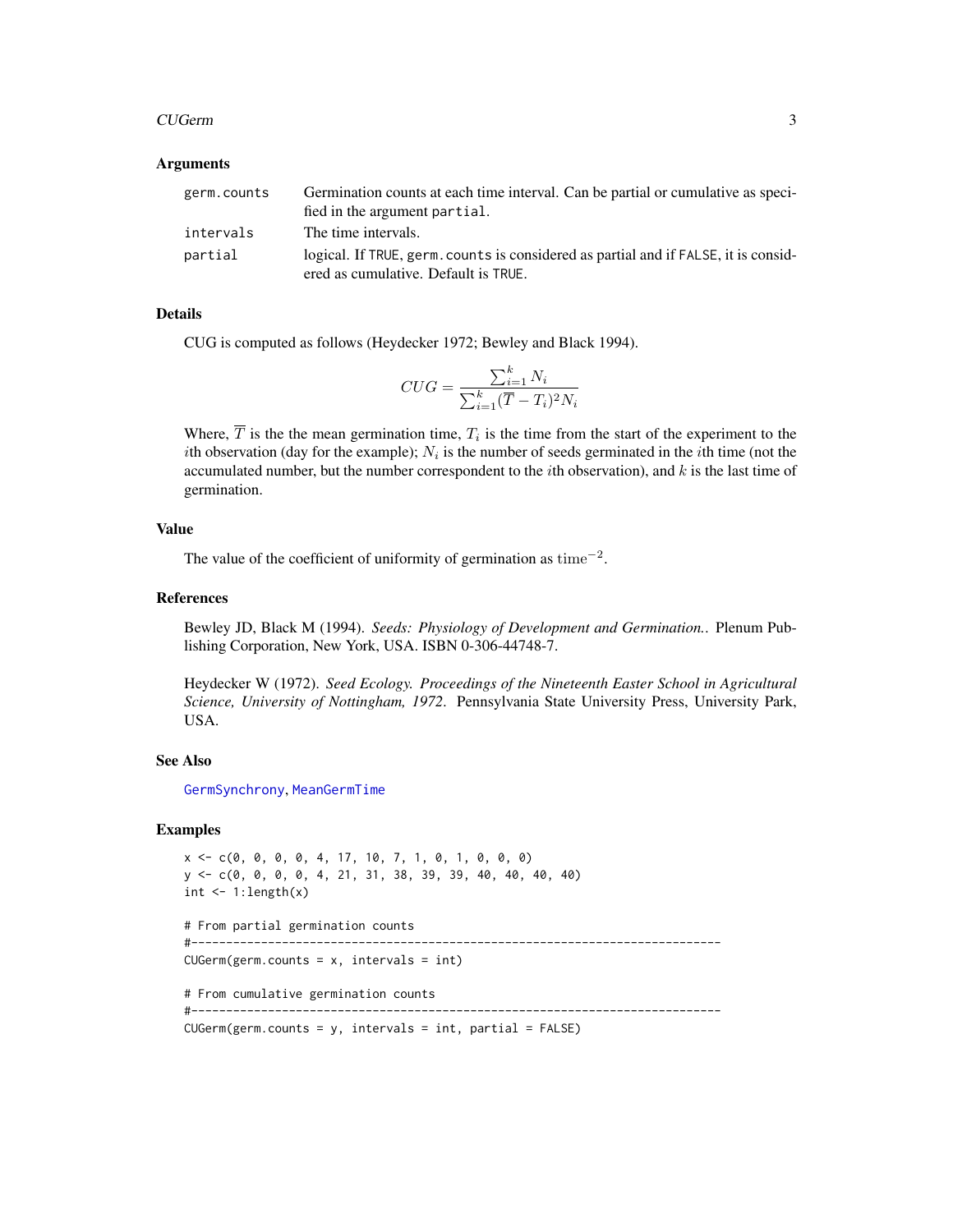# <span id="page-3-2"></span>Description

Compute the following metrics:

- FirstGermTime Time of first germination or Germination time lag  $(t_0)$  (Edwards 1932; Czabator 1962; Goloff and Bazzaz 1975; Labouriau 1983; Ranal 1999; Quintanilla et al. 2000).
- LastGermTime Time of last germination  $(t_q)$  (Edwards 1932; Labouriau 1983; Ranal and de Santana 2006).
- TimeSpreadGerm Time spread of germination (Al-Mudaris 1998; Kader 2005) or Germination distribution (Schrader and Graves 2000).
- PeakGermTime Peak time of germination or Modal time of germination (Ranal and de Santana 2006).

#### Usage

```
FirstGermTime(germ.counts, intervals, partial = TRUE)
LastGermTime(germ.counts, intervals, partial = TRUE)
PeakGermTime(germ.counts, intervals, partial = TRUE)
TimeSpreadGerm(germ.counts, intervals, partial = TRUE)
```
# Arguments

| germ.counts | Germination counts at each time interval. Can be partial or cumulative as speci-<br>fied in the argument partial.           |
|-------------|-----------------------------------------------------------------------------------------------------------------------------|
| intervals   | The time intervals.                                                                                                         |
| partial     | logical. If TRUE, germ. counts is considered as partial and if FALSE, it is consid-<br>ered as cumulative. Default is TRUE. |

#### Details

Time of first germination indicates time of germination of the faster seeds in a seedlot.

Lower value of time of first germination indicates faster initiation of germination and lower value of time of last germination indicates faster termination of germination.

Time spread of germination ( $t_g - t_0$ ) indicates difference between faster and slower germinating members of a sample.

Peak time of germination is the time in which highest frequency of germinated seeds are observed. Multiple peak times of germination are possible and if detected are indicated by a warning message.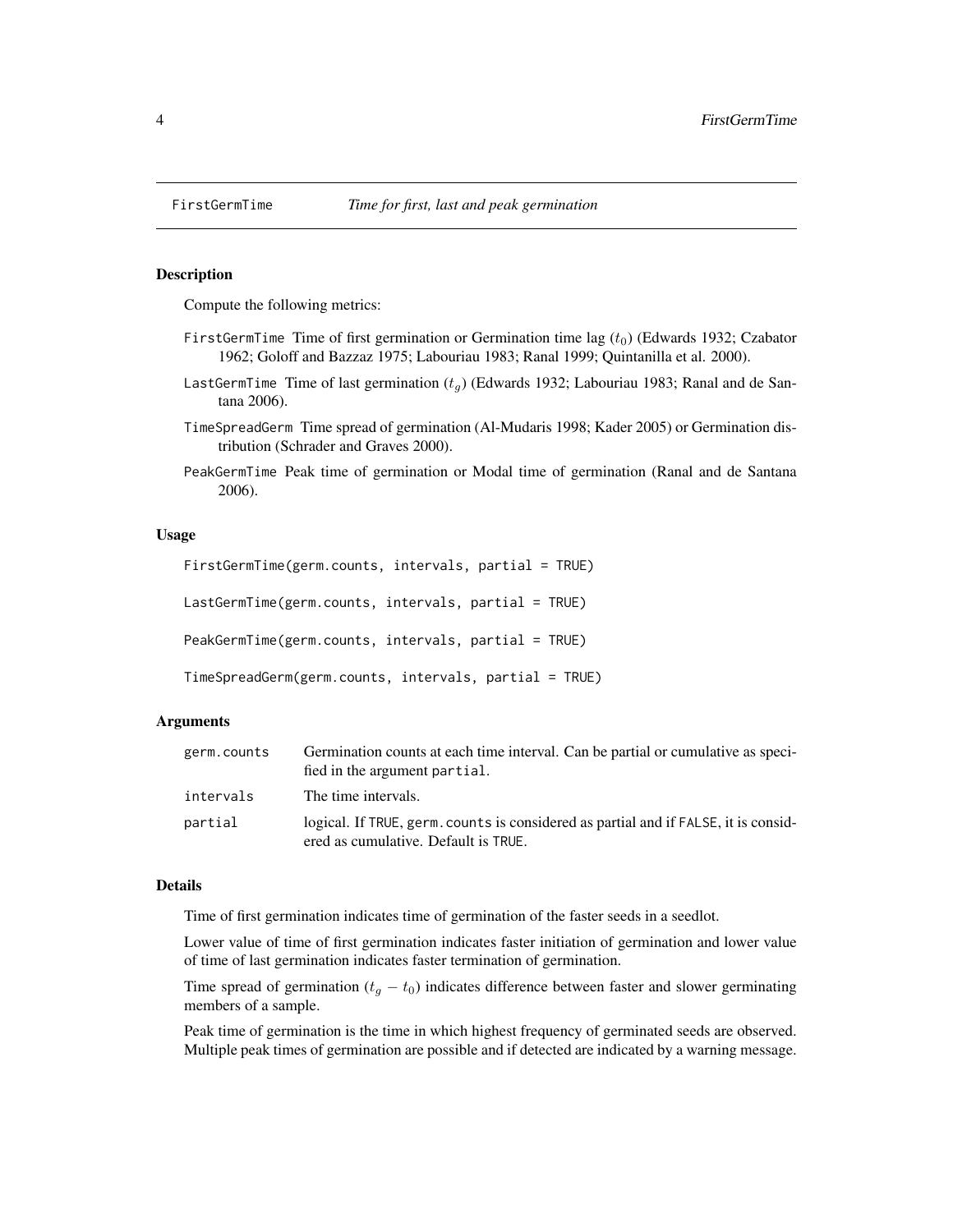# FirstGermTime 5

#### Value

For FirstGermTime, the time of first germination value in the same unit of time as specified in the argument intervals.

For LastGermTime, the time of last germination value in the same unit of time as specified in the argument intervals.

For TimeSpreadGerm, the time spread of germination value in the same unit of time as specified in the argument intervals.

For PeakGermTime, the time(s) of peak germination value(s) as a numeric vector in the same unit of time as specified in the argument intervals.

# References

Al-Mudaris MA (1998). "Notes on various parameters recording the speed of seed germination." *Der Tropenlandwirt-Journal of Agriculture in the Tropics and Subtropics*, 99(2), 147–154.

Czabator FJ (1962). "Germination value: An index combining speed and completeness of pine seed germination." *Forest Science*, 8(4), 386–396.

Edwards TI (1932). "Temperature relations of seed germination." *The Quarterly Review of Biology*, 7(4), 428–443.

Goloff AA, Bazzaz FA (1975). "A germination model for natural seed populations." *Journal of Theoretical Biology*, 52(2), 259–283.

Kader MA (2005). "A comparison of seed germination calculation formulae and the associated interpretation of resulting data." *Journal and Proceedings of the Royal Society of New South Wales*, 138, 65–75.

Labouriau LG (1983). *A Germinacao Das Sementes*. Organizacao dos Estados Americanos. Programa Regional de Desenvolvimento Cientifico e Tecnologico. Serie de Biologia. Monografia 24.

Quintanilla LG, Pajaron S, Pangua E, Amigo J (2000). "Effect of temperature on germination in northernmost populations of *Culcita macrocarpa* and *Woodwardia radicans*." *Plant Biology*, 2(6), 612–617.

Ranal MA (1999). "Effects of temperature on spore germination in some fern species from semideciduous mesophytic forest." *American Fern Journal*, 89(2), 149.

Ranal MA, de Santana DG (2006). "How and why to measure the germination process?" *Brazilian Journal of Botany*, 29(1), 1–11.

Schrader JA, Graves WR (2000). "Seed germination and seedling growth of *Alnus maritima* from its three disjunct populations." *Journal of the American Society for Horticultural Science*, 125(1), 128–134.

# Examples

 $x \leq -c(0, 0, 0, 0, 4, 17, 10, 7, 1, 0, 1, 0, 0, 0)$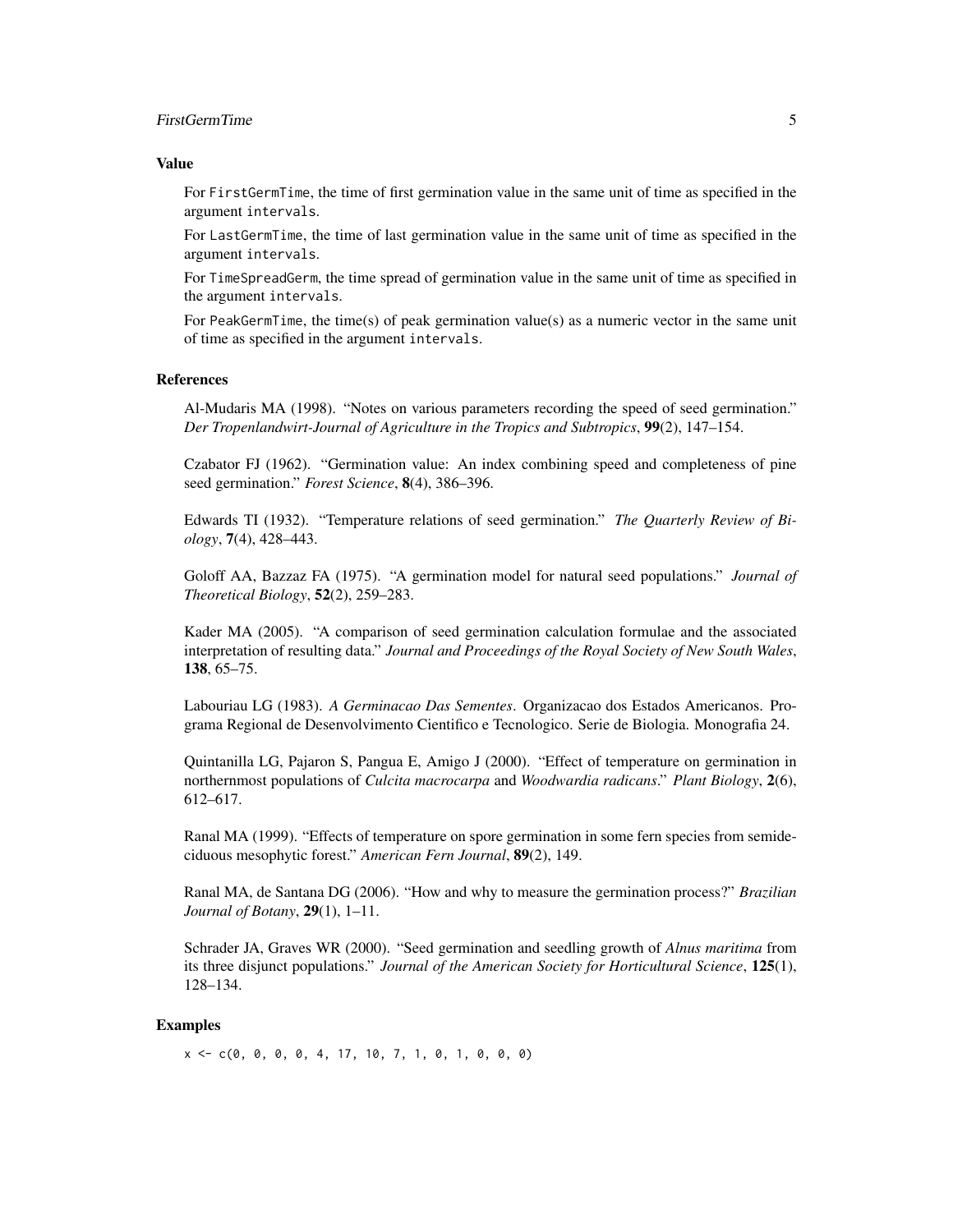```
y <- c(0, 0, 0, 0, 4, 21, 31, 38, 39, 39, 40, 40, 40, 40)
z \leq c(0, 0, 0, 0, 11, 11, 9, 7, 1, 0, 1, 0, 0, 0)int \leftarrow 1:length(x)# From partial germination counts
#----------------------------------------------------------------------------
FirstGermTime(germ.counts = x, intervals = int)
LastGermTime(germ.counts = x, intervals = int)
TimeSpreadGerm(germ.counts = x, intervals = int)
PeakGermTime(germ.counts = x, intervals = int)
# For multiple peak germination times
PeakGermTime(germ.counts = z, intervals = int)
# From cumulative germination counts
#----------------------------------------------------------------------------
FirstGermTime(germ.counts = y, intervals = int, partial = FALSE)
LastGermTime(germ.counts = y, intervals = int, partial = FALSE)
TimeSpreadGerm(germ.counts = y, intervals = int, partial = FALSE)
PeakGermTime(germ.counts = y, intervals = int, partial = FALSE)
# For multiple peak germination time
PeakGermTime(germ.counts = cumsum(z), intervals = int, partial = FALSE)
```
<span id="page-5-1"></span>

FourPHFfit *Fit four-parameter hill function*

# Description

Fit a four-parameter hill function (El-Kassaby et al. 2008) to cumulative germination count data and compute the associated parameters.

# Usage

```
FourPHFfit(germ.counts, intervals, total.seeds, partial = TRUE,
  fix.y0 = TRUE, fix.a = TRUE, tmax, xp = c(10, 60), umin = 10,
 umax = 90, tries = 3)
```
# Arguments

| germ.counts | Germination counts at each time interval. Can be partial or cumulative as speci-<br>fied in the argument partial.           |
|-------------|-----------------------------------------------------------------------------------------------------------------------------|
| intervals   | The time intervals.                                                                                                         |
| total.seeds | Total number of seeds.                                                                                                      |
| partial     | logical. If TRUE, germ, counts is considered as partial and if FALSE, it is consid-<br>ered as cumulative. Default is TRUE. |
| fix.y0      | Force the intercept of the y axis through 0.                                                                                |
| fix.a       | Fix a as the actual maximum germination percentage at the end of the experi-<br>ment.                                       |

<span id="page-5-0"></span>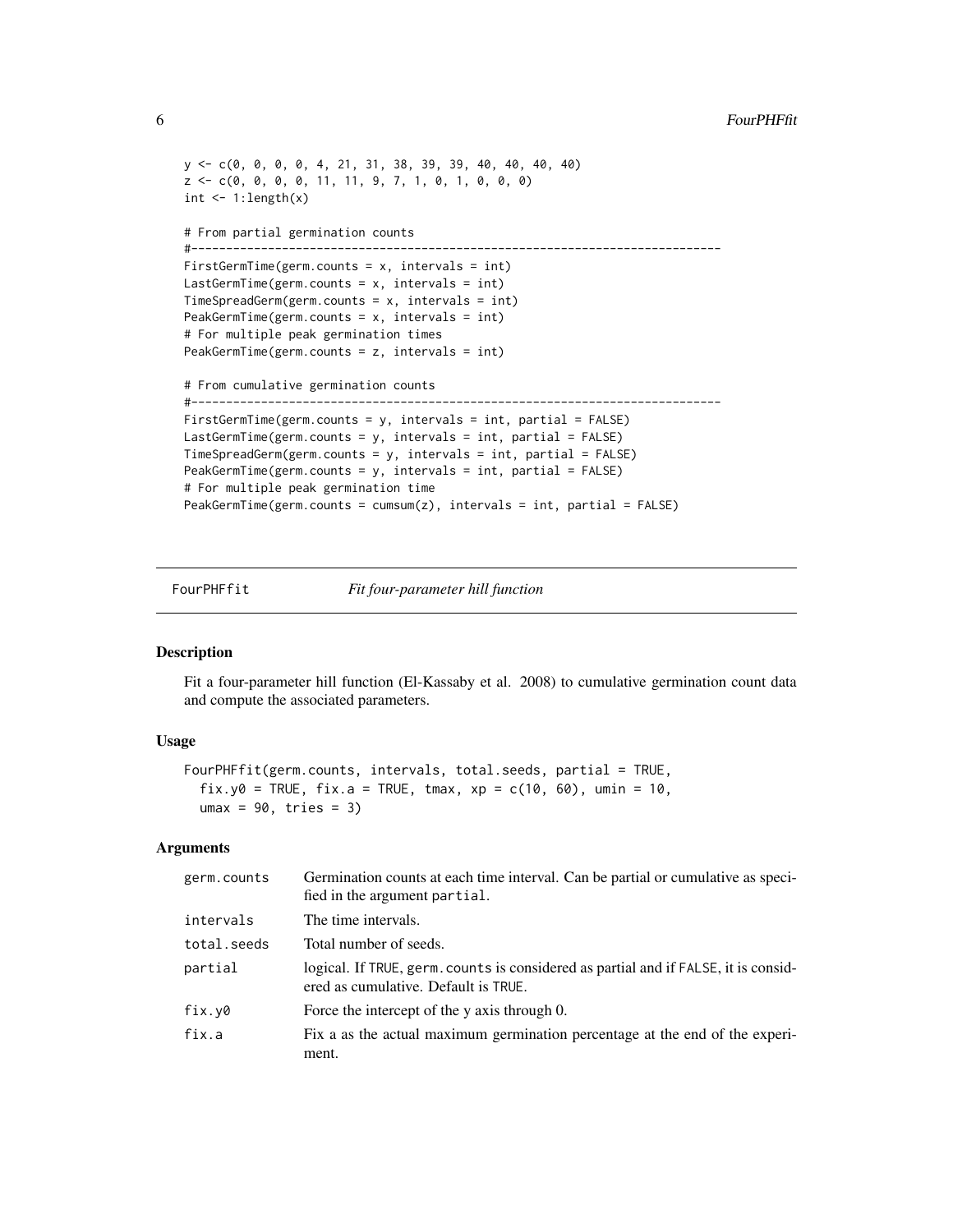| tmax  | The time up to which AUC is to be computed.                                                                                           |
|-------|---------------------------------------------------------------------------------------------------------------------------------------|
| xp    | Germination percentage value(s) for which the corresponding time is to be com-<br>puted as a numeric vector. Default is $c(10, 60)$ . |
| umin  | The minimum germination percentage value for computing uniformity. Default<br>is 10. Seed Details.                                    |
| umax  | The maximum germination percentage value for computing uniformity. Default<br>is 90. Seed Details.                                    |
| tries | The number of tries to be attempted to fit the curve. Default is 3.                                                                   |

# Details

The cumulative germination count data of a seed lot can be modelled to fit a four-parameter hill function defined as follows (El-Kassaby et al. 2008):

$$
y = y_0 + \frac{ax^b}{c^b + x^b}
$$

Where, y is the cumulative germination percentage at time  $x$ ,  $y_0$  is the intercept on the y axis, a is the asymptote, or maximum cumulative germination percentage, which is equivalent to germination capacity,  $b$  is a mathematical parameter controlling the shape and steepness of the germination curve (the larger the  $b$  parameter, the steeper the rise toward the asymptote  $a$ , and the shorter the time between germination onset and maximum germination) and  $c$  is the "half-maximal activation level" and represents the time required for 50% of viable seeds to germinate  $(c$  is equivalent to the germination speed).

Once this function is fitted to the curve, FourPHFfit computes the time to 50% germination of total seeds (t50.total) or viable seeds (t50.Germinated). Similarly the time at any percentage of germination (in terms of both total and viable seeds) as specified in argument xp can be computed.

The time at germination onset  $(laq)$  can be computed as follows:

$$
lag = b \sqrt{\frac{-y_0 c^b}{a + y_0}}
$$

The value  $D_{lag-50}$  is defined as the duration between the time at germination onset (lag) and that at 50% germination  $(c)$ .

The time interval between the percentages of viable seeds specified in the arguments umin and umin to germinate is computed as uniformity  $(U_{t_{max}-t_{min}})$ .

$$
U_{t_{max}-t_{min}} = t_{max} - t_{min}
$$

The partial derivative of the four-parameter hill function gives the instantaneous rate of germination (s) as follows:

$$
s = \frac{\partial y}{\partial x} = \frac{abc^b x^{b-1}}{(c^b + x^b)^2}
$$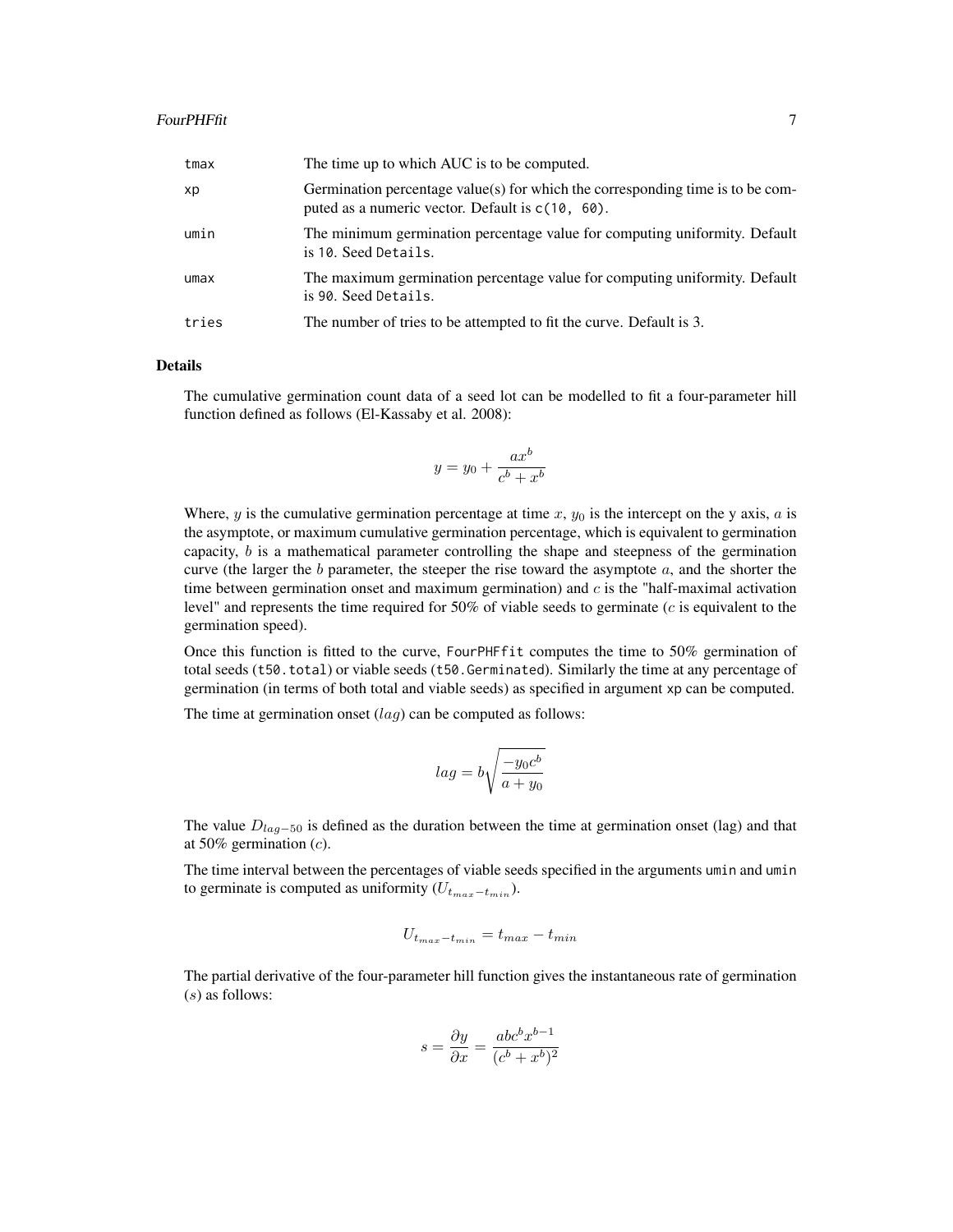From this function for instantaneous rate of germination, the time at maximum germination rate  $(TMGR)$  can be estimated as follows:

$$
T MGR = b \sqrt{\frac{c^b (b-1)}{b+1}}
$$

TMGR represents the point in time when the instantaneous rate of germination starts to decline.

The area under the curve  $(AUC)$  is obtained by integration of the fitted curve between time 0 and time specified in the argument 'tmax'.

Integration of the fitted curve gives the value of mean germination time  $(MGT)$  and the skewness of the germination curve is computed as the ratio of  $MGT$  and the time for 50% of viable seeds to germinate  $(t_{50})$ .

$$
Skewness = \frac{MGT}{t_{50}}
$$

If final germination percentage is less than 10%, a warning is given, as the results may not be informative.

# Value

A list with the following components:

| Parameters     | A data.frame of parameter estimates, standard errors and p value.                                                                                                                           |
|----------------|---------------------------------------------------------------------------------------------------------------------------------------------------------------------------------------------|
| Fit            | A one-row data frame with estimates of model fitness such as log likelyhoods,<br>Akaike Information Criterion, Bayesian Information Criterion, deviance and<br>residual degrees of freedom. |
| a              | The asymptote or the maximum cumulative germination percentage.                                                                                                                             |
| b              | The mathematical parameter controlling the shape and steepness of the germi-<br>nation curve.                                                                                               |
| c              | The half-maximal activation level                                                                                                                                                           |
| y0             | The intercept on the y axis.                                                                                                                                                                |
| lag            | Time at germination onset                                                                                                                                                                   |
| Dlag50         | duration between the time at germination onset (lag) and that at 50% germina-<br>tion.                                                                                                      |
| t50.total      | time required for 50% of total seeds to germinate.                                                                                                                                          |
| txp.total      | time required for $x\%$ (as specified in argument $xp$ ) of total seeds to germinate.                                                                                                       |
|                | t50. Germinated time required for 50% of viable/germinated seeds to germinate.                                                                                                              |
| txp.Germinated | time required for $x\%$ (as specified in argument xp) of viable/germinated seeds<br>to germinate.                                                                                           |
| Uniformity     | Time interval between $\text{umin}\%$ and $\text{umax}\%$ of viable seeds to germinate.                                                                                                     |
| <b>TMGR</b>    | Time at maximum germination rate.                                                                                                                                                           |
| <b>AUC</b>     | The estimate of area under the curve.                                                                                                                                                       |
| MGT            | Mean germination time                                                                                                                                                                       |
| Skewness       | Skewness of mean germination time                                                                                                                                                           |
| msg            | The message from nls.lm                                                                                                                                                                     |
| isConv         | Logical value indicating whether convergence was achieved.                                                                                                                                  |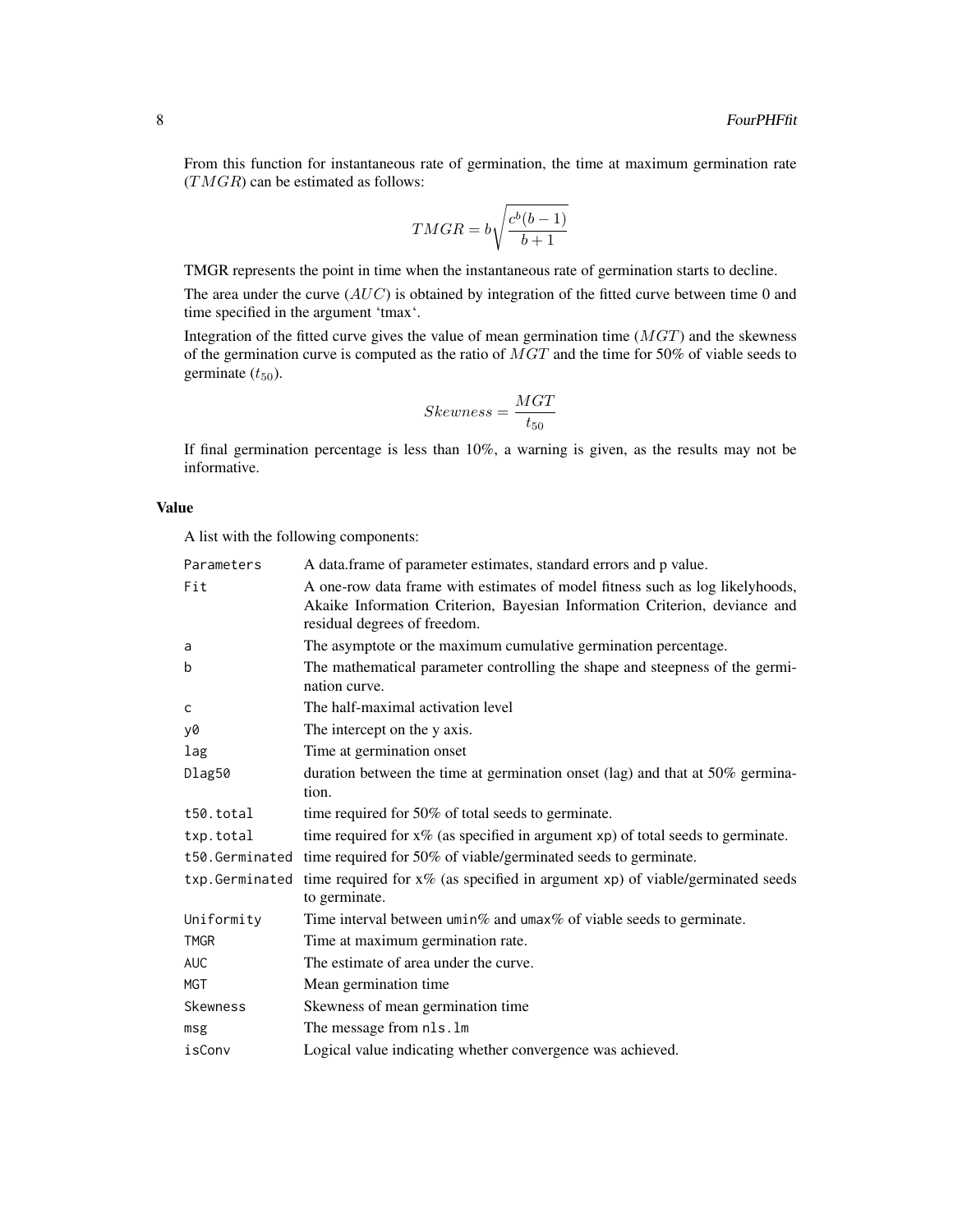#### <span id="page-8-0"></span> $\alpha$  gcdata  $\beta$

# References

El-Kassaby YA, Moss I, Kolotelo D, Stoehr M (2008). "Seed germination: Mathematical representation and parameters extraction." *Forest Science*, 54(2), 220–227.

# Examples

```
x <- c(0, 0, 0, 0, 4, 17, 10, 7, 1, 0, 1, 0, 0, 0)
y <- c(0, 0, 0, 0, 4, 21, 31, 38, 39, 39, 40, 40, 40, 40)
int \leq -1: length(x)total.seeds = 50
# From partial germination counts
#----------------------------------------------------------------------------
FourPHFfit(germ.counts = x, intervals = int, total.seeds = 50, tmax = 20)
# From cumulative germination counts
#----------------------------------------------------------------------------
FourPHFfit(germ.counts = y, intervals = int, total.seeds = 50, tmax = 20,
partial = FALSE)
```
gcdata *Germination count data*

# Description

An example germination count dataset. It includes germination count data over 14 days from five genotypes (G1 to G5) in three replications

# Usage

gcdata

# Format

A data frame with 17 columns:

Genotype The genotype.

Rep Replication.

Day01 Number of seeds that germinated (germination counts) on Day 1.

Day02 Number of seeds that germinated (germination counts) on Day 2.

Day03 Number of seeds that germinated (germination counts) on Day 3.

Day04 Number of seeds that germinated (germination counts) on Day 4.

Day05 Number of seeds that germinated (germination counts) on Day 5.

Day06 Number of seeds that germinated (germination counts) on Day 6.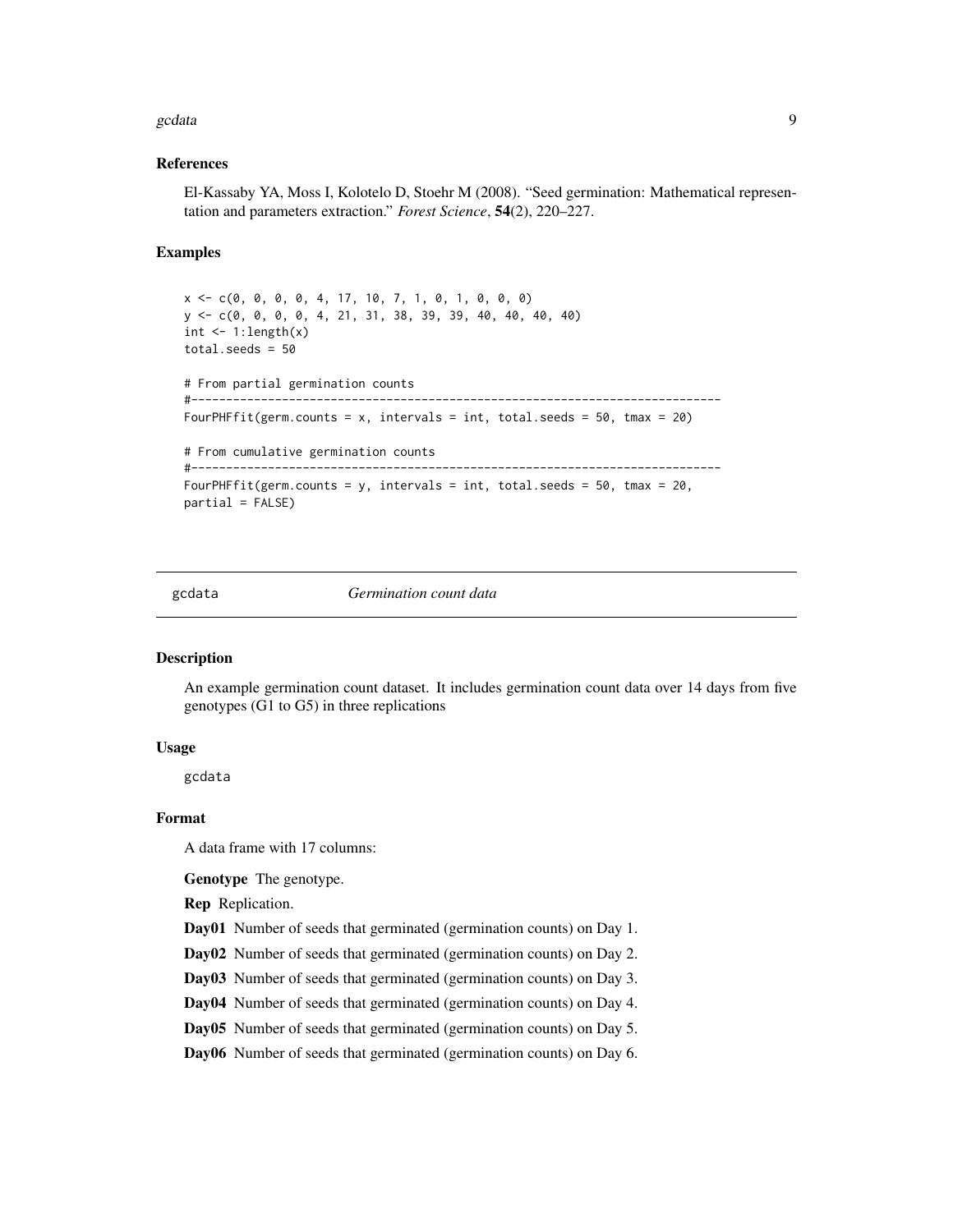Day07 Number of seeds that germinated (germination counts) on Day 7. Day08 Number of seeds that germinated (germination counts) on Day 8. Day09 Number of seeds that germinated (germination counts) on Day 9. Day10 Number of seeds that germinated (germination counts) on Day 10. Day11 Number of seeds that germinated (germination counts) on Day 11. Day12 Number of seeds that germinated (germination counts) on Day 12. Day13 Number of seeds that germinated (germination counts) on Day 13. Day14 Number of seeds that germinated (germination counts) on Day 14. Total Seeds Total number of seeds tested.

# Examples

```
data(gcdata)
library(ggplot2)
library(reshape2)
# Plot partial germination counts over time
#----------------------------------------------------------------------------
# Convert wide-from to long-form
gcdatamelt <- melt(gcdata[, !names(gcdata) %in% c("Total Seeds")],
                   id.vars = c("Genotype", "Rep"))
ggplot(gcdatamelt, aes(x = variable, y = value,group = interaction(Genotype, Rep),
                       colour = Genotype)) +
  geom\_point(alpha = 0.7) +
  geom\_line(alpha = 0.7) +
  ylab("Germination count (Partial)") +
  xlab("Intervals") +
  theme_bw()
# Plot partial germination counts over time
#----------------------------------------------------------------------------
# Convert wide-from to long-form
# Compute cumulative germination counts
gcdata2 <- gcdata
gcdata2[, !names(gcdata2) %in% c("Genotype", "Rep", "Total Seeds")] <-
 t(apply(gcdata2[, !names(gcdata2) %in% c("Genotype", "Rep", "Total Seeds")], 1, cumsum))
gcdatamelt2 <- melt(gcdata2[, !names(gcdata2) %in% c("Total Seeds")],
                    id.vars = c("Genotype", "Rep"))
ggplot(gcdatamelt2, aes(x = variable, y = value,group = interaction(Genotype, Rep),
                        colour = Genotype)) +
  geom\_point(alpha = 0.7) +
```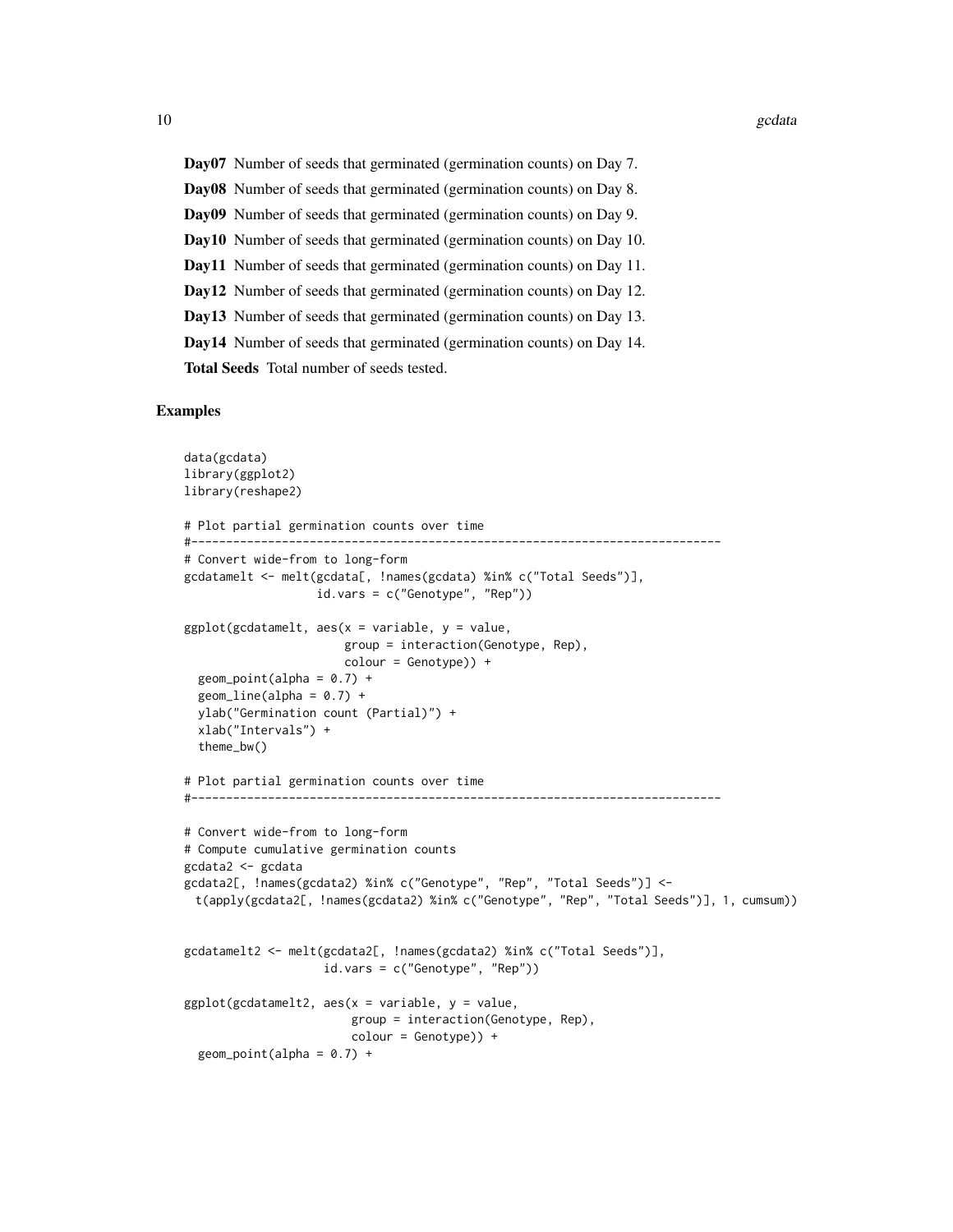# <span id="page-10-0"></span>germination.indices 11

```
geom\_line(alpha = 0.7) +
 ylab("Germination count (Cumulative)") +
 xlab("Intervals") +
 theme_bw()
# Compute germination indices
#----------------------------------------------------------------------------
counts.per.intervals <- c("Day01", "Day02", "Day03", "Day04", "Day05",
                          "Day06", "Day07", "Day08", "Day09", "Day10",
                          "Day11", "Day12", "Day13", "Day14")
germination.indices(gcdata, total.seeds.col = "Total Seeds",
                    counts.intervals.cols = counts.per.intervals,
                    intervals = 1:14, partial = TRUE, max.int = 5)
```
germination.indices *Germination Indices*

# Description

Compute germination indices from a data frame of germination counts recorded at specific time intervals for multiple samples in batch.

# Usage

```
germination.indices(data, total.seeds.col, counts.intervals.cols,
  intervals, partial = TRUE, FirstGermTime = TRUE,
 LastGermTime = TRUE, PeakGermTime = TRUE, TimeSpreadGerm = TRUE,
  t50 = TRUE, MeanGermTime = TRUE, VarGermTime = TRUE,
  SEGermTime = TRUE, CVGermTime = TRUE, MeanGermRate = TRUE,
  CVG = TRUE, VarGermRate = TRUE, SEGermRate = TRUE,
  GermRateRecip = TRUE, GermSpeed = TRUE,
  GermSpeedAccumulated = TRUE, GermSpeedCorrected = TRUE,
 WeightGermPercent = TRUE, MeanGermPercent = TRUE,
 MeanGermNumber = TRUE, TimsonsIndex = TRUE, GermRateGeorge = TRUE,
 max.int, PeakValue = TRUE, GermValue = TRUE, gv.k = 10,
 CUGerm = TRUE, GermSynchrony = TRUE, GermUncertainty = TRUE)
```
# Arguments

| data            | A data frame with the germination count data. It should possess columns with                                                 |  |
|-----------------|------------------------------------------------------------------------------------------------------------------------------|--|
|                 | • Partial or cumulative germination counts per time interval (to be indicated<br>by the argument counts. intervals. cols and |  |
|                 | • Total number of seeds tested (to be indicated by the argument total. seeds. col).                                          |  |
| total.seeds.col |                                                                                                                              |  |
|                 | The name of the column in data with the total number of seeds tested.                                                        |  |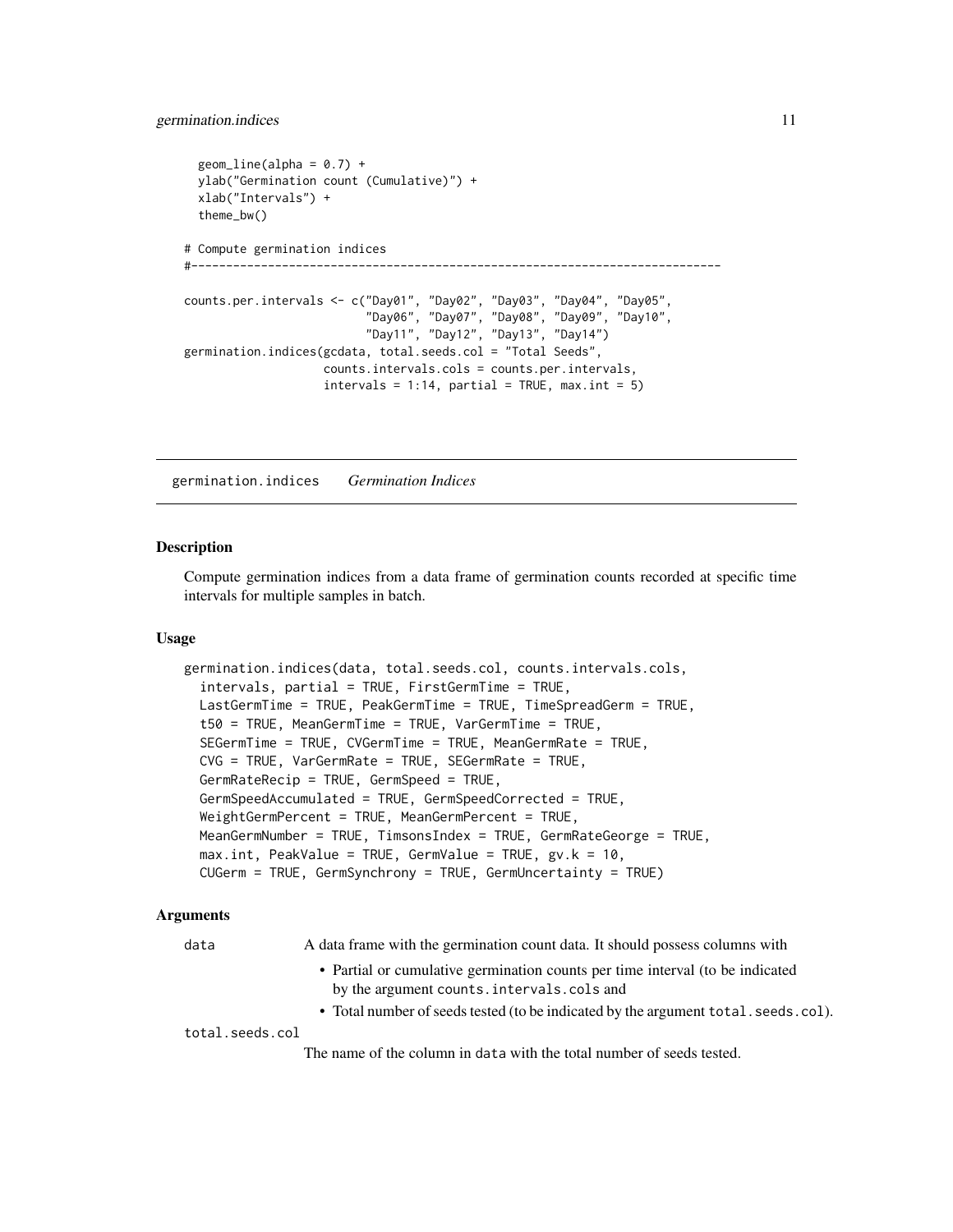#### counts.intervals.cols

- The names of columns in data with the germination counts (partial or cumulative, as indicated by the argument partial) per time interval (indicated by the argument intervals).
- intervals The time intervals at which germination counts (in the columns specified in argument counts.intervals.cols) were recorded.
- partial logical. If TRUE, germination counts in counts. intervals.cols is considered as partial and if FALSE, it is considered as cumulative. Default is TRUE.
- FirstGermTime logical. If TRUE, the Time of first germination or Germination time lag  $(t_0)$  (Edwards 1932; Czabator 1962; Goloff and Bazzaz 1975; Labouriau 1983; Ranal 1999; Quintanilla et al. 2000) is computed. Default is TRUE.
- LastGermTime logical. If TRUE, the Time of last germination  $(t_q)$  (Edwards 1932; Labouriau 1983; Ranal and de Santana 2006). is computed. Default is TRUE.
- PeakGermTime logical. If TRUE, the Peak time of germination or Modal time of germination (Ranal and de Santana 2006) is computed. Default is TRUE.
- TimeSpreadGerm logical. If TRUE, the Time spread of germination (Al-Mudaris 1998; Kader 2005) or Germination distribution (Schrader and Graves 2000). is computed. Default is TRUE.
- t50 logical. If TRUE, the Median germination time  $(t_{50})$  (Coolbear et al. 1984; Farooq et al. 2005) is computed. Default is TRUE.
- MeanGermTime logical. If TRUE, the Mean germination time  $(\overline{T})$  or Mean length of incubation time (Edmond and Drapala 1958; Czabator 1962; Ellis and Roberts 1980; Labouriau 1983; Ranal and de Santana 2006). or Sprouting index (SI) (Smith and Millet 1964) or Germination Resistance  $(GR)$  Gordon (1969, 1971) is computed. Default is TRUE.
- VarGermTime logical. If TRUE, the Variance of germination time  $(s_T^2)$  (Labouriau 1983; Ranal and de Santana 2006) is computed. Default is TRUE.
- SEGermTime logical. If TRUE, the Standard error of germination time  $(s_{\overline{T}})$  (Labouriau 1983; Ranal and de Santana 2006). is computed. Default is TRUE.
- CVGermTime logical. If TRUE, the Coefficient of variation of the germination time  $(CV_T)$ (Ranal and de Santana 2006) is computed. Default is TRUE.
- MeanGermRate logical. If TRUE, the Mean germination rate  $(\overline{V})$  (Labouriau and Valadares 1976; Labouriau 1983; Ranal and de Santana 2006). is computed. Default is TRUE.
- CVG logical. If TRUE, the Coefficient of velocity/rate of germination or Kotowski's coefficient of velocity (CVG) (Kotowski 1926; Nichols and Heydecker 1968; Labouriau 1983; Scott et al. 1984; Bewley and Black 1994). is computed. Default is TRUE.
- VarGermRate logical. If TRUE, the Variance of germination rate  $(s_V^2)$  (Labouriau 1983; Ranal and de Santana 2006) is computed. Default is TRUE.
- SEGermRate logical. If TRUE, the Standard error of germination rate  $(s_{\overline{V}})$  (Labouriau 1983; Ranal and de Santana 2006) is computed. Default is TRUE.
- GermRateRecip logical. If TRUE, the Germination rate as reciprocal of median time  $(v_{50})$  (Went 1957; Labouriau 1983; Ranal and de Santana 2006) is computed.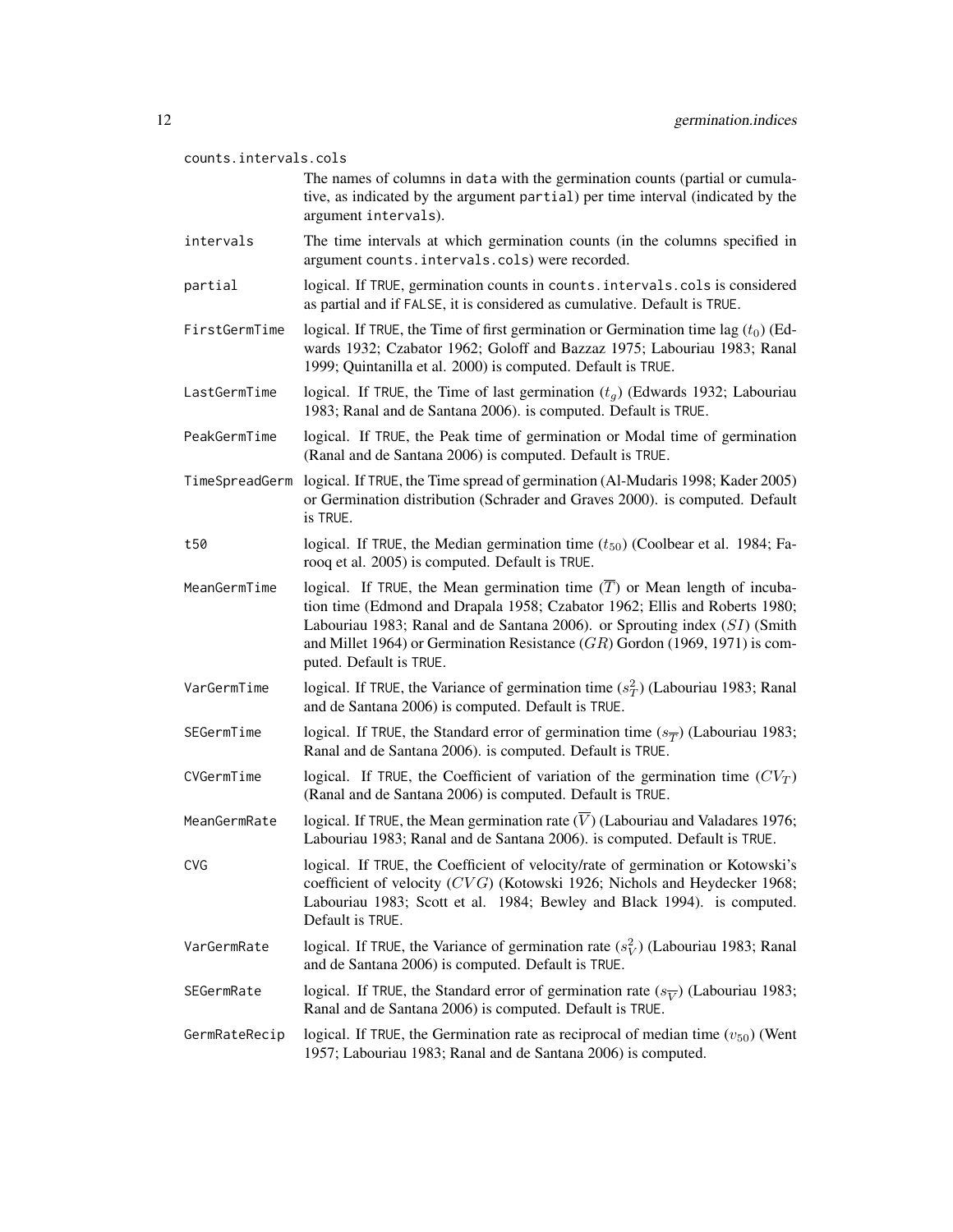GermSpeed logical. If TRUE, the Speed of germination or Germination rate index or Index of velocity of germination or Germination index or Emergence rate index (Throneberry and Smith 1955; Maguire 1962; Allan et al. 1962; Kendrick and Frankland 1969; Bouton et al. 1976; AOSA 1983; Khandakar and Bradbeer 1983; Bradbeer 1988; Wardle et al. 1991) considering both counts and percentages is computed.

# GermSpeedAccumulated

logical. If TRUE, the Speed of accumulated germination (Bradbeer 1988; Wardle et al. 1991; Haugland and Brandsaeter 1996; de Santana and Ranal 2004) considering both counts and percentages is computed.

GermSpeedCorrected

logical. If TRUE, the Corrected speed of germination or Corrected germination rate index and the Corrected speed of accumulated germination (Evetts and Burnside 1972) is computed.

#### WeightGermPercent

logical. If TRUE, the Weighted germination percentage  $WGP$  or Weighted germination index  $WGI$  (Reddy 1978; Reddy et al. 1985) is computed.

#### MeanGermPercent

logical. If TRUE, the Mean/average germination percentage per unit time  $(GP)$ (Czabator 1962) is computed.

- MeanGermNumber logical. If TRUE, the Number of seeds germinated per unit time  $(\overline{N})$  (Khamassi et al. 2013) is computed.
- TimsonsIndex logical. If TRUE, the Timson's index or Timson's germination velocity index (Grose and Zimmer 1958; Timson 1965; Brown and Mayer 1988; Baskin and Baskin 1998) and it's modifications by Labouriau (Ranal and de Santana 2006) and (Khan and Ungar 1984) is computed.
- GermRateGeorge logical. If TRUE, the George's index George (1961) is computed.
- max.int The maximum interval value up to which Timson's index/George's germination rate is to be computed.
- PeakValue logical. If TRUE, the Peak value  $(PV)$  or Emergence Energy  $(EE)$  (Czabator 1962; Bonner 1967) is computed.
- GermValue logical. If TRUE, the Germination value (Czabator 1962; Djavanshir and Pourbeik 1976) and its modification considering duration from start of test instead of from onset of germination (Brown and Mayer 1988) is computed.
- gv.k The k Constant for computation of germination value. Default is 10.
- CUGerm logical. If TRUE, the Coefficient of uniformity of germination (CUG) (Heydecker 1972; Bewley and Black 1994) is computed.
- GermSynchrony logical. If TRUE, the Synchrony of germination  $(Z \text{ index})$  (Primack 1985; Ranal and de Santana 2006) is computed.

GermUncertainty

logical. If TRUE, the Synchronization index  $(E)$  or Uncertainty of the germination process  $(U)$  or Informational entropy  $(H)$  (Shannon 1948; Labouriau and Valadares 1976; Labouriau 1983) is computed.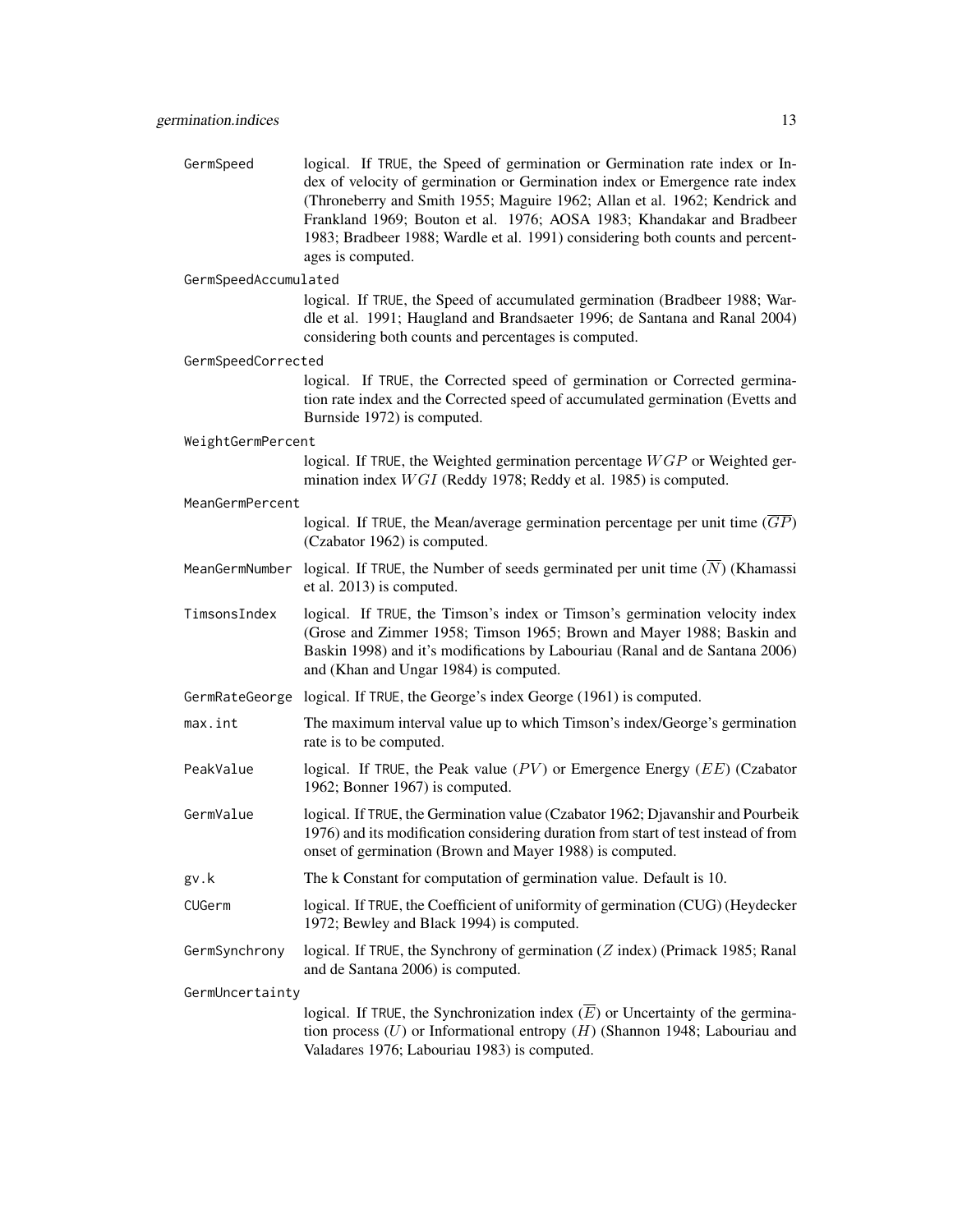#### Value

A data frame with the original data along with the various single-value germination indices specified in the function arguments.

# References

AOSA (1983). *Seed Vigor Testing Handbook*. Association of Official Seed Analysts, Ithaca, NY, USA.

Al-Mudaris MA (1998). "Notes on various parameters recording the speed of seed germination." *Der Tropenlandwirt-Journal of Agriculture in the Tropics and Subtropics*, 99(2), 147–154.

Allan RE, Vogel OA, Peterson CJ (1962). "Seedling emergence rate of fall-sown wheat and its association with plant height and coleoptile length." *Agronomy Journal*, 54(4), 347.

Baskin CC, Baskin JM (1998). *Seeds: Ecology, Biogeography, and Evolution of Dormancy and Germination*. Academic Press, San Diego. ISBN 0-12-080260-0.

Bewley JD, Black M (1994). *Seeds: Physiology of Development and Germination.*. Plenum Publishing Corporation, New York, USA. ISBN 0-306-44748-7.

Bonner FT (1967). "Ideal sowing depth for sweetgum seed." *Tree Planters' Notes*, 18(1), 1–1.

Bouton JH, Dudeck AE, Smith RL (1976). "Germination in freshly harvested seed of centipedegrass." *Agronomy Journal*, 68(6), 991.

Bradbeer JW (1988). *Seed Dormancy and Germination*. Blackie, Glasgow and London.

Brown RF, Mayer DG (1988). "Representing cumulative germination. 1. A critical analysis of single-value germination indices." *Annals of Botany*, 61(2), 117–125.

Coolbear P, Francis A, Grierson D (1984). "The effect of low temperature pre-sowing treatment on the germination performance and membrane integrity of artificially aged tomato seeds." *Journal of Experimental Botany*, 35(11), 1609–1617.

Czabator FJ (1962). "Germination value: An index combining speed and completeness of pine seed germination." *Forest Science*, 8(4), 386–396.

Djavanshir K, Pourbeik H (1976). "Germination value-A new formula." *Silvae genetica*, 25(2), 79–83.

Edmond JB, Drapala WJ (1958). "The effects of temperature, sand and soil, and acetone on germination of okra seed." *Proceedings of the American Society for Horticultural Science*, 71, 428–434.

Edwards TI (1932). "Temperature relations of seed germination." *The Quarterly Review of Biology*, 7(4), 428–443.

Ellis RH, Roberts EH (1980). "Improved equations for the prediction of seed longevity." *Annals of*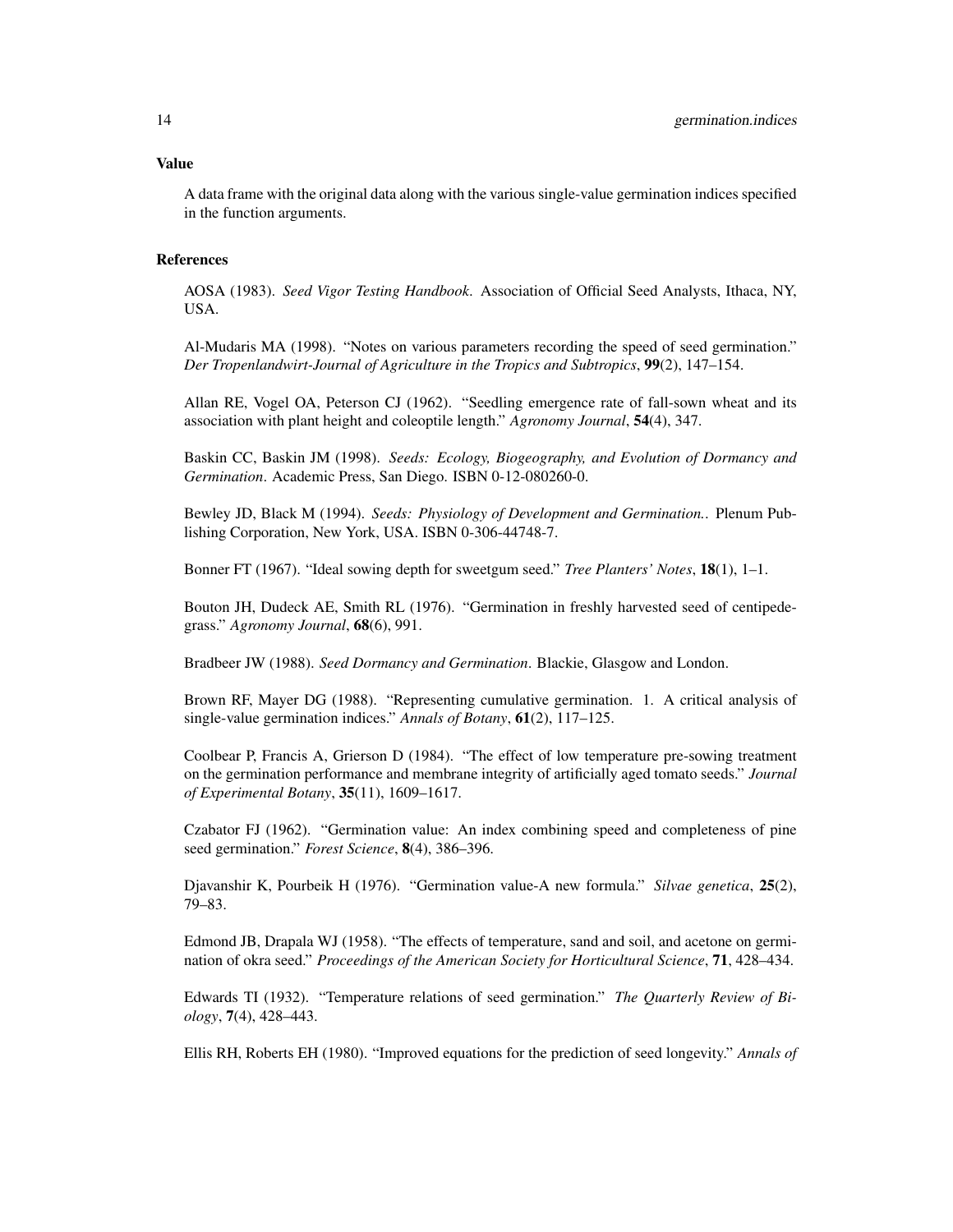# germination.indices 15

*Botany*, 45(1), 13–30.

Evetts LL, Burnside OC (1972). "Germination and seedling development of common milkweed and other species." *Weed Science*, 20(4), 371–378.

Farooq M, Basra SMA, Ahmad N, Hafeez K (2005). "Thermal hardening: A new seed vigor enhancement tool in rice." *Journal of Integrative Plant Biology*, 47(2), 187–193.

George DW (1961). "Influence of germination temperature on the expression of post-harvest dormancy in wheat." *Crop Science Abstracts; Western Society of Crop Science Annual Meeting, 1961*, 15.

Goloff AA, Bazzaz FA (1975). "A germination model for natural seed populations." *Journal of Theoretical Biology*, 52(2), 259–283.

Gordon AG (1969). "Some observations on the germination energy tests for cereals." *Proceedings of the Association of Official Seed Analysts*, 59, 58–72.

Gordon AG (1971). "The germination resistance test - A new test for measuring germination quality of cereals." *Canadian Journal of Plant Science*, 51(2), 181–183.

Grose RJ, Zimmer WJ (1958). "Some laboratory germination responses of the seeds of river red gum, *Eucalyptus camaldulensis* Dehn. Syn. *Eucalyptus rostrata* Schlecht." *Australian Journal of Botany*, 6(2), 129.

Haugland E, Brandsaeter LO (1996). "Experiments on bioassay sensitivity in the study of allelopathy." *Journal of Chemical Ecology*, 22(10), 1845–1859.

Heydecker W (1972). *Seed Ecology. Proceedings of the Nineteenth Easter School in Agricultural Science, University of Nottingham, 1972*. Pennsylvania State University Press, University Park, USA.

Kader MA (2005). "A comparison of seed germination calculation formulae and the associated interpretation of resulting data." *Journal and Proceedings of the Royal Society of New South Wales*, 138, 65–75.

Kendrick RE, Frankland B (1969). "Photocontrol of germination in *Amaranthus caudatus*." *Planta*, 85(4), 326–339.

Khamassi K, Harbaoui K, Jaime ATdS, Jeddi FB (2013). "Optimal germination temperature assessed by indices and models in field bean (*Vicia faba* L. var. *minor*)." *Agriculturae Conspectus Scientificus*, 78(2), 131–136.

Khan MA, Ungar IA (1984). "The effect of salinity and temperature on the germination of polymorphic seeds and growth of *Atriplex triangularis* Willd." *American Journal of Botany*, 71(4), 481–489.

Khandakar AL, Bradbeer JW (1983). "Jute seed quality." *Bangladesh Agricultural Research Council, Dhaka*.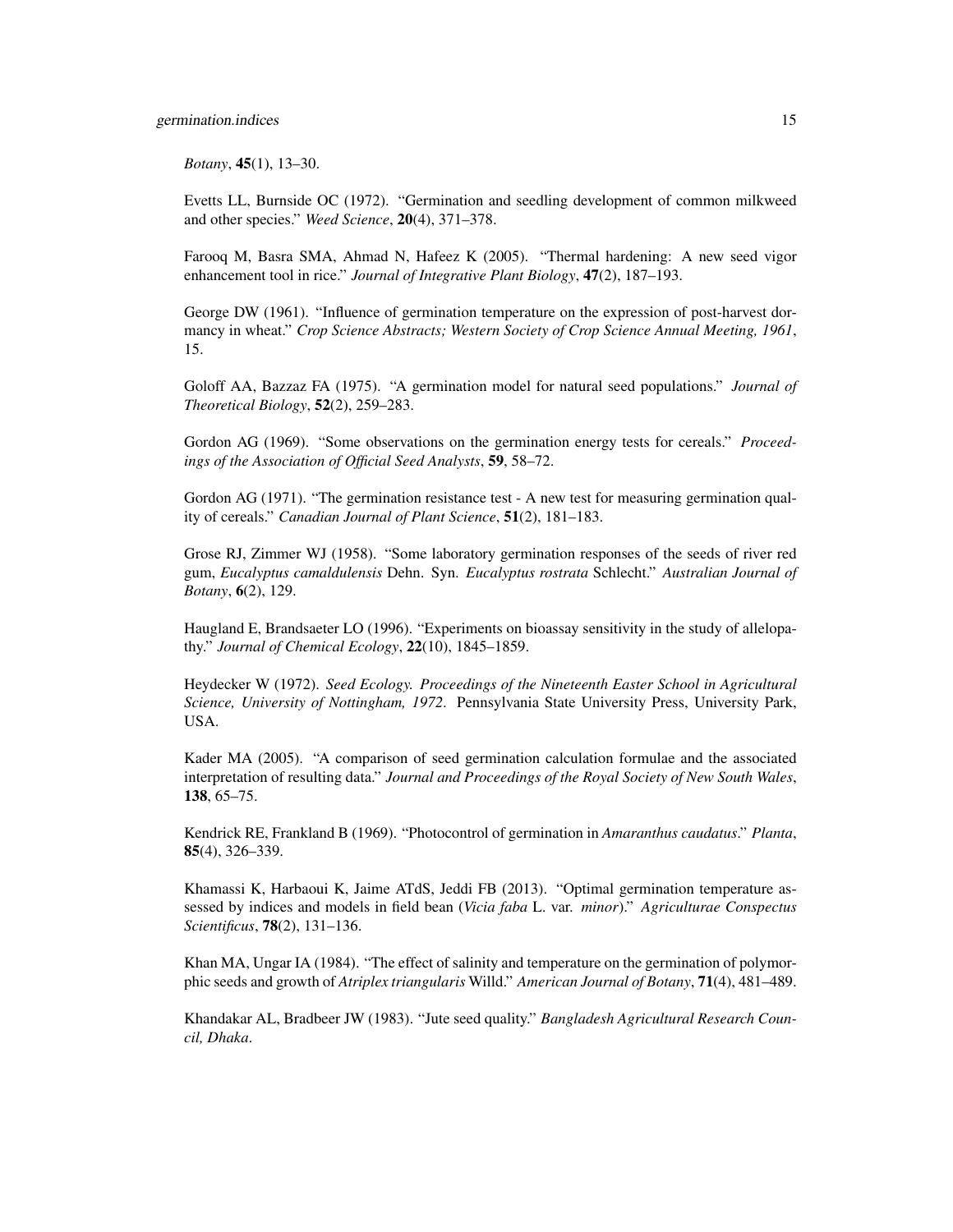Kotowski F (1926). "Temperature relations to germination of vegetable seeds." *Proceedings of the American Society for Horticultural Science*, 23, 176–184.

Labouriau LG (1983). *A Germinacao Das Sementes*. Organizacao dos Estados Americanos. Programa Regional de Desenvolvimento Cientifico e Tecnologico. Serie de Biologia. Monografia 24.

Labouriau LG (1983). "Uma nova linha de pesquisa na fisiologia da germinacao das sementes." *Anais do XXXIV Congresso Nacional de Botanica. SBB, Porto Alegre*, 11–50.

Labouriau LG, Valadares MEB (1976). "On the germination of seeds of *Calotropis procera* (Ait.) Ait. f." *Anais da Academia Brasileira de Ciencias*, 48(263-284).

Maguire JD (1962). "Speed of germination - Aid in selection and evaluation for seedling emergence and vigor." *Crop Science*, 2(2), 176–177.

Nichols MA, Heydecker W (1968). "Two approaches to the study of germination data." *Proceedings of the International Seed Testing Association*, 33(3), 531–540.

Primack RB (1985). "Longevity of individual flowers." *Annual Review of Ecology and Systematics*, 16(1), 15–37.

Quintanilla LG, Pajaron S, Pangua E, Amigo J (2000). "Effect of temperature on germination in northernmost populations of *Culcita macrocarpa* and *Woodwardia radicans*." *Plant Biology*, 2(6), 612–617.

Ranal MA (1999). "Effects of temperature on spore germination in some fern species from semideciduous mesophytic forest." *American Fern Journal*, 89(2), 149.

Ranal MA, de Santana DG (2006). "How and why to measure the germination process?" *Brazilian Journal of Botany*, 29(1), 1–11.

Reddy LV (1978). *Effect of temperature on seed dormancy and alpha-amylase activity during kernel maturation and germination in wheat (*Triticum aestivum *L.) cultivars*. Ph.D. Thesis, Oregon State University.

Reddy LV, Metzger RJ, Ching TM (1985). "Effect of temperature on seed dormancy of wheat." *Crop Science*, 25(3), 455.

Schrader JA, Graves WR (2000). "Seed germination and seedling growth of *Alnus maritima* from its three disjunct populations." *Journal of the American Society for Horticultural Science*, 125(1), 128–134.

Scott SJ, Jones RA, Williams WA (1984). "Review of data analysis methods for seed germination." *Crop Science*, 24(6), 1192–1199.

Shannon CE (1948). "A mathematical theory of communication." *Bell System Technical Journal*, 27(3), 379–423.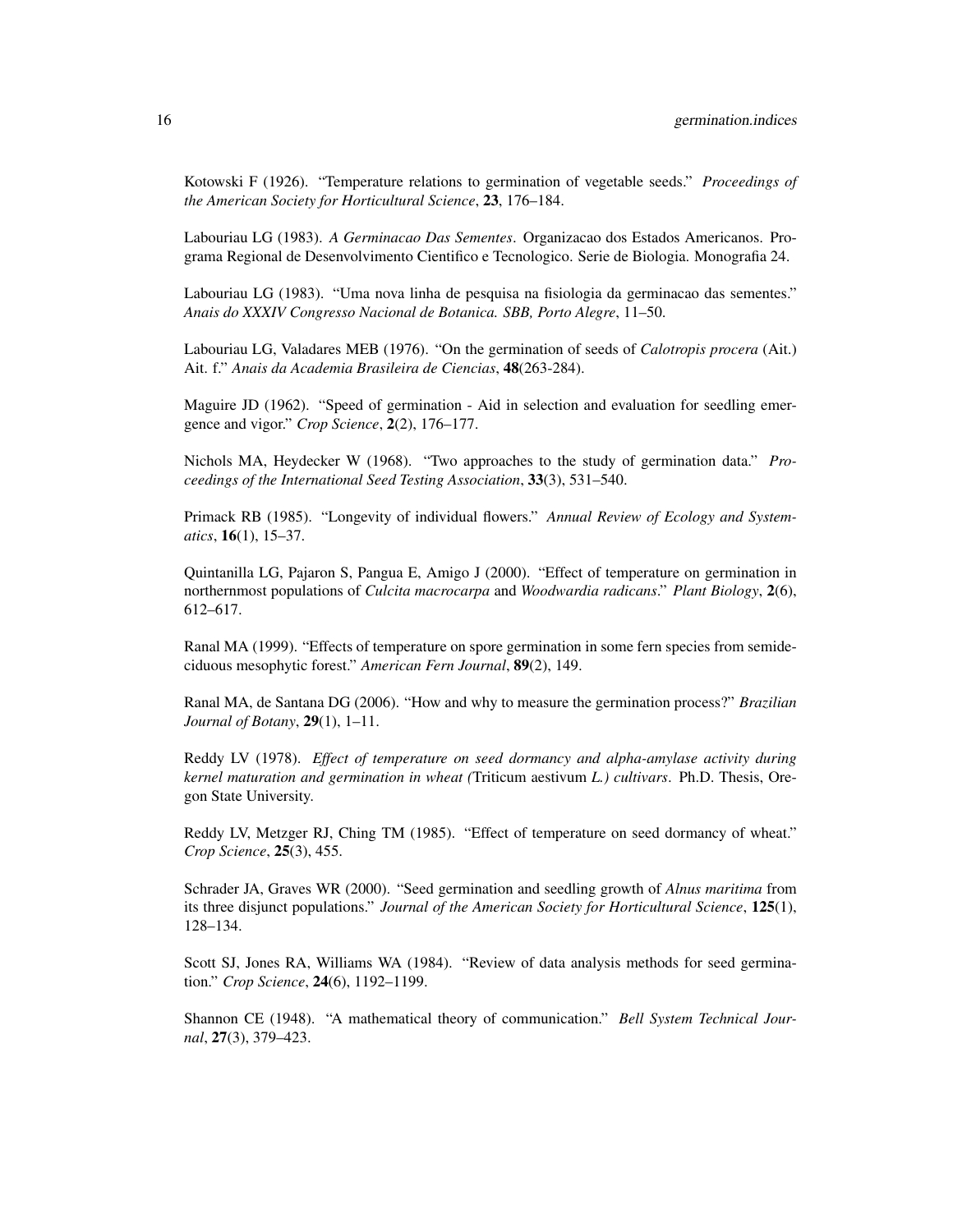<span id="page-16-0"></span>Smith PG, Millet AH (1964). "Germinating and sprouting responses of the tomato at low temperatures." *Journal of the American Society for Horticultural Science*, 84, 480–484.

Throneberry GO, Smith FG (1955). "Relation of respiratory and enzymatic activity to corn seed viability." *Plant Physiology*, 30(4), 337–343.

Timson J (1965). "New Method of Recording Germination Data." *Nature*, 207(4993), 216.

Wardle DA, Ahmed M, Nicholson KS (1991). "Allelopathic influence of nodding thistle (*Carduus nutans* L.) seeds on germination and radicle growth of pasture plants." *New Zealand Journal of Agricultural Research*, 34(2), 185–191.

Went FW (1957). *The experimental control of plant growth.*, volume 17. Chronica Botanica Co., Waltham, Mass., USA and The Ronald Press Co., New York.

de Santana DG, Ranal MA (2004). *Analise Da Germinacao: Um Enfoque Estatistico*. Universidade de Brasilia, Brasilia.

# See Also

This function is a wrapper around the different functions for computation of single-value germination indices in [germinationmetrics](https://cran.r-project.org/package=germinationmetrics)([FirstGermTime](#page-3-1), [LastGermTime](#page-3-2), [PeakGermTime](#page-3-2), [TimeSpreadGerm](#page-3-2), [t50](#page-35-1), [MeanGermTime](#page-30-1), [VarGermTime](#page-30-2), [SEGermTime](#page-30-2), [CVGermTime](#page-30-2), [MeanGermRate](#page-27-1), [CVG](#page-27-2), [VarGermRate](#page-27-2), [SEGermRate](#page-27-2), [GermRateRecip](#page-27-2), [GermSpeed](#page-18-1), [GermSpeedAccumulated](#page-18-2), [GermSpeedCorrected](#page-18-2), [WeightGermPercent](#page-40-1), [MeanGermPercent](#page-25-1), [MeanGermPercent](#page-25-1), [TimsonsIndex](#page-37-1), [GermRateGeorge](#page-37-2), [GermValue](#page-23-1), [PeakValue](#page-23-2), [CUGerm](#page-1-1), [GermSynchrony](#page-21-1), [GermUncertainty](#page-21-2))

# Examples

```
data(gcdata)
```

```
counts.per.intervals <- c("Day01", "Day02", "Day03", "Day04", "Day05",
                          "Day06", "Day07", "Day08", "Day09", "Day10",
                          "Day11", "Day12", "Day13", "Day14")
germination.indices(gcdata, total.seeds.col = "Total Seeds",
                    counts.intervals.cols = counts.per.intervals,
                    intervals = 1:14, partial = TRUE, max.int = 5)
```
<span id="page-16-1"></span>GermPercent *Germination percentage*

# Description

Compute the germination percentage or germinability.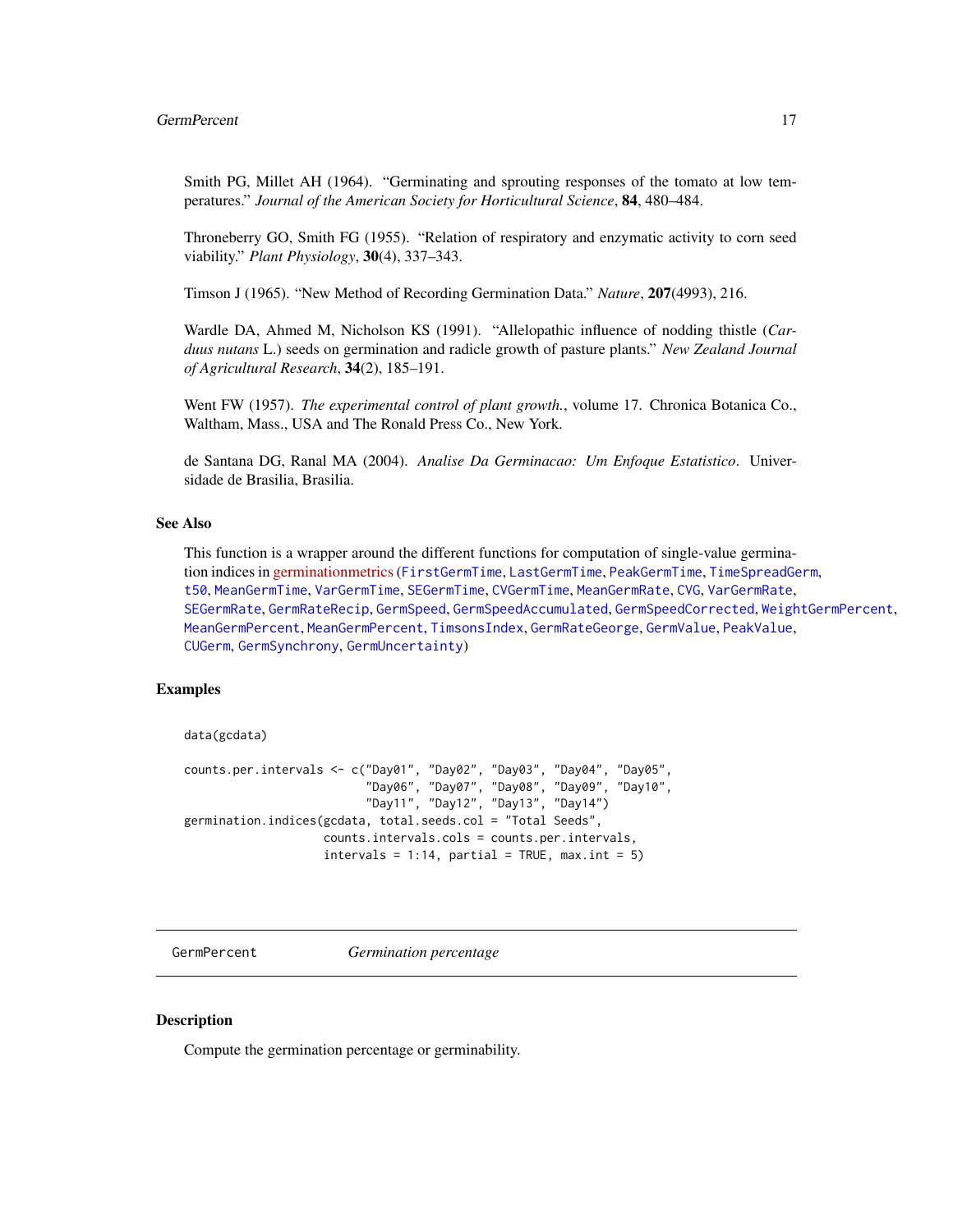GermPercent(germinated.seeds, germ.counts, total.seeds, partial = TRUE)

# Arguments

| germinated.seeds |                                                                                                                             |
|------------------|-----------------------------------------------------------------------------------------------------------------------------|
|                  | Number of germinated seeds                                                                                                  |
| germ.counts      | Germination counts at each time interval. Can be partial or cumulative as speci-<br>fied in the argument partial.           |
| total.seeds      | Total number of seeds.                                                                                                      |
| partial          | logical. If TRUE, germ. counts is considered as partial and if FALSE, it is consid-<br>ered as cumulative. Default is TRUE. |

# Details

Germination percentage is computed as follows (ISTA 2015):

$$
GP = \frac{N_g}{N_t} \times 100
$$

Where,  $N_g$  is the number of germinated seeds and  $N_t$  is the total number of seeds.

The value of  $N_g$  can be either specified using the argument germinated. seeds or is computed from the germ.counts argument.

# Value

The germination percentage (%) value.

# References

ISTA (2015). "Chapter 5: The germination test." *International Rules for Seed Testing. International Seed Testing Association, Zurich, Switzerland.*, 2015, i–5–56.

#### Examples

```
x \leq -c(0, 0, 0, 0, 4, 17, 10, 7, 1, 0, 1, 0, 0, 0)y <- c(0, 0, 0, 0, 4, 21, 31, 38, 39, 39, 40, 40, 40, 40)
# From partial germination counts
GermPercent(germ.counts = x, total.seeds = 50)
# From cumulative germination counts
GermPercent(germ.counts = y, total.seeds = 50, partial = FALSE)
# From number of germinated seeds
```

```
GermPercent(germinated.seeds = 40, total.seeds = 50)
```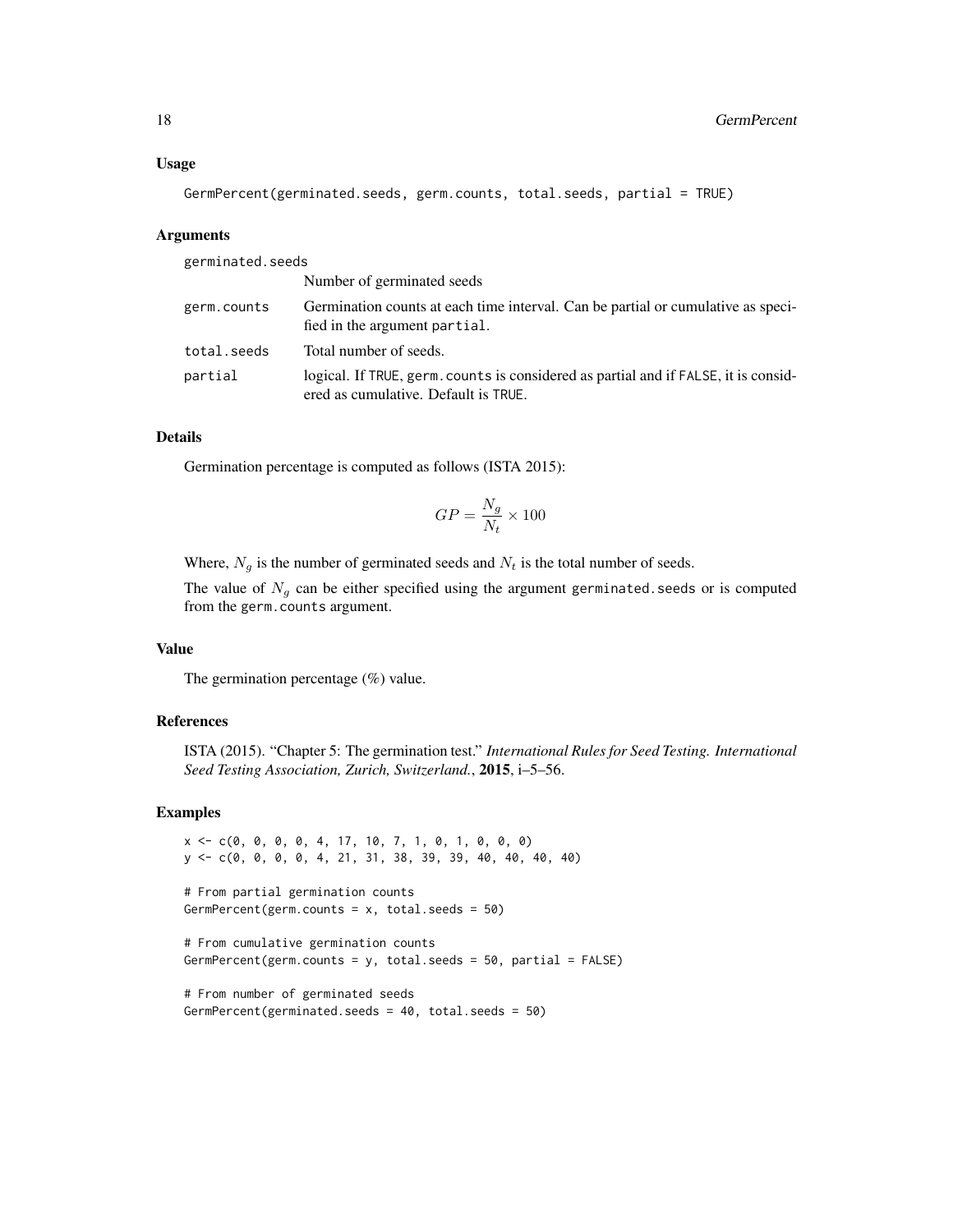<span id="page-18-1"></span><span id="page-18-0"></span>

#### <span id="page-18-2"></span>Description

Compute the following metrics:

- GermSpeed Speed of germination or Germination rate index or Index of velocity of germination or Germination index or Emergence Rate Index (Throneberry and Smith 1955; Maguire 1962; Allan et al. 1962; Kendrick and Frankland 1969; Bouton et al. 1976; AOSA 1983; Khandakar and Bradbeer 1983; Bradbeer 1988; Wardle et al. 1991).
- GermSpeedAccumulated Speed of accumulated germination (Bradbeer 1988; Wardle et al. 1991; Haugland and Brandsaeter 1996; de Santana and Ranal 2004).
- GermSpeedCorrected Corrected speed of germination or Corrected germination rate index (Evetts and Burnside 1972).

# Usage

```
GermSpeed(germ.counts, intervals, partial = TRUE, percent = FALSE,
  total.seeds = NULL)
GermSpeedAccumulated(germ.counts, intervals, partial = TRUE,
  percent = FALSE, total.seeds = NULL)
```

```
GermSpeedCorrected(germ.counts, intervals, partial = TRUE, total.seeds,
 method = c("normal", "accumulated"))
```
# Arguments

| germ.counts | Germination counts at each time interval. Can be partial or cumulative as speci-<br>fied in the argument partial.                         |
|-------------|-------------------------------------------------------------------------------------------------------------------------------------------|
| intervals   | The time intervals.                                                                                                                       |
| partial     | logical. If TRUE, germ. counts is considered as partial and if FALSE, it is consid-<br>ered as cumulative. Default is TRUE.               |
| percent     | logical. If TRUE, germination percentage is used instead of counts for computa-<br>tion. Default is FALSE.                                |
| total.seeds | Total number of seeds. Mandatory for computation when percent = TRUE.                                                                     |
| method      | The method for computing germination speed in GermSpeedCorrected. Either<br>"normal" (GermSpeed) or "accumulated" (GermSpeedAccumulated). |

# Details

GermSpeed computes the speed of germination according to the following formula (Throneberry and Smith 1955; Maguire 1962; Allan et al. 1962; Kendrick and Frankland 1969; Bouton et al. 1976; AOSA 1983; Khandakar and Bradbeer 1983; Bradbeer 1988; Wardle et al. 1991).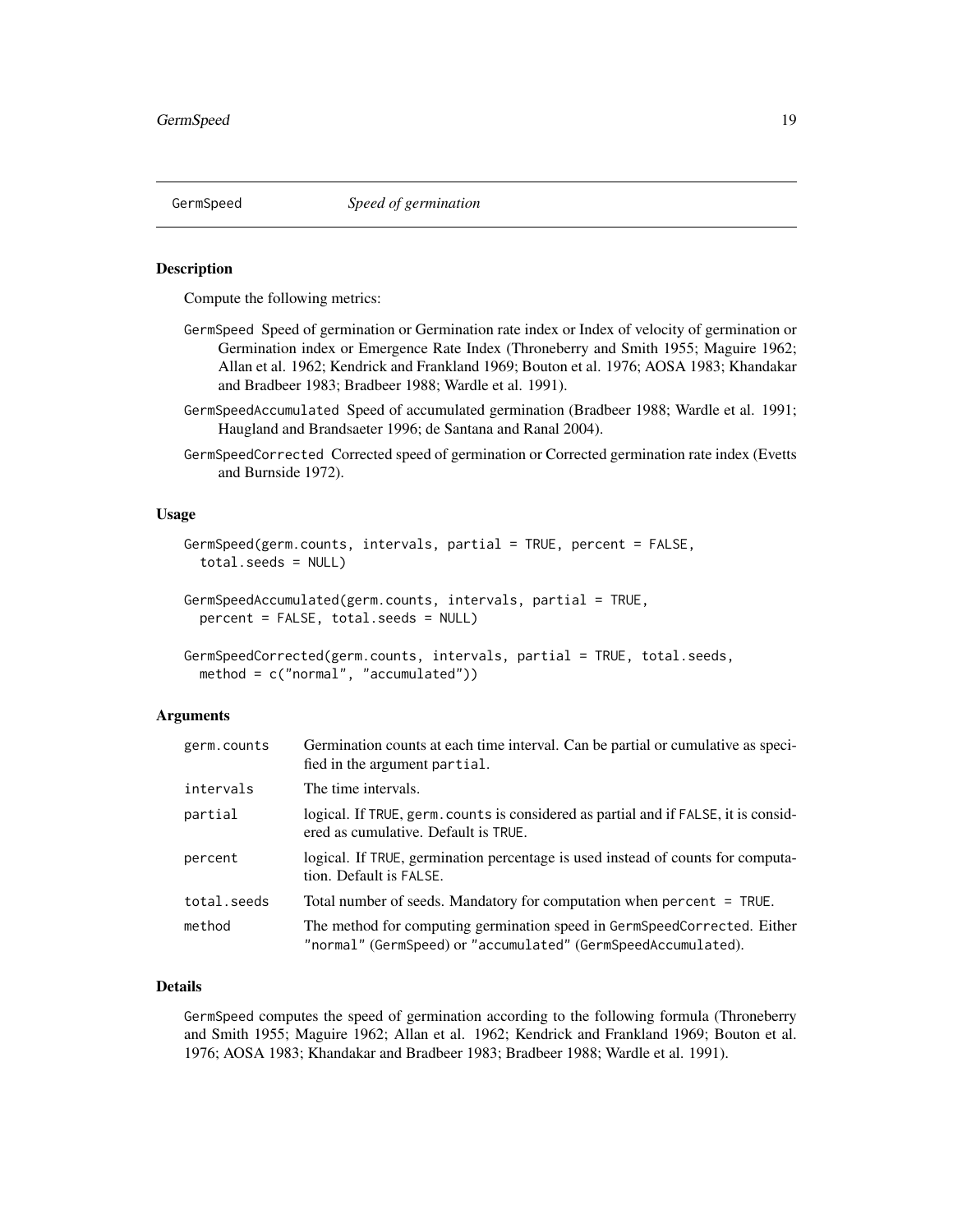$$
S = \frac{N_1}{T_1} + \frac{N_2}{T_2} + \frac{N_3}{T_3} + \dots + \frac{N_n}{T_n}
$$

Where,  $N_1, N_2, N_3, \dots, N_n$  are the number of germinated seeds observed at time (days or hours)  $T_1, T_2, T_3, \cdots, T_n$  after sowing. (Not accumulated/cumulative number, but the number of seeds that germinated at the specific time).

GermSpeedAccumulated computes the speed of accumulated germination as follows (Bradbeer 1988; Wardle et al. 1991; Haugland and Brandsaeter 1996; de Santana and Ranal 2004).

$$
S_{accumulated} = \frac{N_1}{T_1} + \frac{N_1 + N_2}{T_2} + \frac{N_1 + N_2 + N_3}{T_3} + \dots + \frac{N_1 + N_2 + \dots + N_n}{T_n}
$$

Where,  $N_1, N_2, N_3, \cdots, N_n$  are the number of germinated seeds observed at time (days or hours)  $T_1, T_2, T_3, \cdots, T_n$  after sowing. (Not accumulated/cumulative number, but the number of seeds that germinated at the specific time).

Speed of germination expresses the rate of germination in terms of the total number of seeds that germinate in a time interval. Higher values indicate greater and faster germination. This is useful for comparisons only when samples or treatments possess similar germinabilities. This is overcome by either using the corrected speed of germination or by using germination percentages instead of counts for computing speed.

GermSpeedCorrected computes the corrected speed of germination as follows (Evetts and Burnside 1972).

$$
S_{corrected} = \frac{S}{FGP}
$$

Where,  $FGP$  is the final germination percentage or germinability.

With percent = TRUE, germination percentage is used instead of counts for computation in GermSpeed and GermSpeedAccumulated.

# Value

For GermSpeed, the value of germination speed as  $\%$   $\mathrm{time}^{-1}.$ 

For GermSpeedAccumulated, the value of accumulated germination speed as  $\%$   $\mathrm{time}^{-1}.$ 

For GermSpeedCorrected, the corrected speed of germination.

# References

AOSA (1983). *Seed Vigor Testing Handbook*. Association of Official Seed Analysts, Ithaca, NY, USA.

Allan RE, Vogel OA, Peterson CJ (1962). "Seedling emergence rate of fall-sown wheat and its association with plant height and coleoptile length." *Agronomy Journal*, 54(4), 347.

Bouton JH, Dudeck AE, Smith RL (1976). "Germination in freshly harvested seed of centipedegrass." *Agronomy Journal*, 68(6), 991.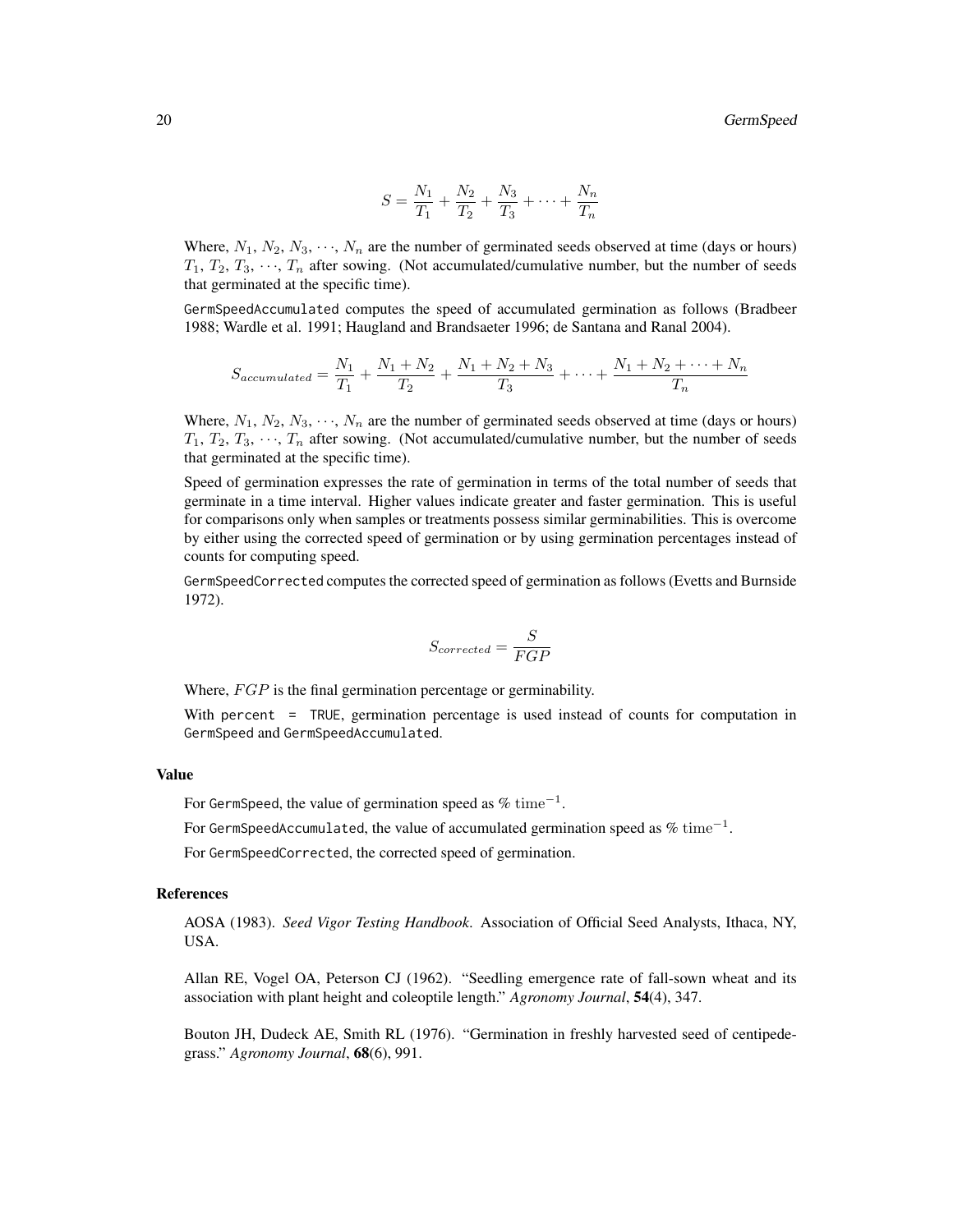# GermSpeed 21

Bradbeer JW (1988). *Seed Dormancy and Germination*. Blackie, Glasgow and London.

Evetts LL, Burnside OC (1972). "Germination and seedling development of common milkweed and other species." *Weed Science*, 20(4), 371–378.

Haugland E, Brandsaeter LO (1996). "Experiments on bioassay sensitivity in the study of allelopathy." *Journal of Chemical Ecology*, 22(10), 1845–1859.

Kendrick RE, Frankland B (1969). "Photocontrol of germination in *Amaranthus caudatus*." *Planta*, 85(4), 326–339.

Khandakar AL, Bradbeer JW (1983). "Jute seed quality." *Bangladesh Agricultural Research Council, Dhaka*.

Maguire JD (1962). "Speed of germination - Aid in selection and evaluation for seedling emergence and vigor." *Crop Science*, 2(2), 176–177.

Throneberry GO, Smith FG (1955). "Relation of respiratory and enzymatic activity to corn seed viability." *Plant Physiology*, 30(4), 337–343.

Wardle DA, Ahmed M, Nicholson KS (1991). "Allelopathic influence of nodding thistle (*Carduus nutans* L.) seeds on germination and radicle growth of pasture plants." *New Zealand Journal of Agricultural Research*, 34(2), 185–191.

de Santana DG, Ranal MA (2004). *Analise Da Germinacao: Um Enfoque Estatistico*. Universidade de Brasilia, Brasilia.

# Examples

```
x \leq -c(0, 0, 0, 0, 4, 17, 10, 7, 1, 0, 1, 0, 0, 0)y <- c(0, 0, 0, 0, 4, 21, 31, 38, 39, 39, 40, 40, 40, 40)
int \leq -1: length(x)# From partial germination counts
#----------------------------------------------------------------------------
GermSpeed(germ.counts = x, intervals = int)
GermSpeedAccumulated(germ.counts = x, intervals = int)
GermSpeedCorrected(germ.counts = x, intervals = int, total.seeds = 50,
                   method = "normal")
GermSpeedCorrected(germ.counts = x, intervals = int, total.seeds = 50,
                   method = "accumulated")
# From partial germination counts (with percentages instead of counts)
#----------------------------------------------------------------------------
GermSpeed(germ.counts = x, intervals = int,
          percent = TRUE, total.seeds = 50)
GermSpeedAccumulated(germ.counts = x, intervals = int,
                     percent = TRUE, total.seeds = 50)
```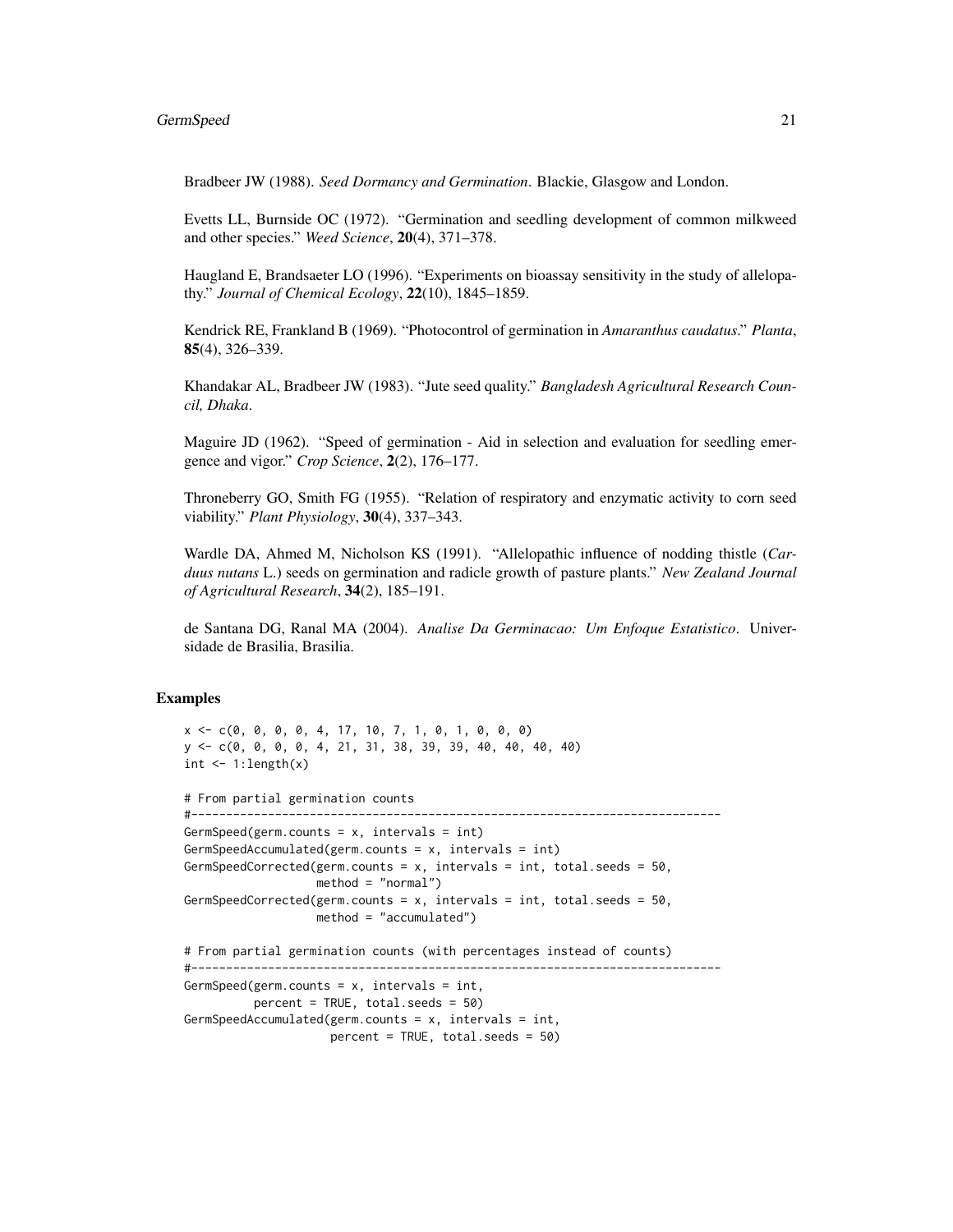```
# From cumulative germination counts
#----------------------------------------------------------------------------
GermSpeed(germ.counts = y, intervals = int, partial = FALSE)
GermSpeedAccumulated(germ.counts = y, intervals = int, partial = FALSE)
GermSpeedCorrected(germ.counts = y, intervals = int,
                  partial = FALSE, total.seeds = 50, method = "normal")
GermSpeedCorrected(germ.counts = y, intervals = int,
                  partial = FALSE, total.seeds = 50, method = "accumulated")
# From cumulative germination counts (with percentages instead of counts)
#----------------------------------------------------------------------------
GermSpeed(germ.counts = y, intervals = int, partial = FALSE,
          percent = TRUE, total.seeds = 50)
GermSpeedAccumulated(germ.counts = y, intervals = int, partial = FALSE,
                     percent = TRUE, total.seeds = 50)
```
<span id="page-21-1"></span>GermSynchrony *Synchrony and uncertainty of germination*

# <span id="page-21-2"></span>**Description**

Compute the following metrics:

GermSynchrony Synchrony of germination (Z index) (Primack 1985; Ranal and de Santana 2006).

GermUncertainty Synchronization index  $(E)$  or Uncertainty of the germination process  $(U)$  or Informational entropy (H) (Shannon 1948; Labouriau and Valadares 1976; Labouriau 1983).

#### Usage

GermSynchrony(germ.counts, intervals, partial = TRUE)

GermUncertainty(germ.counts, intervals, partial = TRUE)

#### Arguments

| germ.counts | Germination counts at each time interval. Can be partial or cumulative as speci-<br>fied in the argument partial.           |
|-------------|-----------------------------------------------------------------------------------------------------------------------------|
| intervals   | The time intervals.                                                                                                         |
| partial     | logical. If TRUE, germ, counts is considered as partial and if FALSE, it is consid-<br>ered as cumulative. Default is TRUE. |

# Details

GermSynchrony computes the value of synchrony of germination  $(Z \text{ index})$  as follows (Primack 1985; Ranal and de Santana 2006).

$$
Z = \frac{\sum_{i=1}^{k} C_{N_i,2}}{C_{\Sigma N_i,2}}
$$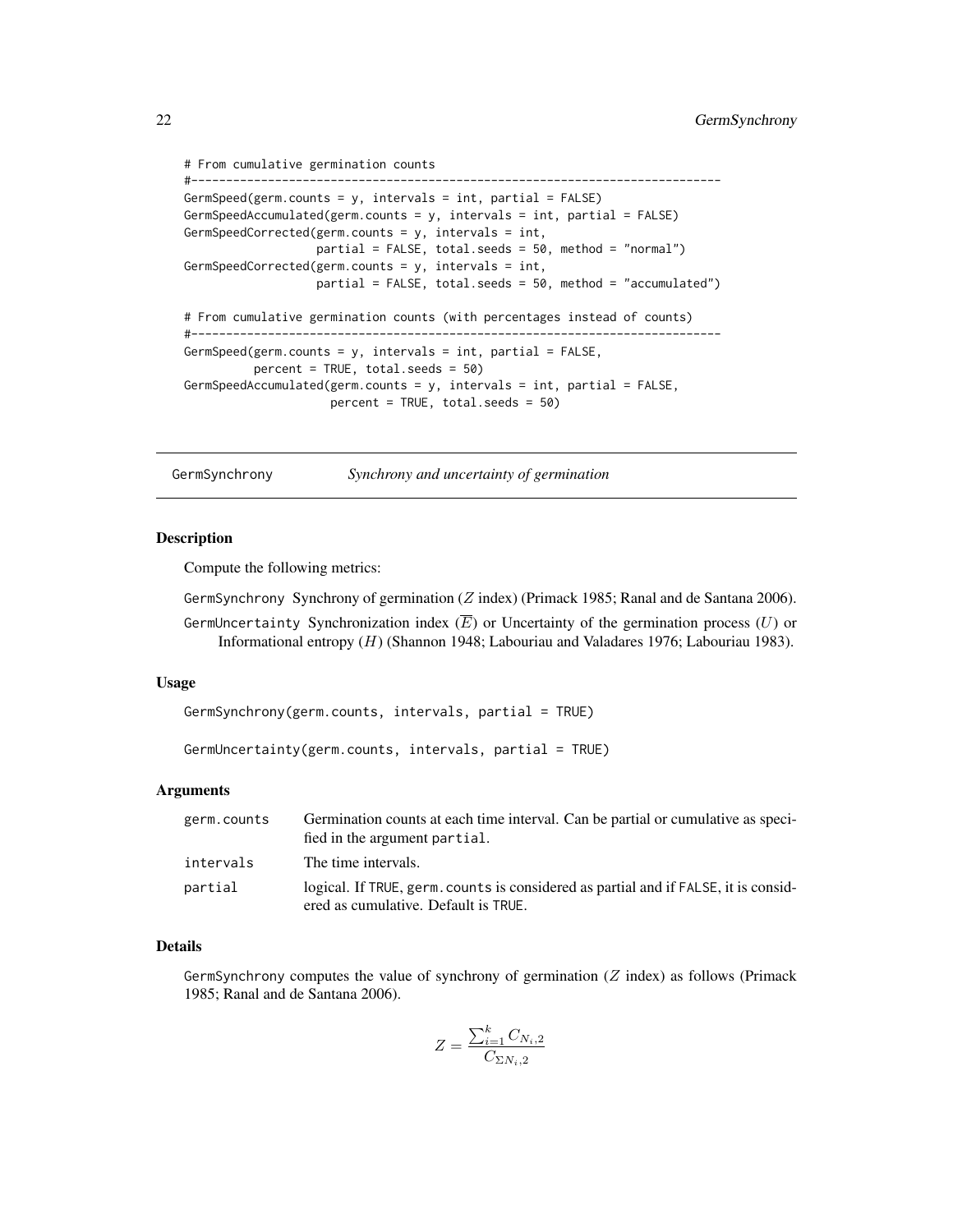# <span id="page-22-0"></span>GermSynchrony 23

Where,  $C_{N_i,2}$  is the partial combination of the two germinated seeds from among  $N_i$ , the number of seeds germinated on the *i*th time (estimated as  $C_{N_i,2} = \frac{Ni(N_i-1)}{2}$  $\frac{(v_i-1)}{2}$ ) and  $C_{\Sigma N_i,2}$  is the partial combination of the two germinated seeds from among the total number of seeds germinated at the final count, assuming that all seeds that germinated did so simultaneously.

GermUncertainty computes the value of synchronization index  $(\overline{E})$  or uncertainty of the germination process  $(U)$  or informational entropy  $(H)$  as follows (Shannon 1948; Labouriau and Valadares 1976; Labouriau 1983).

$$
\overline{E} = -\sum_{i=1}^{k} f_i \log_2 f_i
$$

Where,  $f_i$  is the relative frequency of germination (estimated as  $f_i = \frac{N_i}{\sum_{i=1}^k N_i}$ ),  $N_i$  is the number of seeds germinated on the *i*th time and  $k$  is the last day of observation.

#### Value

For GermUncertainty, the value of uncertainty of germination process.

For GermSynchrony, the value of synchrony of germination.

#### References

Labouriau LG (1983). "Uma nova linha de pesquisa na fisiologia da germinacao das sementes." *Anais do XXXIV Congresso Nacional de Botanica. SBB, Porto Alegre*, 11–50.

Labouriau LG, Valadares MEB (1976). "On the germination of seeds of *Calotropis procera* (Ait.) Ait. f." *Anais da Academia Brasileira de Ciencias*, 48(263-284).

Primack RB (1985). "Longevity of individual flowers." *Annual Review of Ecology and Systematics*, 16(1), 15–37.

Ranal MA, de Santana DG (2006). "How and why to measure the germination process?" *Brazilian Journal of Botany*, 29(1), 1–11.

Shannon CE (1948). "A mathematical theory of communication." *Bell System Technical Journal*, 27(3), 379–423.

#### See Also

[CUGerm](#page-1-1)

#### Examples

 $x \leq -c(0, 0, 0, 0, 4, 17, 10, 7, 1, 0, 1, 0, 0, 0)$ y <- c(0, 0, 0, 0, 4, 21, 31, 38, 39, 39, 40, 40, 40, 40) int  $\leq -1$ : length $(x)$ 

# From partial germination counts #----------------------------------------------------------------------------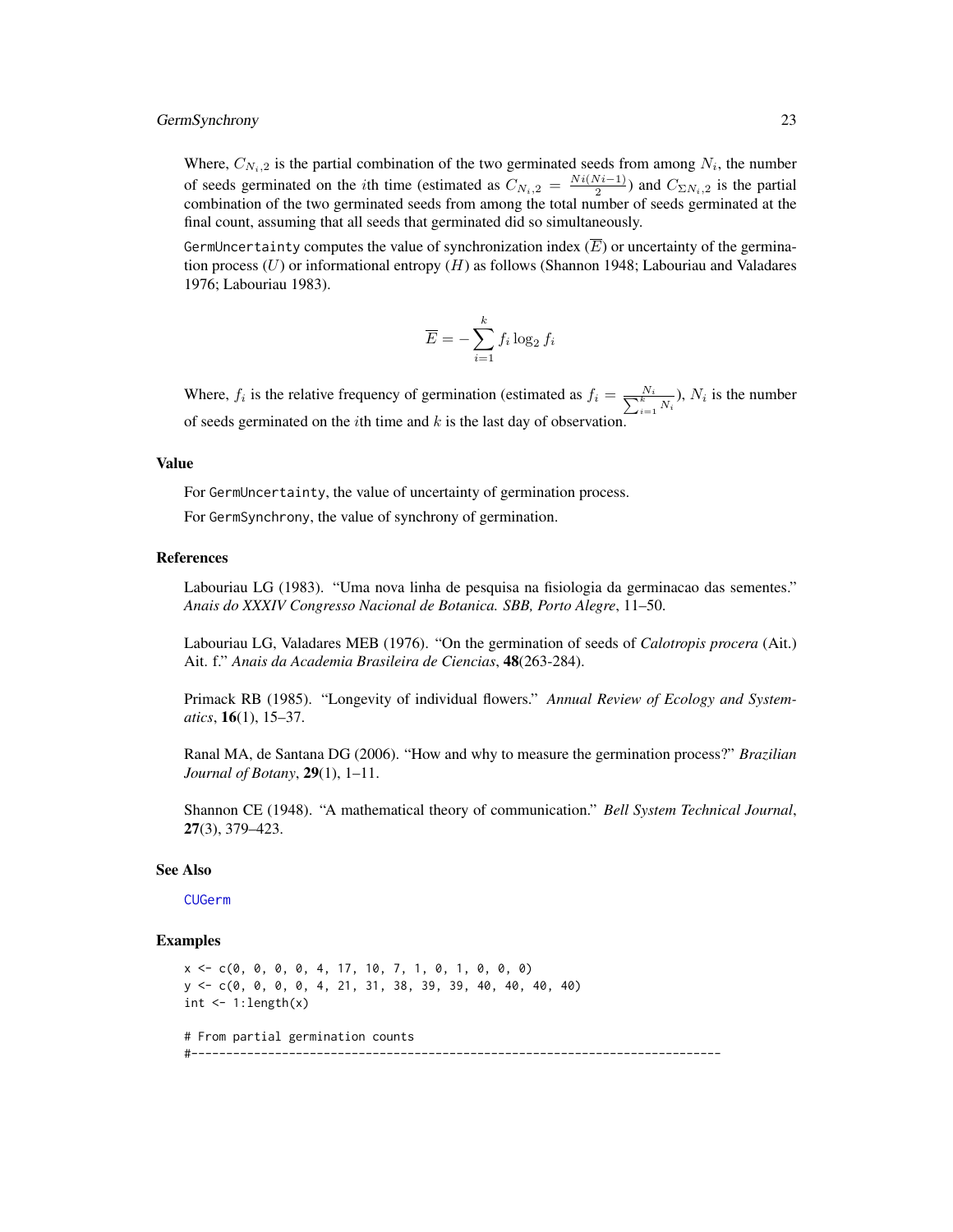```
GermSynchrony(germ.counts = x, intervals = int)
GermUncertainty(germ.counts = x, intervals = int)
# From cumulative germination counts
#----------------------------------------------------------------------------
GermSynchrony(germ.counts = y, intervals = int, partial = FALSE)
GermUncertainty(germ.counts = y, intervals = int, partial = FALSE)
```
<span id="page-23-1"></span>

GermValue *Peak value and germination value*

# <span id="page-23-2"></span>Description

Compute the Peak value  $(PV)$  or Emergence Energy  $(EE)$  (Czabator 1962; Bonner 1967) and Germination value (GV) (Czabator 1962; Djavanshir and Pourbeik 1976; Brown and Mayer 1988).

# Usage

```
PeakValue(germ.counts, intervals, total.seeds, partial = TRUE)
```
GermValue(germ.counts, intervals, total.seeds, partial = TRUE, method =  $c("czabator", "dp"), from onset = TRUE, k = 10)$ 

# Arguments

| germ.counts | Germination counts at each time interval. Can be partial or cumulative as speci-<br>fied in the argument partial.                                           |
|-------------|-------------------------------------------------------------------------------------------------------------------------------------------------------------|
| intervals   | The time intervals.                                                                                                                                         |
| total.seeds | Total number of seeds.                                                                                                                                      |
| partial     | logical. If TRUE, germ. counts is considered as partial and if FALSE, it is consid-<br>ered as cumulative. Default is TRUE.                                 |
| method      | The method for computing germination value. Either "czabator" or "dp".                                                                                      |
| from.onset  | logical. If TRUE, duration is considered only from the onset of germination. If<br>FALSE, full duration of germination test is considered. Default is TRUE. |
| k           | Constant (See Details). Default is 10.                                                                                                                      |

# Details

Peak value  $(PV)$  is the maximum quotient obtained by dividing successive cumulative germination values by the relevant incubation time (Czabator 1962). It represents the mean daily germination of the most vigorous component of the seed lot, and is a mathematical expression of the break, or shoulder, of a typical sigmoid germination curve (Djavanshir and Pourbeik 1976). It is the accumulated number of seeds germinated at the point on the germination curve at which the rate of germination starts to decrease. It is also described as Emergence energy (Bonner 1967).

For daily germination counts, germination value  $(GV)$  is computed as follows (Czabator 1962).

<span id="page-23-0"></span>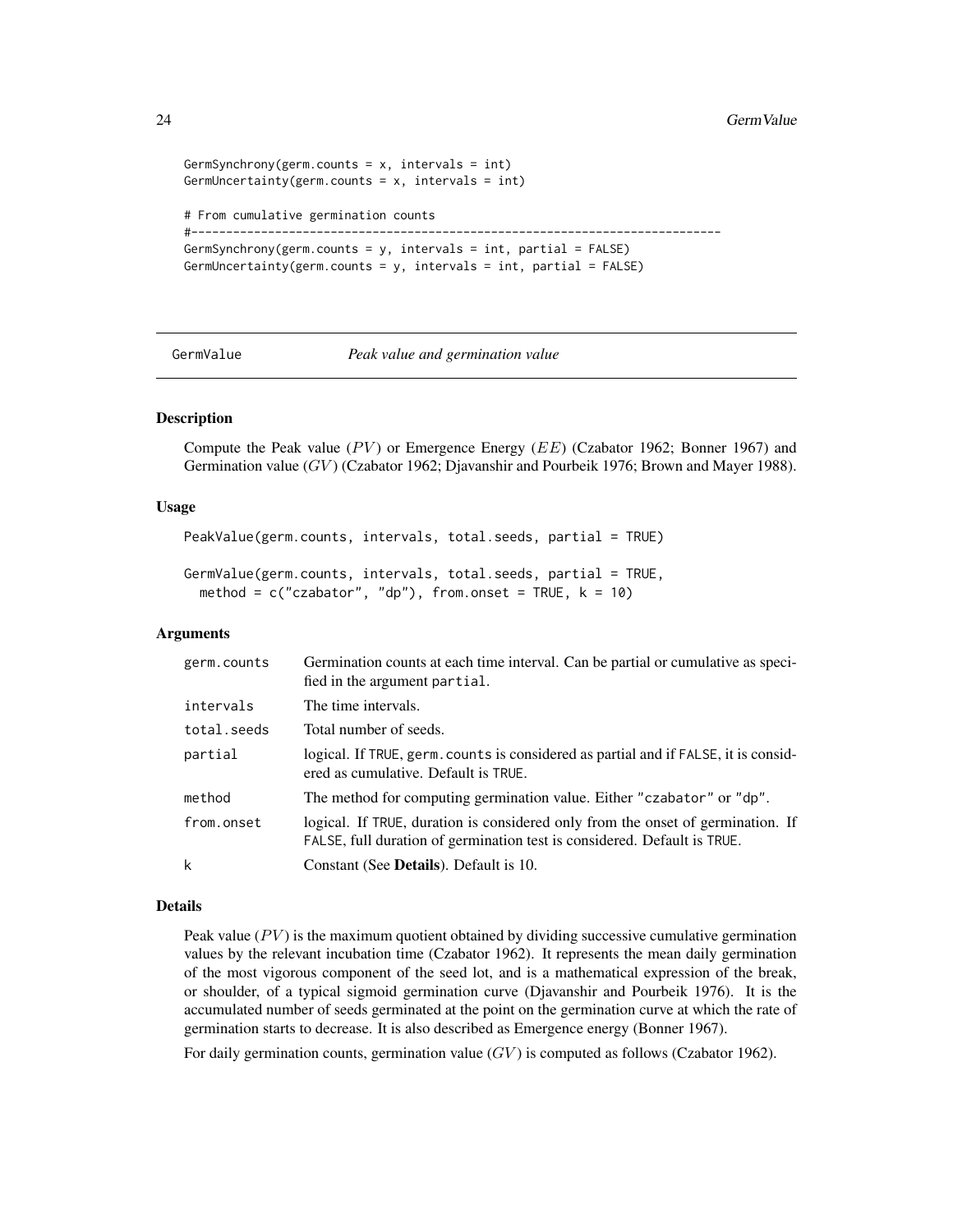$$
GV=PV\times MDG
$$

Where,  $PV$  is the peak value and  $MDG$  is the mean daily germination percentage from the onset of germination.

Germination value  $(GV)$  can also be computed for other time intervals of successive germination counts, by replacing MDG with the mean germination percentage per unit time  $(\overline{GP})$ .

A new estimation of germination value was given by Djavanshir and Pourbeik (1976) as follows:

$$
GV=\frac{\sum DGS}{N}\times GP\times k
$$

Where,  $DGS$  is the daily germination speed computed by dividing cumulative germination percentage by the number of days since the onset of germination,  $N$  is the frequency or number of DGS calculated during the test,  $GP$  is the germination percentage expressed over 100 and  $k$  is a constant. The value of k is decided on the basis of average daily speed of germination ( $\frac{\sum_{DGS}}{N}$ N ). If it is less than 10, then k value of 10 can be used and if it is more than 10, then value of 7 or 8 can be used for  $k$ .

For both methods of computing  $GV$ , only the duration from the onset of germination is considered by default. Alternatively, modified  $GV$  ( $GV_{mod}$ ), where the entire duration from the beginning of the test is considered can be obtained by using the argument from.onset = FALSE (Brown and Mayer 1988).

#### Value

A list with the following components:

| Germination Value |                                             |  |
|-------------------|---------------------------------------------|--|
|                   | The germination value                       |  |
| Calculations      | The data frame of calculations.             |  |
| testend           | The end of test value (Only for method dp). |  |

# References

Bonner FT (1967). "Ideal sowing depth for sweetgum seed." *Tree Planters' Notes*, 18(1), 1–1.

Brown RF, Mayer DG (1988). "Representing cumulative germination. 1. A critical analysis of single-value germination indices." *Annals of Botany*, 61(2), 117–125.

Czabator FJ (1962). "Germination value: An index combining speed and completeness of pine seed germination." *Forest Science*, 8(4), 386–396.

Djavanshir K, Pourbeik H (1976). "Germination value-A new formula." *Silvae genetica*, 25(2), 79–83.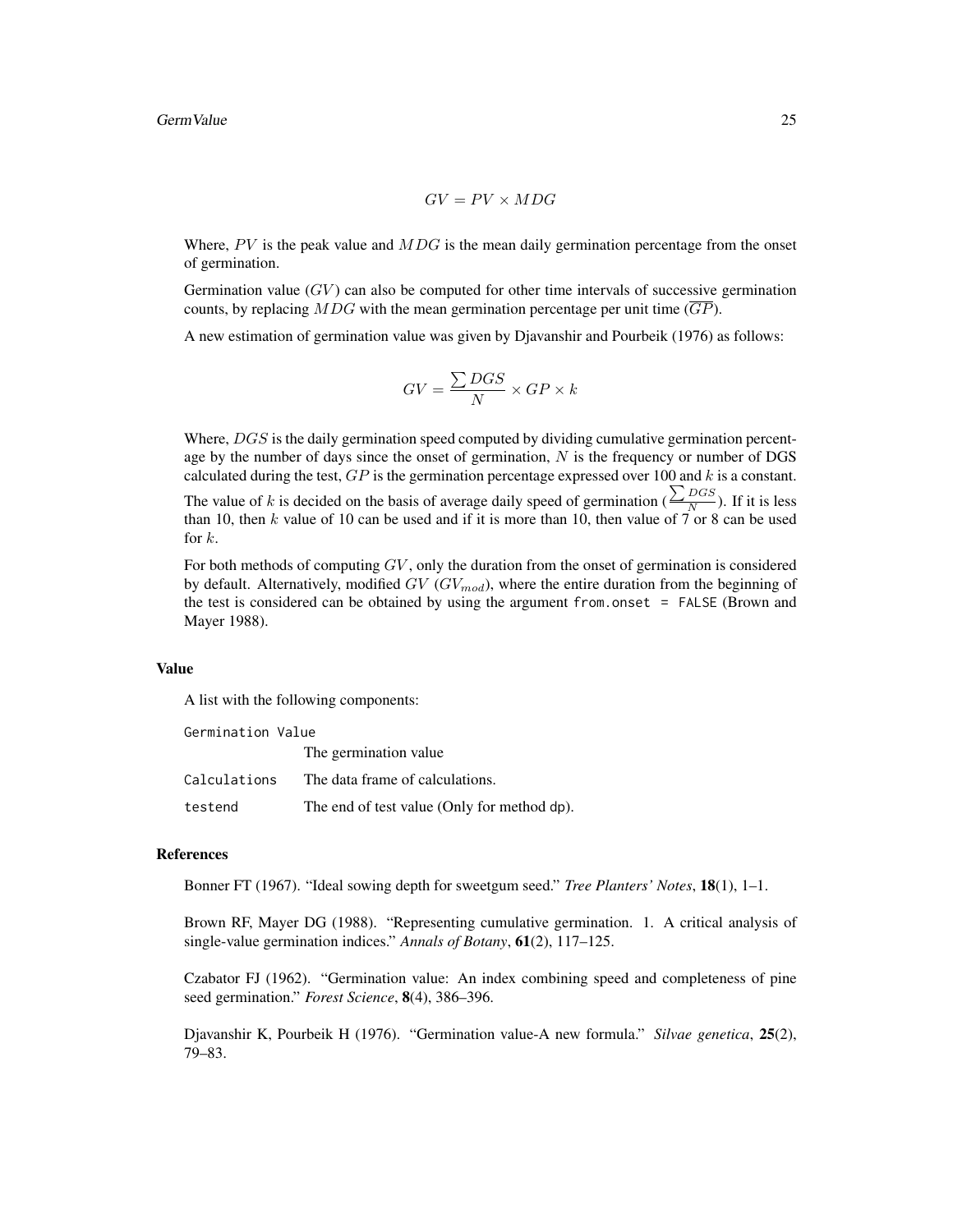# <span id="page-25-0"></span>Examples

```
x <- c(0, 0, 34, 40, 21, 10, 4, 5, 3, 5, 8, 7, 7, 6, 6, 4, 0, 2, 0, 2)
y <- c(0, 0, 34, 74, 95, 105, 109, 114, 117, 122, 130, 137, 144, 150,
     156, 160, 160, 162, 162, 164)
int \leq -1: length(x)total.seeds = 200
# From partial germination counts
#----------------------------------------------------------------------------
PeakValue(germ.counts = x, intervals = int, total.seeds = 200)
GermValue(germ.counts = x, intervals = int, total.seeds = 200,
         method = "czabator")
GermValue(germ.counts = x, intervals = int, total.seeds = 200,
         method = "dp", k = 10GermValue(germ.counts = x, intervals = int, total.seeds = 200,
         method = "czabator", from.onset = FALSE)
GermValue(germ.counts = x, intervals = int, total.seeds = 200,
         method = "dp", k = 10, from onset = FALSE)# From cumulative germination counts
#----------------------------------------------------------------------------
PeakValue(germ.counts = y, interval = int, total.seeds = 200,
          partial = FALSE)
GermValue(germ.counts = y, intervals = int, total.seeds = 200,
         partial = FALSE, method = "czabator")
GermValue(germ.counts = y, intervals = int, total.seeds = 200,
         partial = FALSE, method = "dp", k = 10)
GermValue(germ.counts = y, intervals = int, total.seeds = 200,
         partial = FALSE, method = "czabator", from.onset = FALSE)
GermValue(germ.counts = y, intervals = int, total.seeds = 200,
         partial = FALSE, method = "dp", k = 10, from onset = FALSE)
```
<span id="page-25-1"></span>MeanGermPercent *Mean germination percentage and number of seeds per time interval*

# **Description**

Compute the following metrics:

MeanGermPercent Mean/average germination percentage per unit time  $(\overline{GP})$  (Czabator 1962). MeanGermNumber Number of seeds germinated per unit time  $(\overline{N})$  (Khamassi et al. 2013).

#### Usage

MeanGermPercent(germinated.seeds, germ.counts, total.seeds, intervals, partial = TRUE)

MeanGermNumber(germ.counts, intervals, partial = TRUE)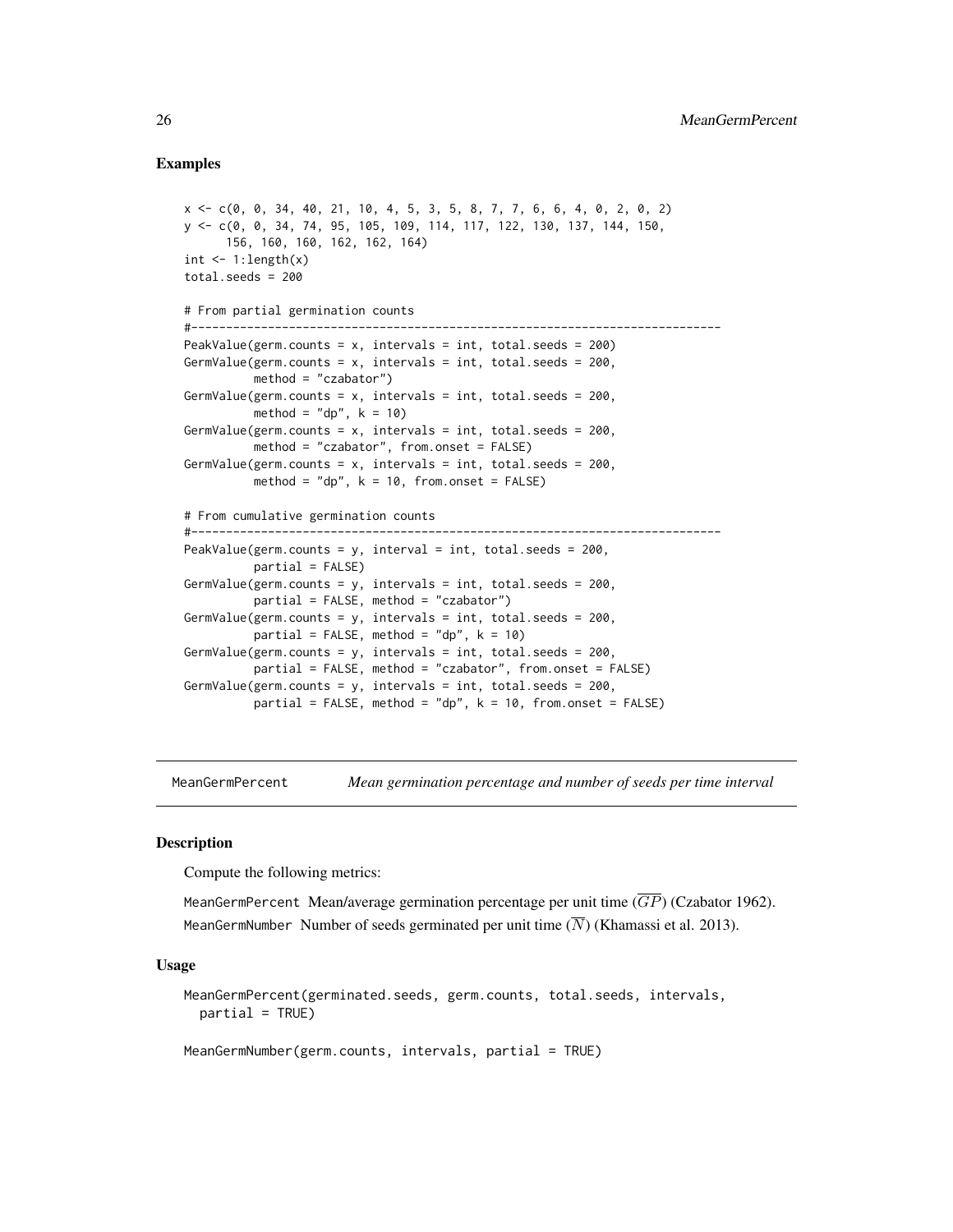# <span id="page-26-0"></span>MeanGermPercent 27

# **Arguments**

| germinated.seeds |                                                                                                                             |
|------------------|-----------------------------------------------------------------------------------------------------------------------------|
|                  | Number of germinated seeds                                                                                                  |
| germ.counts      | Germination counts at each time interval. Can be partial or cumulative as speci-<br>fied in the argument partial.           |
| total.seeds      | Total number of seeds.                                                                                                      |
| intervals        | The time intervals.                                                                                                         |
| partial          | logical. If TRUE, germ, counts is considered as partial and if FALSE, it is consid-<br>ered as cumulative. Default is TRUE. |

# Details

Mean germination percentage per unit time  $(\overline{GP})$  is computed as follows (Czabator 1962).

$$
\overline{G}=\frac{GP}{T_n}
$$

Where,  $GP$  is the final germination percentage and  $T_n$  is the total number of intervals(e.g. days) required for final germination.

Mean number of seeds germinated per unit time  $(N)$  is computed as follows (Khamassi et al. 2013).

$$
\overline{N}=\frac{N_g}{T_n}
$$

Where,  $N_g$  is the number of germinated seeds and  $T_n$  is the total number of intervals (e.g. days) required for final germination.

# Value

The value of mean germination percentage or mean number of seeds per time interval.

# References

Czabator FJ (1962). "Germination value: An index combining speed and completeness of pine seed germination." *Forest Science*, 8(4), 386–396.

Khamassi K, Harbaoui K, Jaime ATdS, Jeddi FB (2013). "Optimal germination temperature assessed by indices and models in field bean (*Vicia faba* L. var. *minor*)." *Agriculturae Conspectus Scientificus*, 78(2), 131–136.

# See Also

**[GermPercent](#page-16-1)**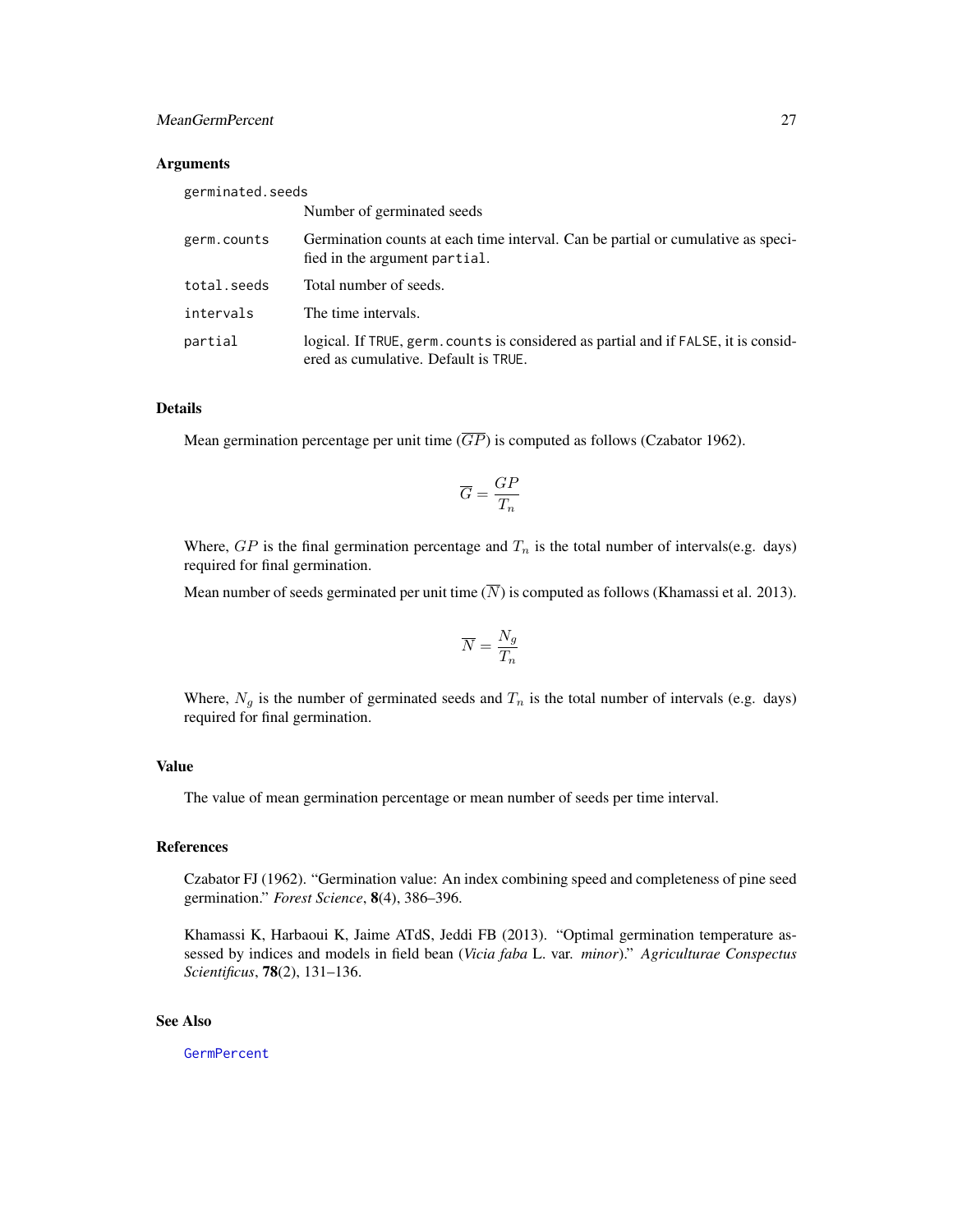# Examples

```
x <- c(0, 0, 0, 0, 4, 17, 10, 7, 1, 0, 1, 0, 0, 0)
y <- c(0, 0, 0, 0, 4, 21, 31, 38, 39, 39, 40, 40, 40, 40)
int \leq -1: length(x)# From partial germination counts
#----------------------------------------------------------------------------
MeanGermPercent(germ.counts = x, total.seeds = 50, intervals = int)
MeanGermNumber(germ.counts = x, intervals = int)
# From cumulative germination counts
#----------------------------------------------------------------------------
MeanGermPercent(germ.counts = y, total.seeds = 50, intervals = int, partial = FALSE)
MeanGermNumber(germ.counts = y, intervals = int, partial = FALSE)
# From number of germinated seeds
#----------------------------------------------------------------------------
MeanGermPercent(germinated.seeds = 40, total.seeds = 50, intervals = int)
```
<span id="page-27-1"></span>MeanGermRate *Germination rate*

#### <span id="page-27-2"></span>Description

Compute the following metrics:

- MeanGermRate Mean germination rate  $(\overline{V})$  (Labouriau and Valadares 1976; Labouriau 1983; Ranal and de Santana 2006).
- VarGermRate Variance of germination rate ( $s_V^2$ ) (Labouriau 1983; Ranal and de Santana 2006).
- SEGermRate Standard error of germination rate ( $s_{\overline{V}}$ ) (Labouriau 1983; Ranal and de Santana 2006).
- CVG Coefficient of velocity/rate of germination or Kotowski's coefficient of velocity (CVG) (Kotowski 1926; Nichols and Heydecker 1968; Labouriau 1983; Scott et al. 1984; Bewley and Black 1994).
- GermRateRecip Germination rate as reciprocal of median time  $(v_{50})$  (Went 1957; Labouriau 1983; Ranal and de Santana 2006).

# Usage

```
MeanGermRate(germ.counts, intervals, partial = TRUE)
CVG(germ.counts, intervals, partial = TRUE)
VarGermRate(germ.counts, intervals, partial = TRUE)
SEGermRate(germ.counts, intervals, partial = TRUE)
GermRateRecip(germ.counts, intervals, partial = TRUE,
 method = c("coolbear", "farooq"))
```
<span id="page-27-0"></span>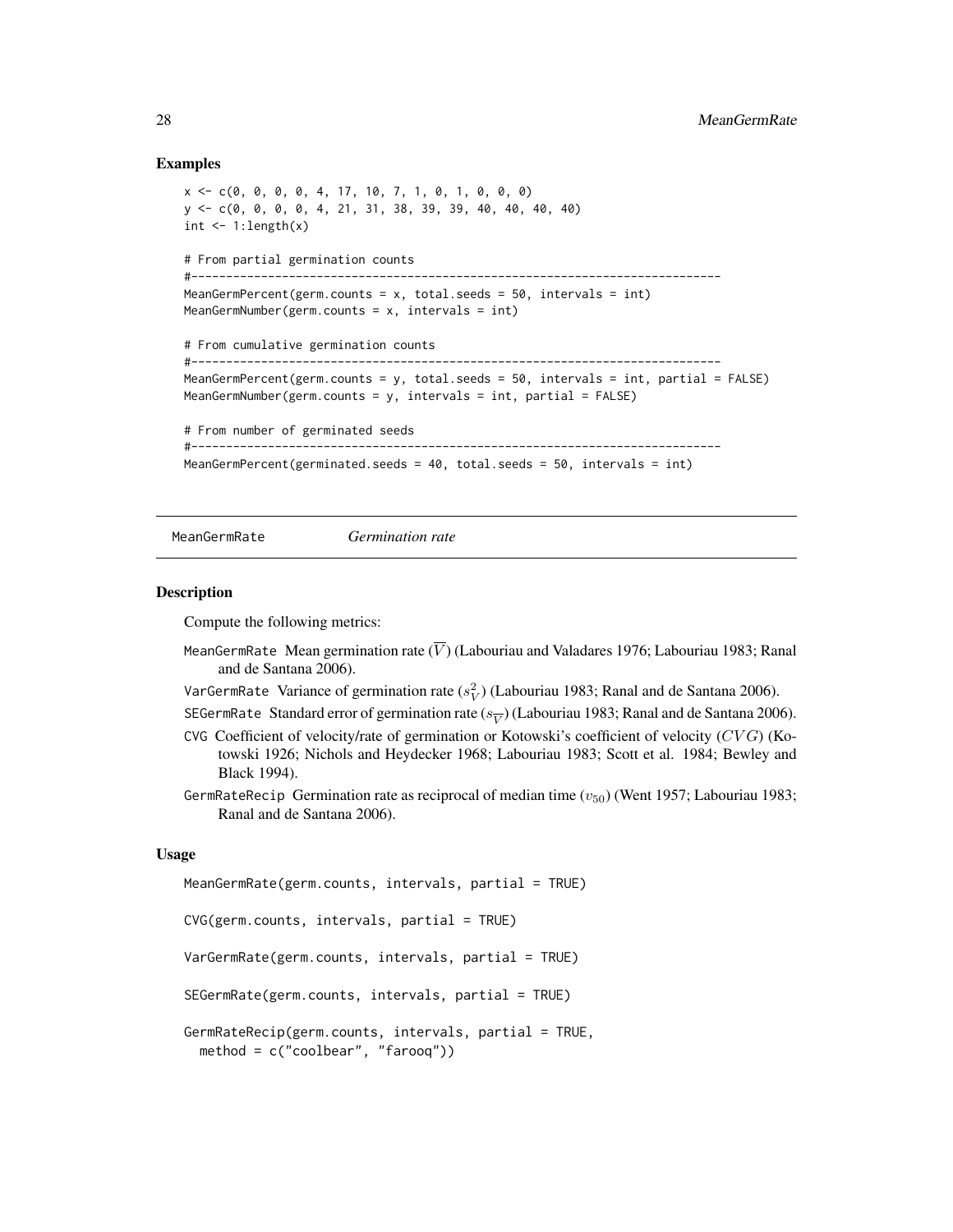# MeanGermRate 29

# Arguments

| germ.counts | Germination counts at each time interval. Can be partial or cumulative as speci-<br>fied in the argument partial.           |
|-------------|-----------------------------------------------------------------------------------------------------------------------------|
| intervals   | The time intervals.                                                                                                         |
| partial     | logical. If TRUE, germ. counts is considered as partial and if FALSE, it is consid-<br>ered as cumulative. Default is TRUE. |
| method      | The method for computing median germination time. Either "coolbear" or<br>"faroog".                                         |

# Details

MeanGermRate computes the mean germination rate  $(\overline{V})$  according to the following formula (Labouriau and Valadares 1976; Labouriau 1983; Ranal and de Santana 2006).

$$
\overline{V} = \frac{\sum_{i=1}^{k} N_i}{\sum_{i=1}^{k} N_i T_i}
$$

Where,  $T_i$  is the time from the start of the experiment to the *i*th observation,  $N_i$  is the number of seeds germinated in the *i*th time (not the accumulated number, but the number correspondent to the ith observation) and  $k$  is the last time of germination.

It is the inverse of mean germination time  $(\overline{T})$ .

$$
\overline{V}=\frac{1}{\overline{T}}
$$

VarGermRate computes the variance of germination rate  $(s_V^2)$  according to the following formula (Labouriau 1983; Ranal and de Santana 2006).

$$
s_V^2 = \overline{V}^4 \times s_T^2
$$

Where,  $s_T^2$  is the variance of germination time.

SEGermRate computes the standard error of germination time ( $s_{\overline{V}}$ ) according to the following formula (Labouriau 1983; Ranal and de Santana 2006).

$$
s_{\overline{V}} = \sqrt{\frac{s^2_{V}}{\sum_{i=1}^k N_i}}
$$

Where,  $N_i$  is the number of seeds germinated in the *i*th time (not the accumulated number, but the number correspondent to the *i*th observation) and  $k$  is the last time of germination.

CVG computes the coefficient of velocity/rate of germination or Kotowski's coefficient of velocity  $(CVG)$  according to the following formula (Kotowski 1926; Nichols and Heydecker 1968; Labouriau 1983; Scott et al. 1984; Bewley and Black 1994).

$$
CVG = \frac{\sum_{i=1}^{k} N_i}{\sum_{i=1}^{k} N_i T_i} \times 100
$$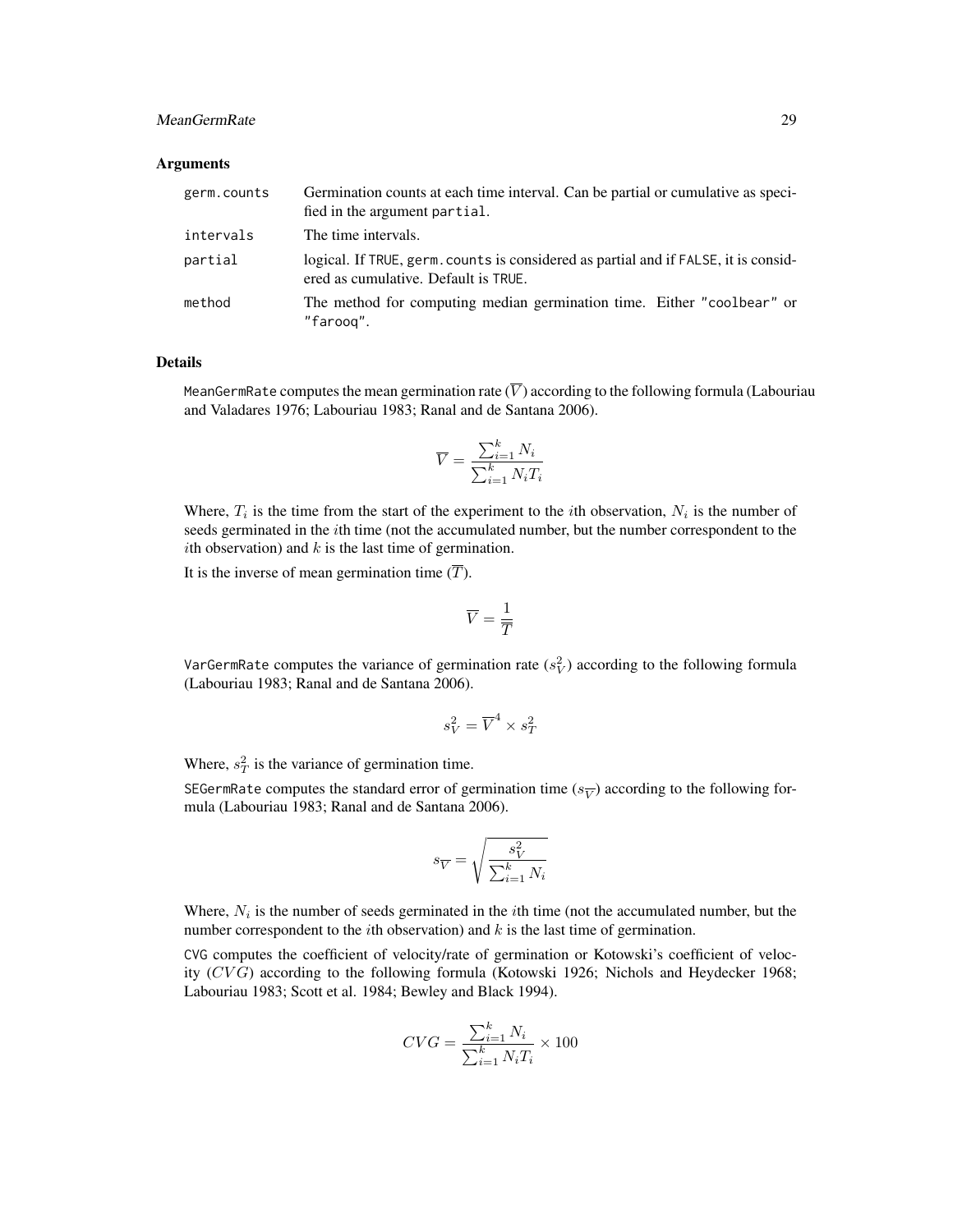$$
CVG = \overline{V} \times 100
$$

Where,  $T_i$  is the time from the start of the experiment to the *i*th observation,  $N_i$  is the number of seeds germinated in the ith time (not the accumulated number, but the number correspondent to the ith observation) and  $k$  is the last time of germination.

GermRateRecip computes the germination rate ( $v_{50}$ ) as the reciprocal of the median germination time  $(t_{50})$  (Went 1957; Labouriau 1983; Ranal and de Santana 2006) computed according to the methods of Coolbear et al. (1984) or Farooq et al. (2005) as follows:

$$
v_{50}=\frac{1}{t_{50}}
$$

# Value

For MeanGermRate, the mean germination rate value as  ${\rm time}^{-1}.$ 

For VarGermTime, the variance of germination rate value as  $time^{-2}$ .

For SEGermTime, the standard error of germination rate as  $time^{-1}$ .

For CVG, the value of Coefficient of of velocity/rate of germination or Kotowski's coefficient of velocity.

For GermRateRecip, the value of germination rate as  $\mathrm{time}^{-1}.$ 

# References

Bewley JD, Black M (1994). *Seeds: Physiology of Development and Germination.*. Plenum Publishing Corporation, New York, USA. ISBN 0-306-44748-7.

Coolbear P, Francis A, Grierson D (1984). "The effect of low temperature pre-sowing treatment on the germination performance and membrane integrity of artificially aged tomato seeds." *Journal of Experimental Botany*, 35(11), 1609–1617.

Farooq M, Basra SMA, Ahmad N, Hafeez K (2005). "Thermal hardening: A new seed vigor enhancement tool in rice." *Journal of Integrative Plant Biology*, 47(2), 187–193.

Kotowski F (1926). "Temperature relations to germination of vegetable seeds." *Proceedings of the American Society for Horticultural Science*, 23, 176–184.

Labouriau LG (1983). "Uma nova linha de pesquisa na fisiologia da germinacao das sementes." *Anais do XXXIV Congresso Nacional de Botanica. SBB, Porto Alegre*, 11–50.

Labouriau LG, Valadares MEB (1976). "On the germination of seeds of *Calotropis procera* (Ait.) Ait. f." *Anais da Academia Brasileira de Ciencias*, 48(263-284).

Nichols MA, Heydecker W (1968). "Two approaches to the study of germination data." *Proceedings of the International Seed Testing Association*, 33(3), 531–540.

Ranal MA, de Santana DG (2006). "How and why to measure the germination process?" *Brazilian*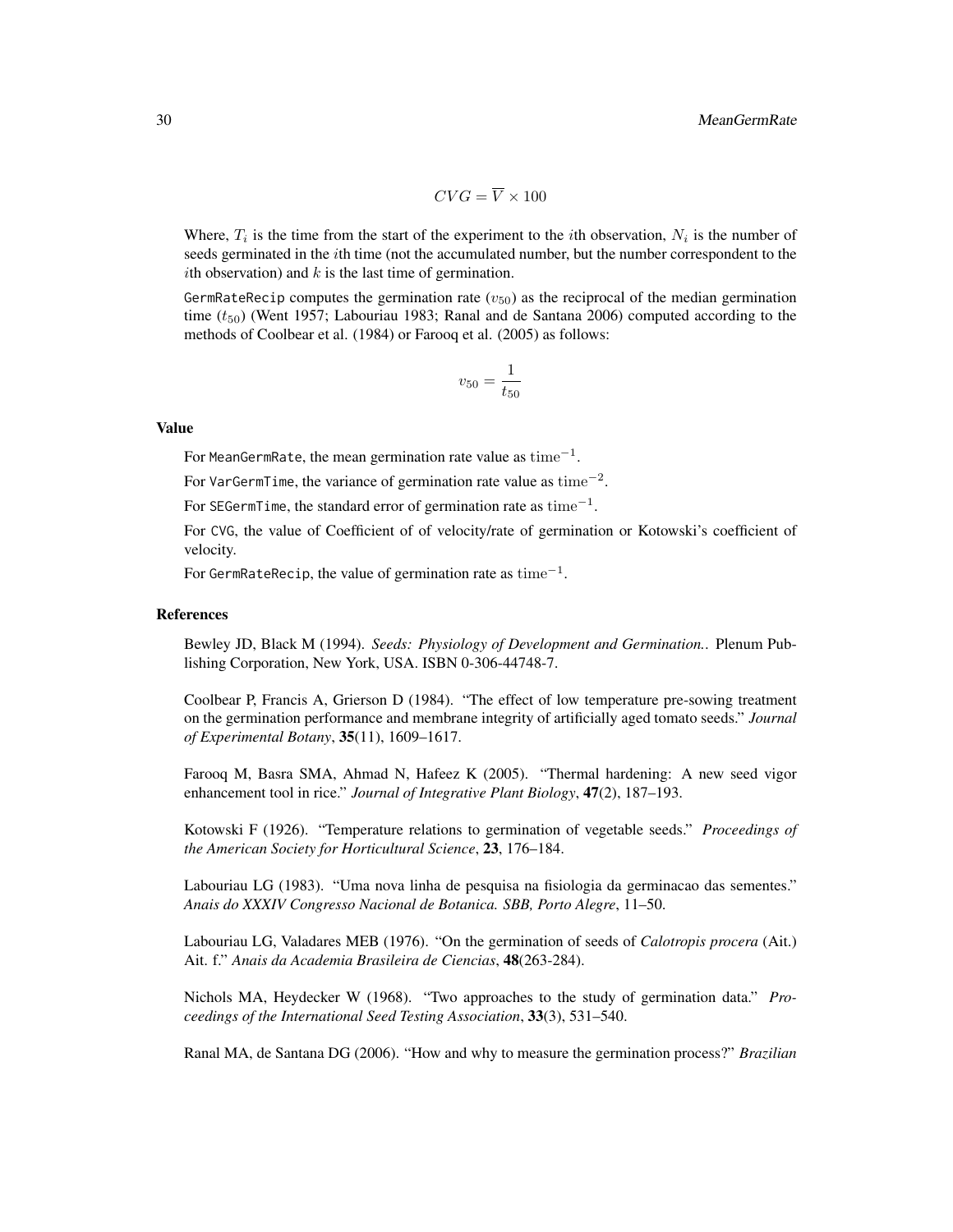# <span id="page-30-0"></span>MeanGermTime 31

*Journal of Botany*, 29(1), 1–11.

Scott SJ, Jones RA, Williams WA (1984). "Review of data analysis methods for seed germination." *Crop Science*, 24(6), 1192–1199.

Went FW (1957). *The experimental control of plant growth.*, volume 17. Chronica Botanica Co., Waltham, Mass., USA and The Ronald Press Co., New York.

# See Also

[MeanGermTime](#page-30-1), [t50](#page-35-1)

# Examples

```
x <- c(0, 0, 0, 0, 4, 17, 10, 7, 1, 0, 1, 0, 0, 0)
y <- c(0, 0, 0, 0, 4, 21, 31, 38, 39, 39, 40, 40, 40, 40)
int < -1: length(x)# From partial germination counts
#----------------------------------------------------------------------------
MeanGermRate(germ.counts = x, intervals = int)
CVG(germ.counts = x, intervals = int)VarGermRate(germ.counts = x, intervals = int)
SEGermRate(germ.counts = x, intervals = int)GermRateRecip(germ.counts = x, intervals = int, method = "coolbear")
GermRateRecip(germ.counts = x, intervals = int, method = "farooq")
# From cumulative germination counts
#----------------------------------------------------------------------------
MeanGermRate(germ.counts = y, intervals = int, partial = FALSE)
CVG(germ.counts = y, intervals = int, partial = FALSE)VarGermRate(germ.counts = y, intervals = int, partial = FALSE)
SEGermRate(germ.counts = y, intervals = int, partial = FALSE)
GermRateRecip(germ.counts = y, intervals = int,method = "coolbear", partial = FALSE)
GermRateRecip(germ.counts = y, intervals = int,
              method = "farooq", partial = FALSE)
```
<span id="page-30-1"></span>MeanGermTime *Germination time*

# <span id="page-30-2"></span>Description

Compute the following metrics:

MeanGermTime Mean germination time  $(\overline{T})$  or Mean length of incubation time (Edmond and Drapala 1958; Czabator 1962; Ellis and Roberts 1980; Labouriau 1983; Ranal and de Santana 2006).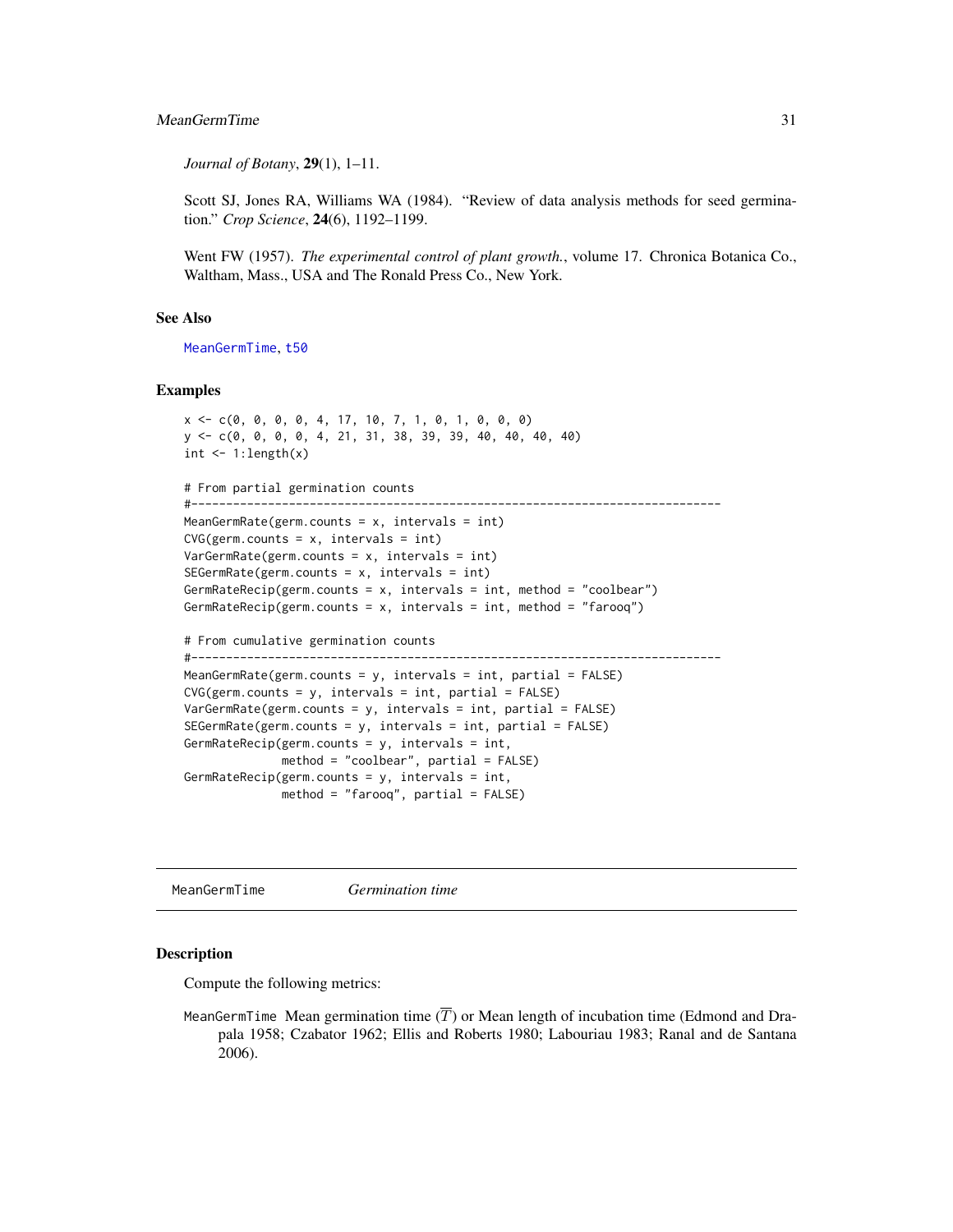VarGermTime Variance of germination time ( $s_T^2$ ) (Labouriau 1983; Ranal and de Santana 2006). SEGermTime Standard error of germination time ( $s_{\overline{T}}$ ) (Labouriau 1983; Ranal and de Santana 2006).

CVGermTime Coefficient of variation of the germination time  $(CV_T)$  (Ranal and de Santana 2006).

# Usage

```
MeanGermTime(germ.counts, intervals, partial = TRUE)
VarGermTime(germ.counts, intervals, partial = TRUE)
SEGermTime(germ.counts, intervals, partial = TRUE)
CVGermTime(germ.counts, intervals, partial = TRUE)
```
#### Arguments

| germ.counts | Germination counts at each time interval. Can be partial or cumulative as speci-<br>fied in the argument partial.           |
|-------------|-----------------------------------------------------------------------------------------------------------------------------|
| intervals   | The time intervals.                                                                                                         |
| partial     | logical. If TRUE, germ, counts is considered as partial and if FALSE, it is consid-<br>ered as cumulative. Default is TRUE. |

#### Details

MeanGermTime computes the mean germination time according to the following formula (Edmond and Drapala 1958; Czabator 1962; Ellis and Roberts 1980; Labouriau 1983; Ranal and de Santana 2006).

$$
\overline{T} = \frac{\sum_{i=1}^{k} N_i T_i}{\sum_{i=1}^{k} N_i}
$$

Where,  $T_i$  is the time from the start of the experiment to the *i*th observation,  $N_i$  is the number of seeds germinated in the *i*th time (not the accumulated number, but the number correspondent to the ith observation) and  $k$  is the last time of germination.

It is the same as Sprouting Index described by Smith and Millet  $(1964)$   $(SI)$  and Germination Resistance  $(GR)$  described by Gordon (1969, 1971).

It is the inverse of mean germination rate  $(\overline{V})$ .

$$
\overline{T}=\frac{1}{\overline{V}}
$$

It indicates the average length of time required for maximum germination of a seed lot. Lower the  $\overline{T}$ , faster the sample has germinated and reflects seed vigor.

VarGermTime computes the variance of germination time according to the following formula (Labouriau 1983; Ranal and de Santana 2006).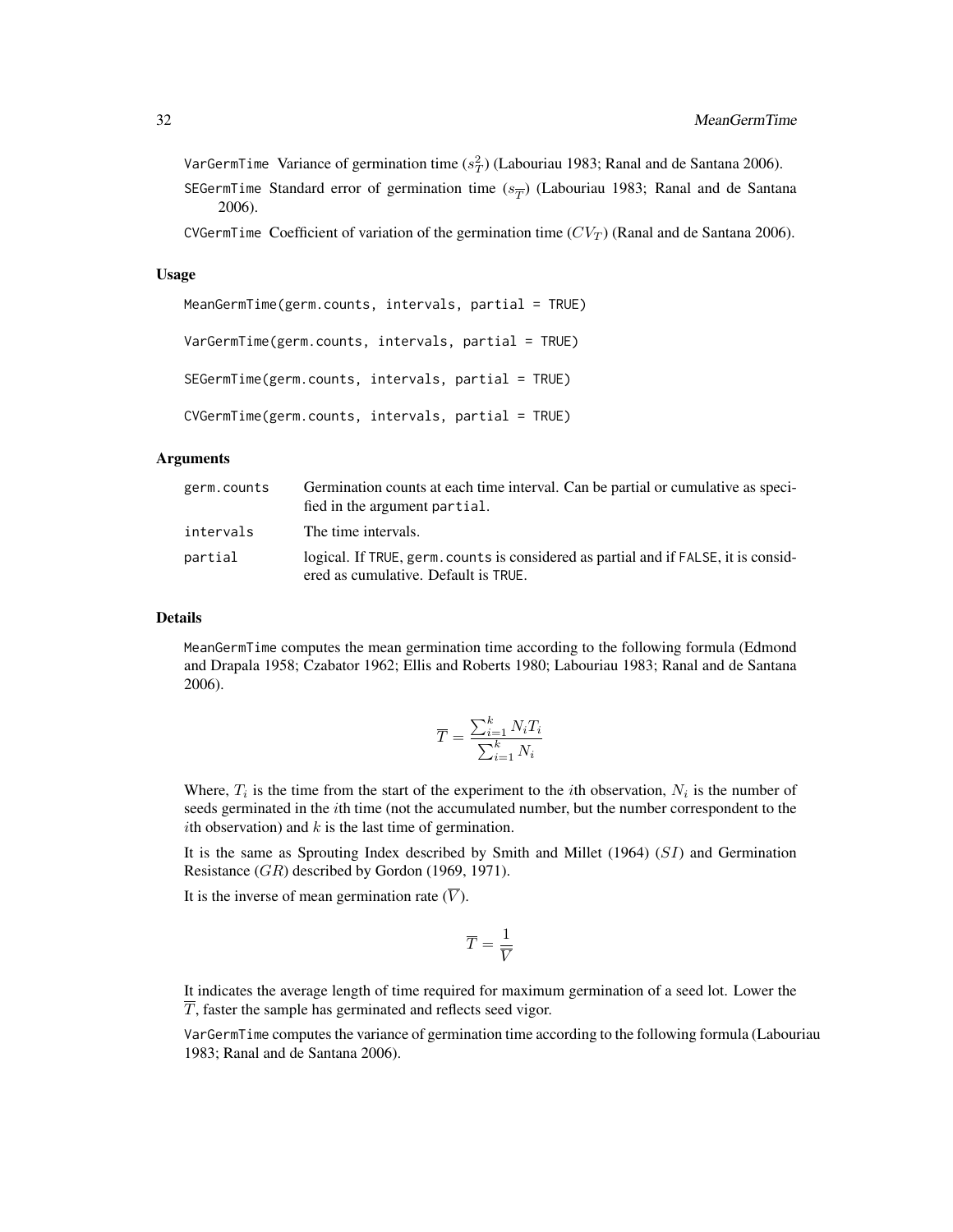$$
s_T^2 = \frac{\sum_{i=1}^k N_i (T_i - \overline{T})^2}{\sum_{i=1}^k N_i - 1}
$$

Where,  $T_i$  is the time from the start of the experiment to the *i*th observation,  $N_i$  is the number of seeds germinated in the *i*th time (not the accumulated number, but the number correspondent to the *i*th observation) and  $k$  is the last time of germination.

SEGermTime computes the standard error of germination time  $(s_{\overline{T}})$  according to the following formula (Labouriau 1983; Ranal and de Santana 2006).

$$
s_{\overline{T}} = \sqrt{\frac{s_T^2}{\sum_{i=1}^k N_i}}
$$

Where,  $N_i$  is the number of seeds germinated in the *i*th time (not the accumulated number, but the number correspondent to the *i*th observation) and  $k$  is the last time of germination.

It signifies the accuracy of the calculation of the mean germination time.

CVGermTime computes the coefficient of variation of germination time  $(CV_T)$  according to the following formula (Ranal and de Santana 2006).

$$
CV_T = \sqrt{\frac{s_T^2}{\overline{T}}}
$$

This indicates the uniformity of germination and permits comparisons irrespective of the magnitude of mean germination time  $(\overline{T})$ .

#### Value

For MeanGermTime, the mean germination time value in the same unit of time as specified in the argument intervals.

For VarGermTime, the variance of germination time value as time<sup>2</sup>.

For SEGermTime, the standard error of germination time in the same unit of time specified in the argument intervals.

For CVGermTime, the value of coefficient of variation of the germination time.

#### References

Czabator FJ (1962). "Germination value: An index combining speed and completeness of pine seed germination." *Forest Science*, 8(4), 386–396.

Edmond JB, Drapala WJ (1958). "The effects of temperature, sand and soil, and acetone on germination of okra seed." *Proceedings of the American Society for Horticultural Science*, 71, 428–434.

Ellis RH, Roberts EH (1980). "Improved equations for the prediction of seed longevity." *Annals of Botany*, 45(1), 13–30.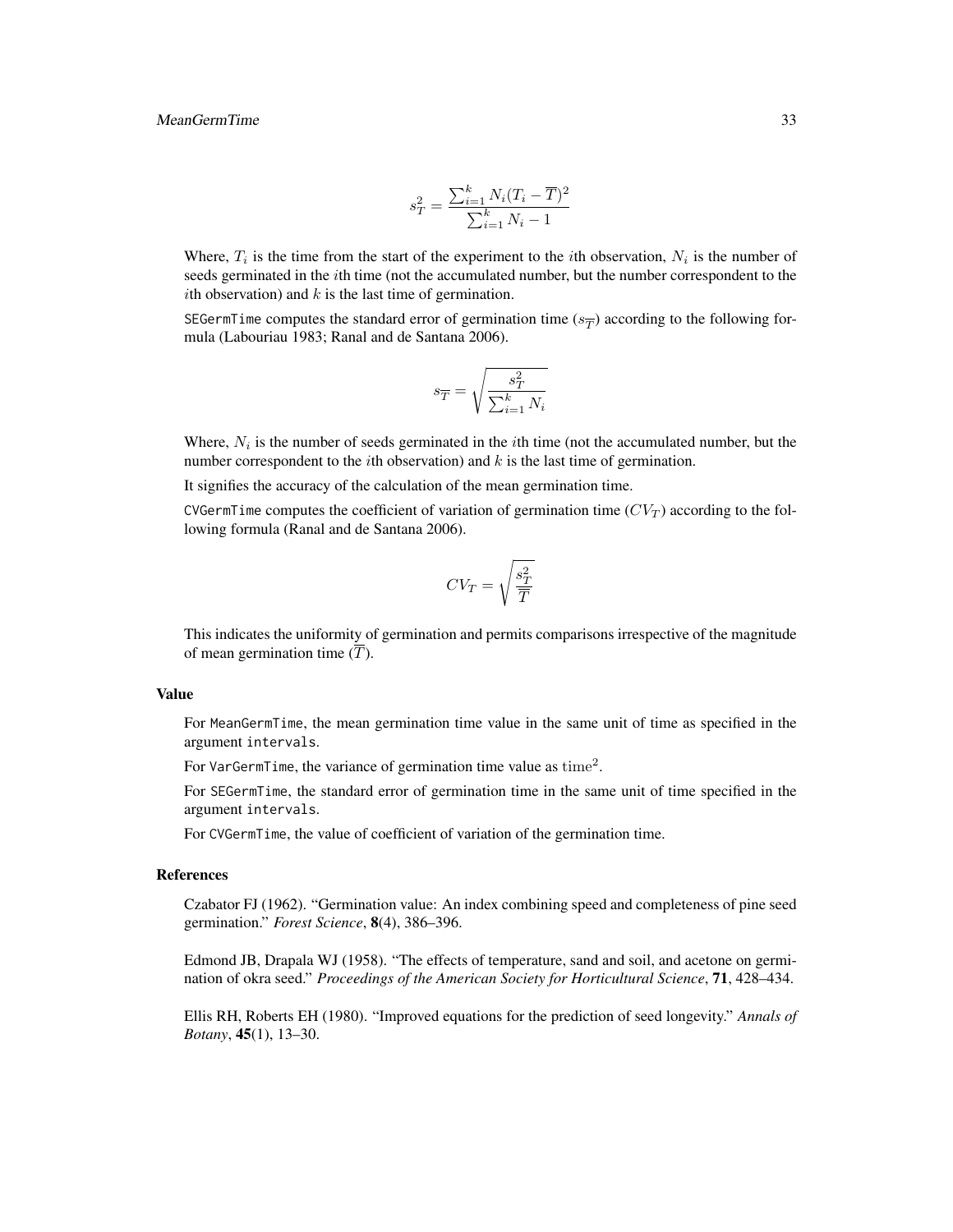<span id="page-33-0"></span>Gordon AG (1969). "Some observations on the germination energy tests for cereals." *Proceedings of the Association of Official Seed Analysts*, 59, 58–72.

Gordon AG (1971). "The germination resistance test - A new test for measuring germination quality of cereals." *Canadian Journal of Plant Science*, 51(2), 181–183.

Labouriau LG (1983). *A Germinacao Das Sementes*. Organizacao dos Estados Americanos. Programa Regional de Desenvolvimento Cientifico e Tecnologico. Serie de Biologia. Monografia 24.

Ranal MA, de Santana DG (2006). "How and why to measure the germination process?" *Brazilian Journal of Botany*, 29(1), 1–11.

Smith PG, Millet AH (1964). "Germinating and sprouting responses of the tomato at low temperatures." *Journal of the American Society for Horticultural Science*, 84, 480–484.

# See Also

[MeanGermRate](#page-27-1)

#### Examples

```
x <- c(0, 0, 0, 0, 4, 17, 10, 7, 1, 0, 1, 0, 0, 0)
y <- c(0, 0, 0, 0, 4, 21, 31, 38, 39, 39, 40, 40, 40, 40)
int \leq -1: length(x)# From partial germination counts
#----------------------------------------------------------------------------
MeanGermTime(germ.counts = x, intervals = int)
VarGermanTime(germ.counts = x, intervals = int)SEGermanTime(germ.counts = x, intervals = int)CVGermTime(germ.counts = x, intervals = int)# From cumulative germination counts
#----------------------------------------------------------------------------
MeanGermTime(germ.counts = y, intervals = int, partial = FALSE)VarGermanTime(germ.counts = y, intervals = int, partial = FALSE)SEGermTime(germ.counts = y, intervals = int, partial = FALSE)CVGermTime(germ.counts = y, intervals = int, partial = FALSE)
```
plot.FourPHFfit *Plot the four-parameter hill function fitted cumulative germination curve from a* FourPHFfit *object*

# Description

plot.FourPHFfit plots the four-parameter hill function fitted cumulative germination curve (FPHF curve) from a FourPHFfit object as an object of class ggplot. Further, the rate of germination curve (RoG curve) is plotted and different parameters annotated as specified in the different arguments.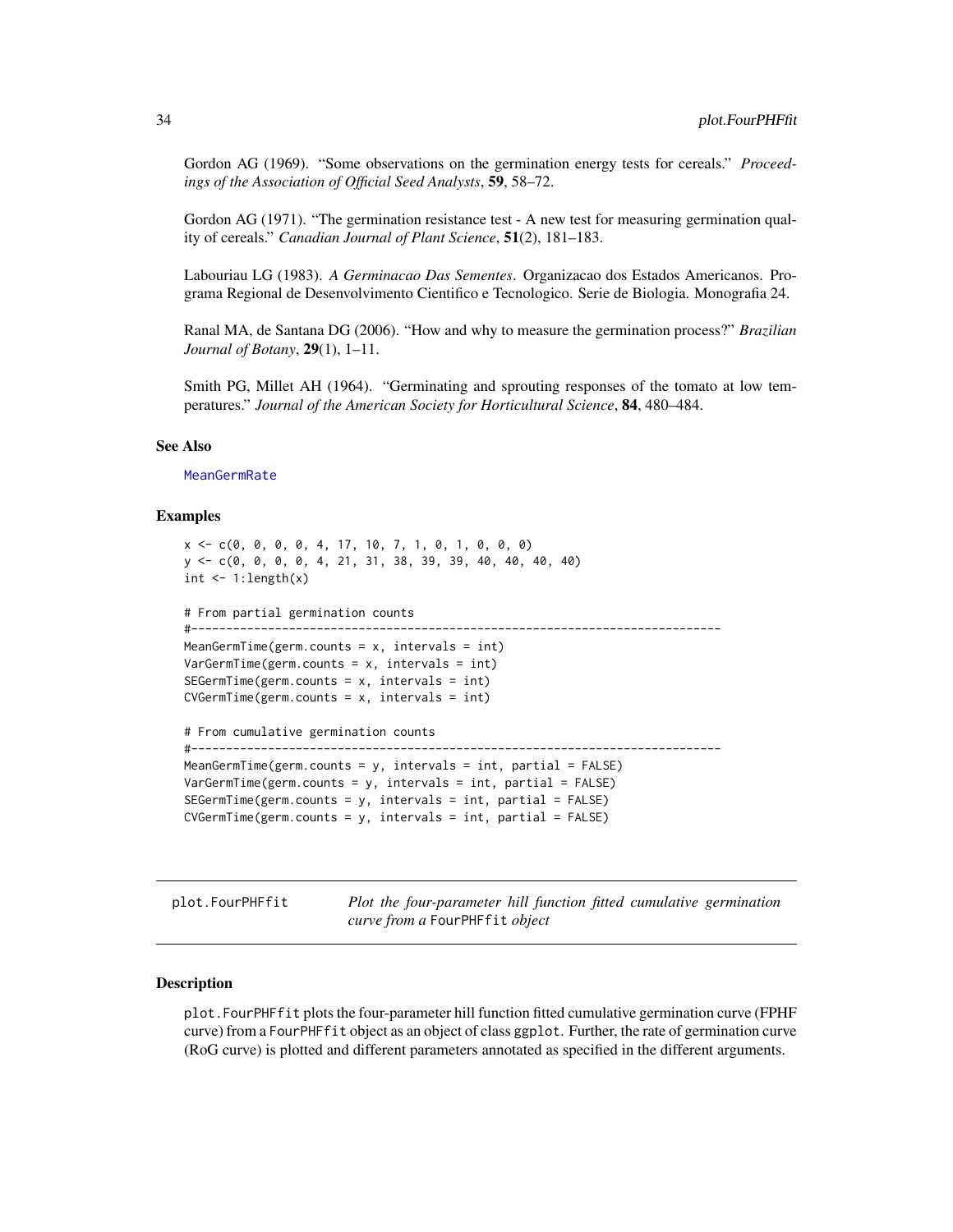# <span id="page-34-0"></span>plot.FourPHFfit 35

# Usage

```
## S3 method for class 'FourPHFfit'
plot(x, rog = TRUE, t50.total = TRUE,t50.germ = TRUE, tmgr = TRUE, mgt = TRUE, uniformity = TRUE,
  limits = TRUE, plotlabels = TRUE, ...)
```
# Arguments

| X          | An object of class FourPHFfit obtained as output from the FourPHFfit func-<br>tion.                                                                                                         |
|------------|---------------------------------------------------------------------------------------------------------------------------------------------------------------------------------------------|
| rog        | If TRUE, plots the Rate of Germination curve (RoG). Default is TRUE.                                                                                                                        |
| t50.total  | If TRUE, highlights the time required for 50% of total seeds to germinate $(t_{50}$ <sup>Germ</sup>                                                                                         |
|            | as a vertical line. Default is TRUE.                                                                                                                                                        |
| t50.germ   | If TRUE, highlights the time required for $50\%$ of viable/germinated seeds to ger-<br>minate $(t_{50}T_{\text{total}})$ as a vertical line. Default is TRUE.                               |
| tmgr       | If TRUE, highlights the Time at Maximum Germination Rate (TMGR) as a ver-<br>tical line. Default is TRUE.                                                                                   |
| mgt        | If TRUE, highlights the Mean Germination Time (MGT) as a vertical line. De-<br>fault is TRUE.                                                                                               |
| uniformity | If TRUE, highlights the uniformity value $(U_{t_{max}-t_{min}})$ as a horizontal line. De-<br>fault is TRUE.                                                                                |
| limits     | logical. If TRUE, set the limits of y axis (germination percentage) between 0 and<br>100 in the germination curve plot. If FALSE, limits are set according to the data.<br>Default is TRUE. |
| plotlabels | logical. If TRUE, adds labels to the germination curve plot. Default is TRUE.                                                                                                               |
| .          | Default plot arguments.                                                                                                                                                                     |
|            |                                                                                                                                                                                             |

# Value

The plot of the cumulative germination curve as an object of class ggplot.

# See Also

[FourPHFfit](#page-5-1)

# Examples

 $x \leq -c(0, 0, 0, 0, 4, 17, 10, 7, 1, 0, 1, 0, 0, 0)$ y <- c(0, 0, 0, 0, 4, 21, 31, 38, 39, 39, 40, 40, 40, 40) int  $\leftarrow$  1:length $(x)$ total.seeds = 50 # From partial germination counts #--------------------------------------------------------------------------- fit1 <- FourPHFfit(germ.counts =  $x$ , intervals = int,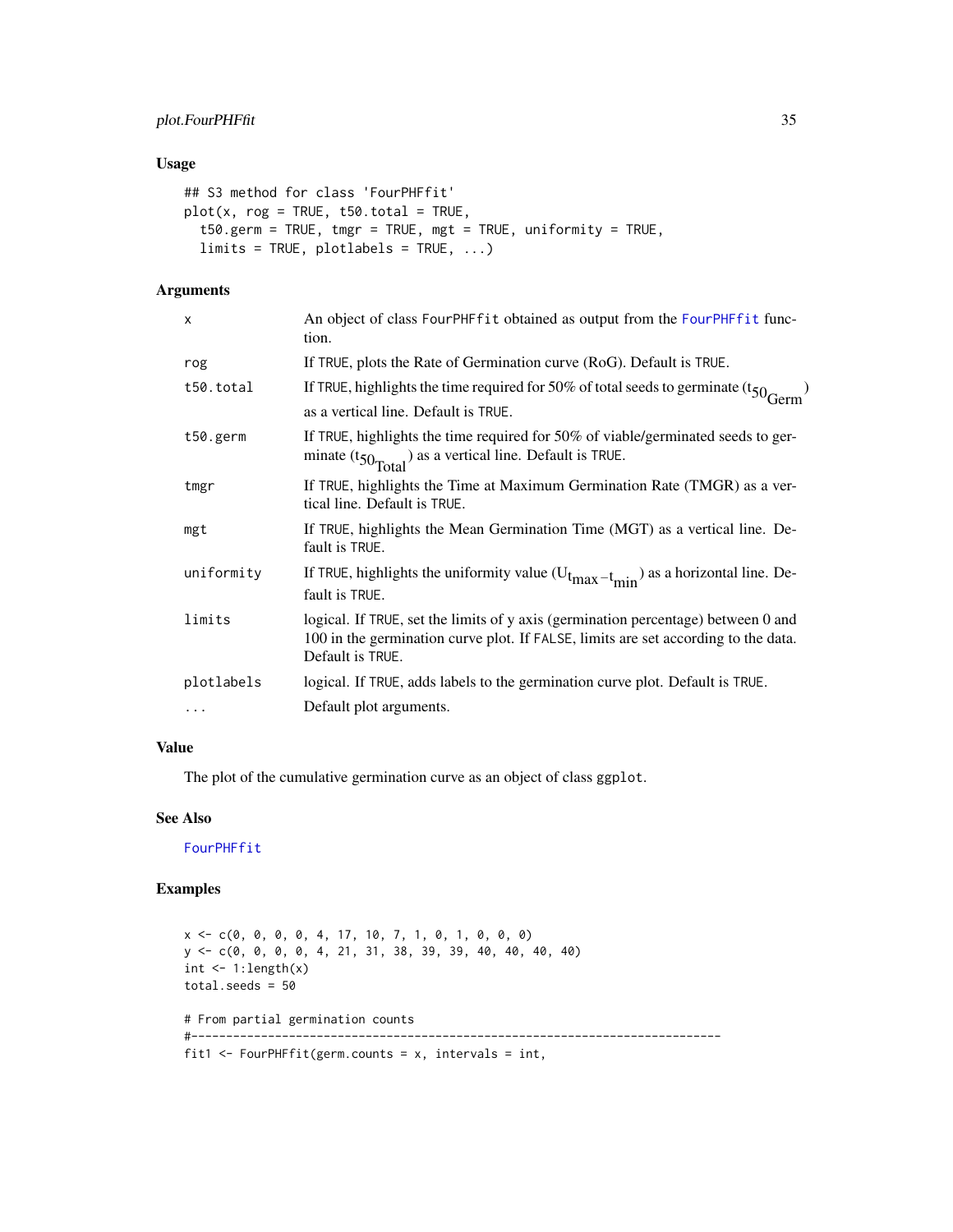```
total.seeds = 50, tmax = 20)
# From cumulative germination counts
#----------------------------------------------------------------------------
fit2 <- FourPHFfit(germ.counts = y, intervals = int,
                  total.seeds = 50, tmax = 20, partial = FALSE)
# Default plots
plot(fit1)
plot(fit2)
# No labels
plot(fit1, plotlabels = FALSE)
plot(fit2, plotlabels = FALSE)
# Only the FPHF curve
plot(fit1, rog = FALSE, t50.total = FALSE, t50.germ = FALSE,
     tmgr = FALSE, mgt = FALSE, uniformity = FALSE)
plot(fit2, rog = FALSE, t50.total = FALSE, t50.germ = FALSE,
     tmgr = FALSE, mgt = FALSE, uniformity = FALSE)
# Without y axis limits adjustment
plot(fit1, limits = FALSE)
plot(fit2, limits = FALSE)
```
<span id="page-35-1"></span>

#### t50 *Median germination time*

#### Description

Compute the median germination time  $(t_{50})$ . Median germination time is the time to reach 50% of final/maximum germination.

# Usage

```
t50(germ.counts, intervals, partial = TRUE, method = c("coolbear","farooq"))
```
## Arguments

| germ.counts | Germination counts at each time interval. Can be partial or cumulative as speci-<br>fied in the argument partial.           |
|-------------|-----------------------------------------------------------------------------------------------------------------------------|
| intervals   | The time intervals.                                                                                                         |
| partial     | logical. If TRUE, germ, counts is considered as partial and if FALSE, it is consid-<br>ered as cumulative. Default is TRUE. |
| method      | The method for computing median germination time. Either "coolbear" or<br>"faroog".                                         |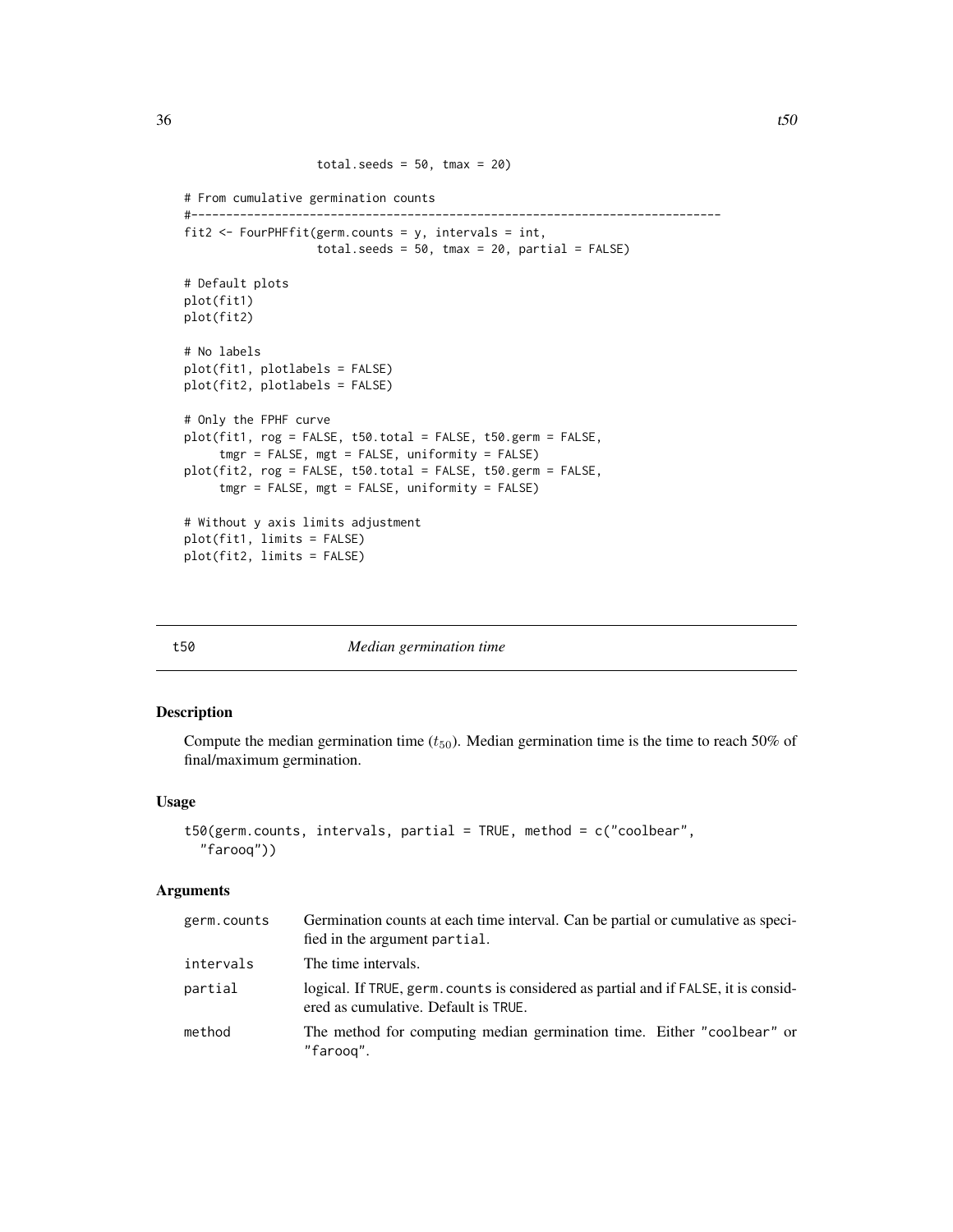#### <span id="page-36-0"></span>Details

With argument method specified as "coolbear", median germination time is computed according to the formula by Coolbear et al. (1984) as follows:

$$
t_{50} = T_i + \frac{\left(\frac{N+1}{2} - N_i\right)(T_j - T_i)}{N_j - N_i}
$$

Where,  $t_{50}$  is the median germination time, N is the final number of germinated seeds and  $N_i$  and  $N_j$  are the total number of seeds germinated in adjacent counts at time  $T_i$  and  $T_j$  respectively, when  $N_i < \frac{N+1}{2} < N_j$ .

Similarly with argument method specified as "farooq", median germination time is computed according to the formula by by Farooq et al. (2005) as follows:

$$
t_{50} = T_i + \frac{\left(\frac{N}{2} - N_i\right)(T_j - T_i)}{N_j - N_i}
$$

Where,  $t_{50}$  is the median germination time, N is the final number of germinated seeds and  $N_i$  and  $N_j$  are the total number of seeds germinated in adjacent counts at time  $T_i$  and  $T_j$  respectively, when  $N_i < \frac{N}{2} < N_j$ .

# Value

The median germination time  $(t_{50})$  value in the same unit of time as specified in the argument intervals.

# References

Coolbear P, Francis A, Grierson D (1984). "The effect of low temperature pre-sowing treatment on the germination performance and membrane integrity of artificially aged tomato seeds." *Journal of Experimental Botany*, 35(11), 1609–1617.

Farooq M, Basra SMA, Ahmad N, Hafeez K (2005). "Thermal hardening: A new seed vigor enhancement tool in rice." *Journal of Integrative Plant Biology*, 47(2), 187–193.

# See Also

[MeanGermRate](#page-27-1)

#### Examples

```
x \leq -c(0, 0, 0, 0, 4, 17, 10, 7, 1, 0, 1, 0, 0, 0)y <- c(0, 0, 0, 0, 4, 21, 31, 38, 39, 39, 40, 40, 40, 40)
int \leq -1: length(x)# From partial germination counts
#----------------------------------------------------------------------------
t50(germ.counts = x, intervals = int, method = "coolbear")
t50(germ.counts = x, intervals = int, method = "farooq")
```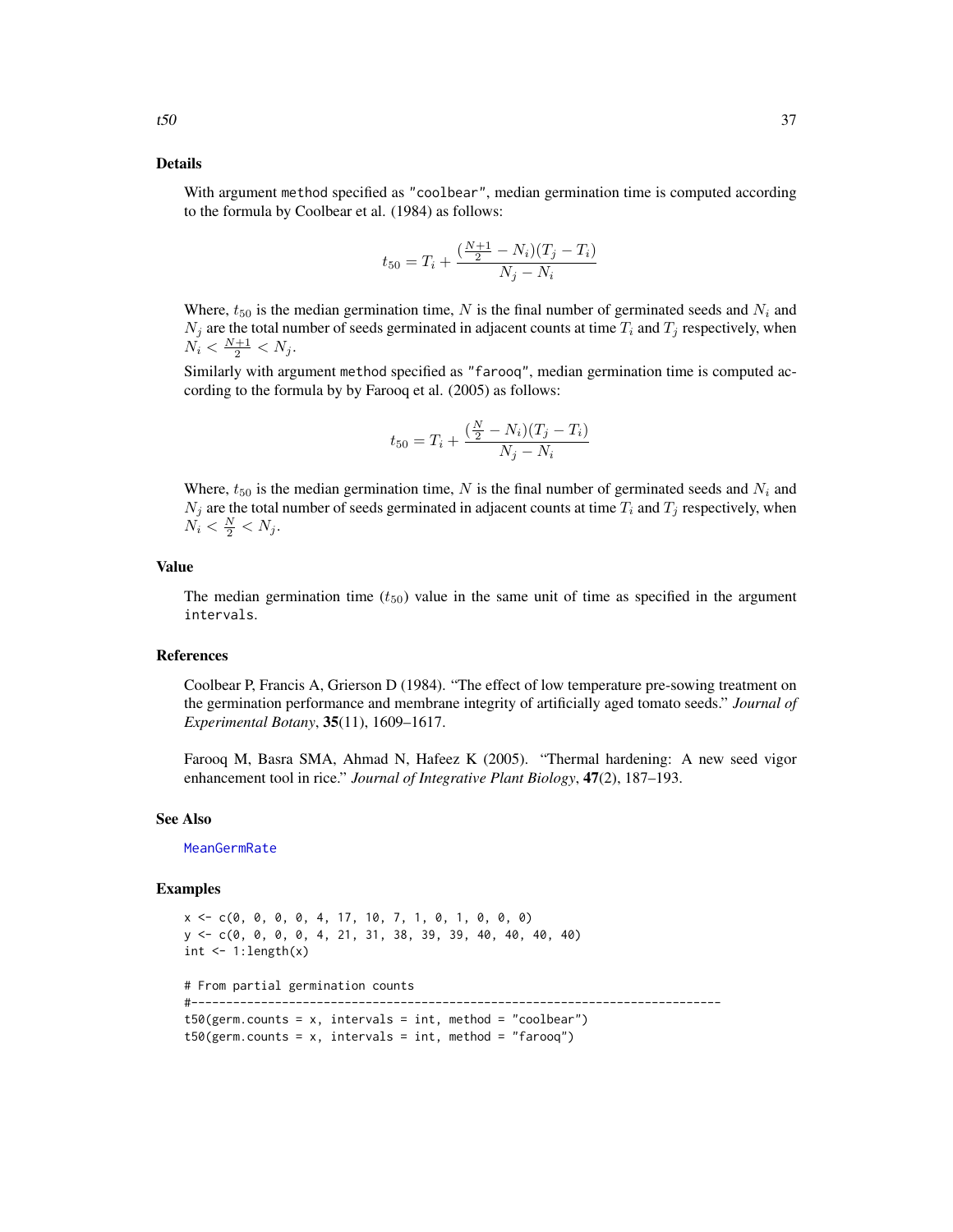```
# From cumulative germination counts
#----------------------------------------------------------------------------
t50(germ.counts = y, intervals = int, partial = FALSE, method = "coolbear")
t50(germ.counts = y, intervals = int, partial = FALSE, method = "farooq")
```

```
TimsonsIndex Timson's index
```
# <span id="page-37-2"></span>Description

Compute George's index George (1961), Timson's index or Timson's germination velocity index (Grose and Zimmer 1958; Timson 1965) and it's modifications by Labouriau (Ranal and de Santana 2006) and (Khan and Ungar 1984).

# Usage

```
TimsonsIndex(germ.counts, intervals, partial = TRUE, total.seeds, max,
 modification = c("none", "labouriau", "khanungar"))
```

```
GermRateGeorge(germ.counts, intervals, partial = TRUE, max)
```
# Arguments

| germ.counts  | Germination counts at each time interval. Can be partial or cumulative as speci-<br>fied in the argument partial.           |
|--------------|-----------------------------------------------------------------------------------------------------------------------------|
| intervals    | The time intervals.                                                                                                         |
| partial      | logical. If TRUE, germ. counts is considered as partial and if FALSE, it is consid-<br>ered as cumulative. Default is TRUE. |
| total.seeds  | Total number of seeds.                                                                                                      |
| max          | The maximum interval value up to which Timson's index/George's germination<br>rate is to be computed.                       |
| modification | The modification to be applied. Either "none", "labouriau" or "khanungar".<br>Default is "none" (see <b>Details</b> ).      |

# Details

Timson's index (Timson 1965) is computed as follows (Grose and Zimmer 1958; Brown and Mayer 1988; Baskin and Baskin 1998).

$$
\sum n = \sum_{i=1}^t G_i
$$

Where,  $G_i$  is the cumulative germination percentage in time interval i and t is the total number of time intervals.

<span id="page-37-0"></span>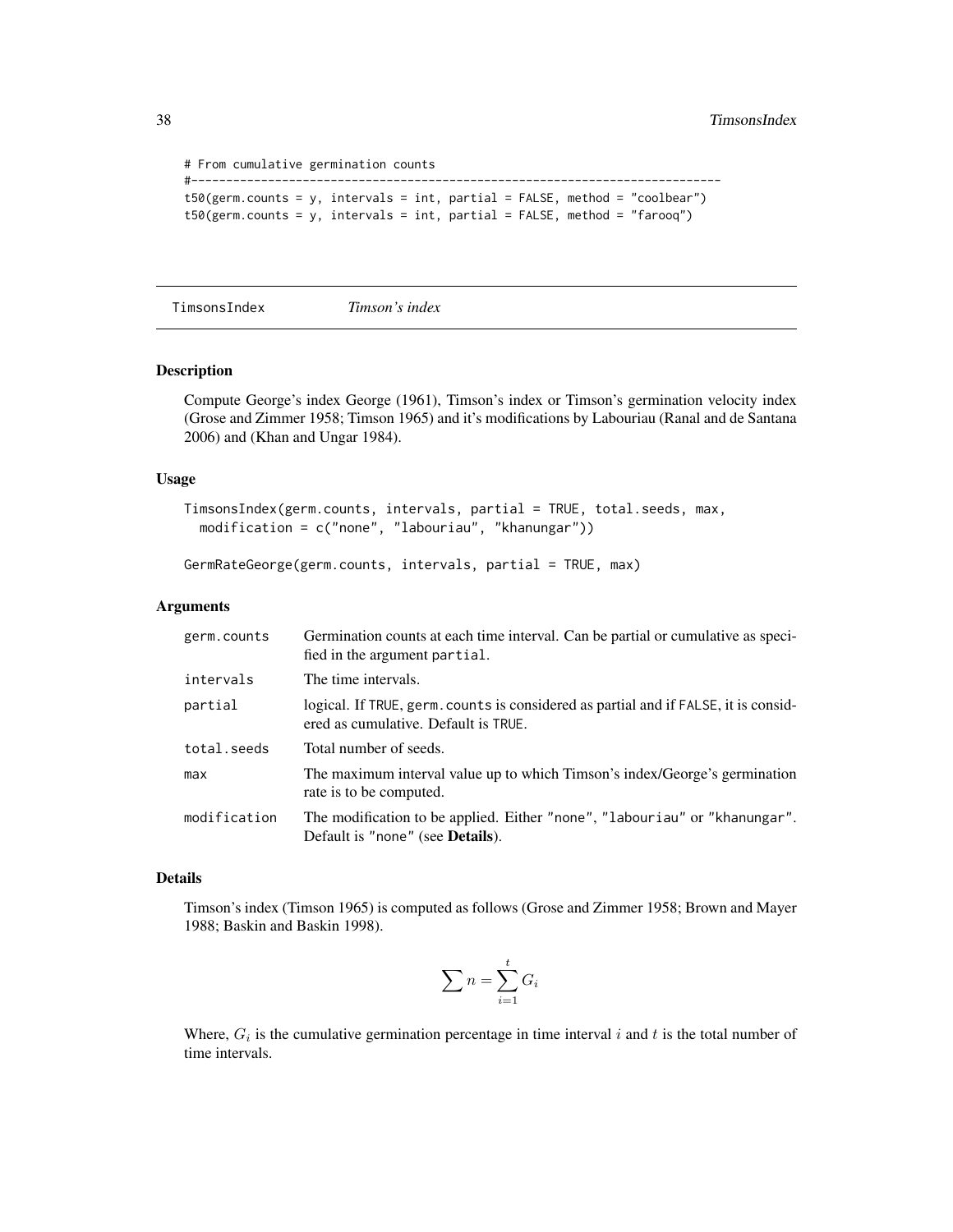# TimsonsIndex 39

For example ten summation  $(\Sigma 10)$  is expressed as follows:

$$
\sum 10 = G_1 + G_2 + \dots + G_{10}
$$

Where  $G_1, G_2, \cdots, G_{10}$  are the cumulative germination percentage at day 1, 2, 3,  $\cdots$ , 10 respectively. Similarly  $\Sigma$ 5 or  $\Sigma$ 20 can be estimated. For  $\Sigma$ 10, the value can range from 0 (no germination) to 1,000 (100% germination after 24 hours).

It is the progressive total of cumulative germination percentage recorded at specific intervals for a set period of time. It combines onset, rate and total percentage of germination and estimates the area under the cumulative germination percentage curve.

Goodchild and Walker (1971), described the same in terms of partial germination percentage as follows:

$$
\sum n = \sum_{i=1}^{t} g_i(t-j)
$$

Where,  $g_i$  is the germination (not cumulative, but partial germination) in time interval i (i varying from 0 to t) and t is the total number of time intervals and  $j = i - 1$ .

Timson's index is equivalent to the Germination Energy Index GEI proposed by Grose and Zimmer (1958).

Timson's index is similar to the germination rate proposed by George (1961) as follows (Tucker and Wright 1965; Nichols and Heydecker 1968).

$$
GR = \sum_{i=1}^{t} N_i K_i
$$

Where  $N_i$  is the number of seeds germinated by *i*th interval and  $K_i$  is the number of intervals(e.g. days) until the end of the test.

This index uses number of seeds germinated instead of germination percentage.

As Timson's index is useful for comparison only when samples have similar germinabilities or final germination percentage, the following modification was suggested by Labouriau (Ranal and de Santana 2006).

$$
T_{mod} = \frac{T}{\sum_{i=1}^{t} g_i}
$$

Here Timson's index  $(t)$  is divided by the sum of partial germination percentages.

Similarly another modification was proposed by (Khan and Ungar 1984), where Timson's index  $(t)$ is divided by number of intervals  $(t)$ .

$$
T_{mod} = \frac{T}{t}
$$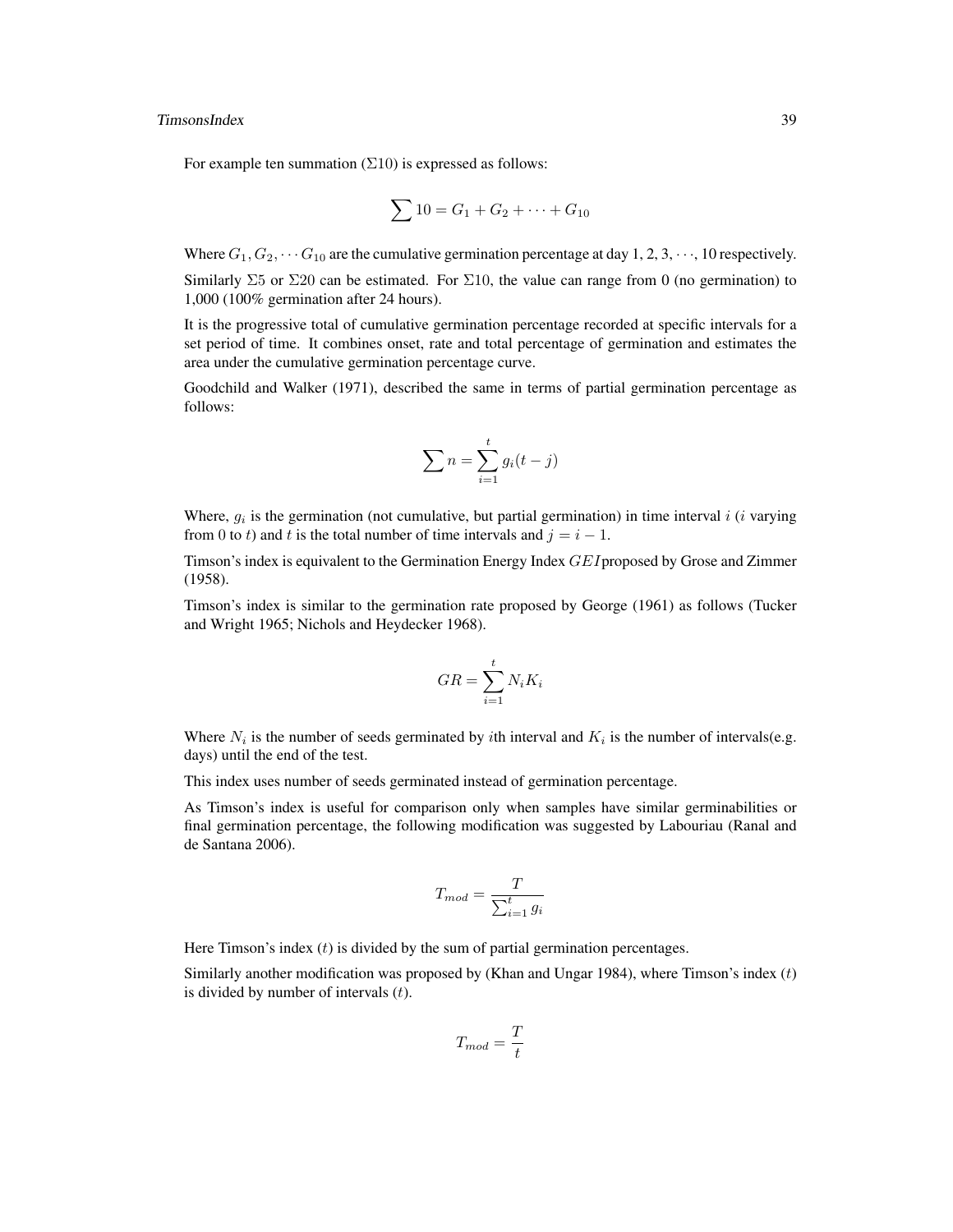# Value

For TimsonsIndex The value of Timson's index.

For GermRateGeorge The value of George's germination rate.

#### References

Baskin CC, Baskin JM (1998). *Seeds: Ecology, Biogeography, and Evolution of Dormancy and Germination*. Academic Press, San Diego. ISBN 0-12-080260-0.

Brown RF, Mayer DG (1988). "Representing cumulative germination. 1. A critical analysis of single-value germination indices." *Annals of Botany*, 61(2), 117–125.

George DW (1961). "Influence of germination temperature on the expression of post-harvest dormancy in wheat." *Crop Science Abstracts; Western Society of Crop Science Annual Meeting, 1961*, 15.

Goodchild NA, Walker MG (1971). "A method of measuring seed germination in physiological studies." *Annals of Botany*, 35(141), 615–621.

Grose RJ, Zimmer WJ (1958). "Some laboratory germination responses of the seeds of river red gum, *Eucalyptus camaldulensis* Dehn. Syn. *Eucalyptus rostrata* Schlecht." *Australian Journal of Botany*, 6(2), 129.

Khan MA, Ungar IA (1984). "The effect of salinity and temperature on the germination of polymorphic seeds and growth of *Atriplex triangularis* Willd." *American Journal of Botany*, 71(4), 481–489.

Nichols MA, Heydecker W (1968). "Two approaches to the study of germination data." *Proceedings of the International Seed Testing Association*, 33(3), 531–540.

Ranal MA, de Santana DG (2006). "How and why to measure the germination process?" *Brazilian Journal of Botany*, 29(1), 1–11.

Timson J (1965). "New Method of Recording Germination Data." *Nature*, 207(4993), 216.

Tucker H, Wright LN (1965). "Estimating rapidity of germination." *Crop Science*, 5(5), 398–399.

# Examples

```
x <- c(0, 0, 0, 0, 4, 17, 10, 7, 1, 0, 1, 0, 0, 0)
y <- c(0, 0, 0, 0, 4, 21, 31, 38, 39, 39, 40, 40, 40, 40)
int \leftarrow 1:length(x)# From partial germination counts
#----------------------------------------------------------------------------
# Wihout max specified
TimsonsIndex(germ.counts = x, intervals = int, total.seeds = 50)
TimsonsIndex(germ.counts = x, intervals = int, total.seeds = 50,
             modification = "none")
TimsonsIndex(germ.counts = x, intervals = int, total.seeds = 50,
```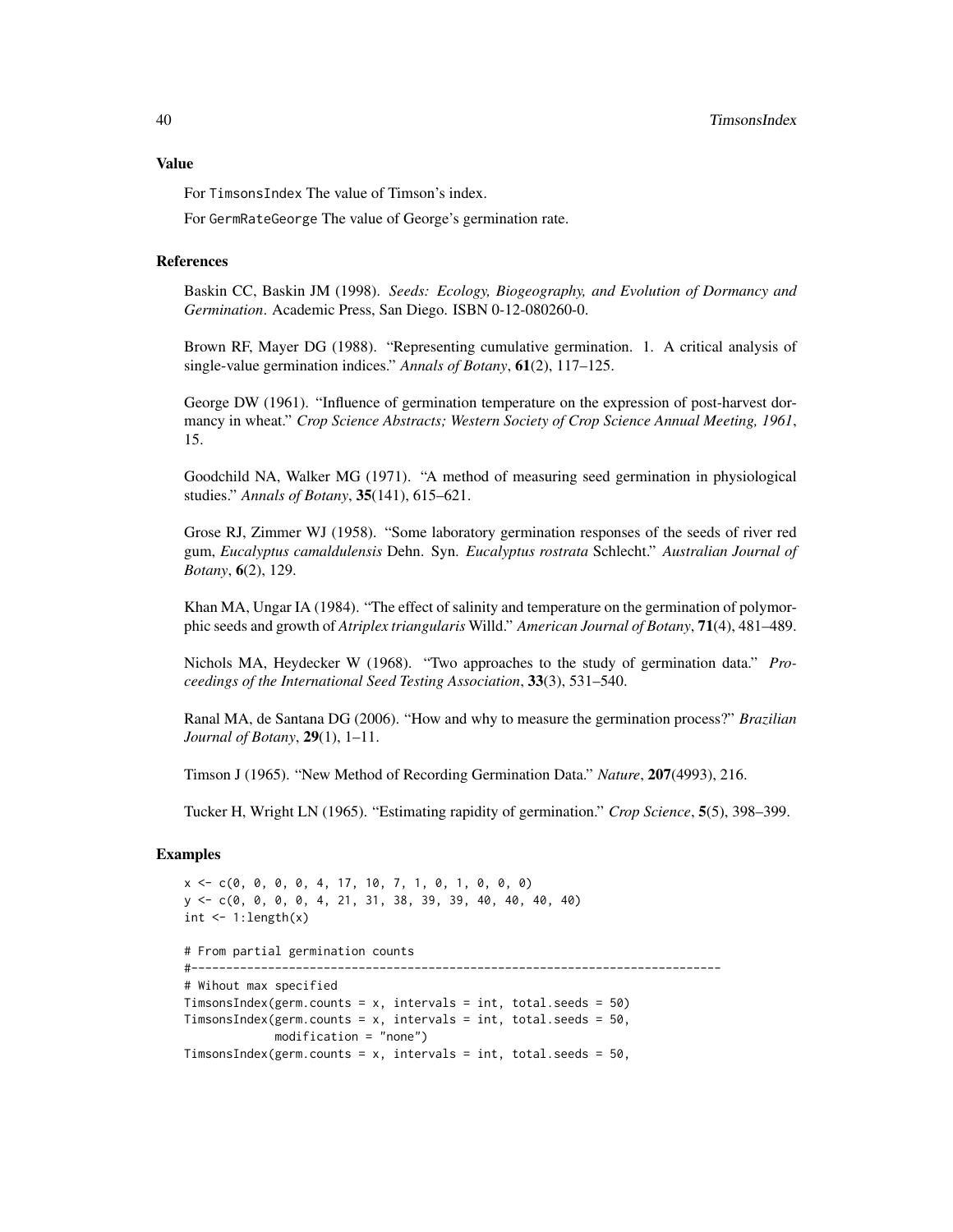```
modification = "labouriau")
TimsonsIndex(germ.counts = x, intervals = int, total.seeds = 50,
             modification = "khanungar")
# With max specified
TimsonsIndex(germ.counts = x, intervals = int, total.seeds = 50, max = 10)
TimsonsIndex(germ.counts = x, intervals = int, total.seeds = 50,
             max = 10, modification = "none")
TimsonsIndex(germ.counts = x, intervals = int, total.seeds = 50,
             max = 10, modification = "labouriau")
TimsonsIndex(germ.counts = x, intervals = int, total.seeds = 50,
             max = 10, modification = "khanungar")
# Wihout max specified
GermRateGeorge(germ.counts = x, intervals = int)
# With max specified
GermRateGeorge(germ.counts = x, intervals = int, max = 10)
GermRateGeorge(germ.counts = x, intervals = int, max = 14)
# From cumulative germination counts
#----------------------------------------------------------------------------
# Wihout max specified
GermRateGeorge(germ.counts = x, intervals = int, partial = TRUE)
# With max specified
GermRateGeorge(germ.counts = x, intervals = int, partial = TRUE, max = 10)
GermRateGeorge(germ.counts = x, intervals = int, partial = TRUE, max = 14)
```
<span id="page-40-1"></span>WeightGermPercent *Weighted germination percentage*

# Description

Compute the Weighted germination percentage  $WGP$  or Weighted germination index  $WGI$  (Reddy 1978; Reddy et al. 1985).

# Usage

```
WeightGermPercent(germ.counts, total.seeds, intervals, partial = TRUE)
```
# Arguments

| germ.counts | Germination counts at each time interval. Can be partial or cumulative as speci-<br>fied in the argument partial.           |
|-------------|-----------------------------------------------------------------------------------------------------------------------------|
| total.seeds | Total number of seeds tested.                                                                                               |
| intervals   | The time intervals.                                                                                                         |
| partial     | logical. If TRUE, germ. counts is considered as partial and if FALSE, it is consid-<br>ered as cumulative. Default is TRUE. |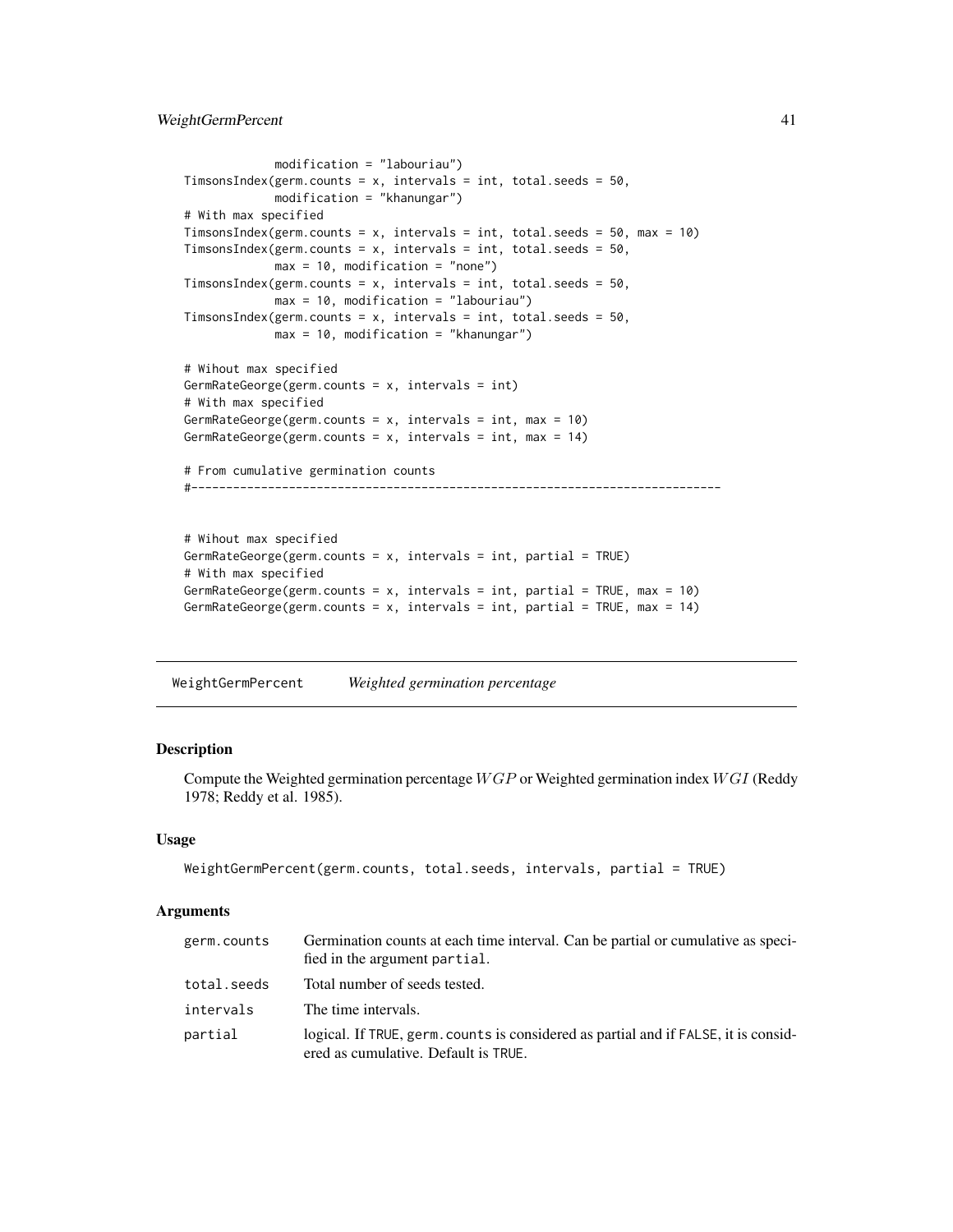# Details

Weighted germination percentage was calculated by giving maximum weight to the seeds that germinate first and decreasing weight to the seeds that germinate subsequently. It is computed as follows (Reddy 1978; Reddy et al. 1985):

$$
WGP = \frac{\sum_{i=1}^{t} (t - i + 1)N_i}{t \times N} \times 100
$$

Where,  $N_i$  is the number of seeds that germinated in the time interval i (not cumulative, but partial count),  $N$  is the total number of seeds tested and  $t$  is the total number of time intervals.

# Value

The weighted germination percentage (%) value.

# References

Reddy LV (1978). *Effect of temperature on seed dormancy and alpha-amylase activity during kernel maturation and germination in wheat (*Triticum aestivum *L.) cultivars*. Ph.D. Thesis, Oregon State University.

Reddy LV, Metzger RJ, Ching TM (1985). "Effect of temperature on seed dormancy of wheat." *Crop Science*, 25(3), 455.

# Examples

 $x \leq -c(0, 0, 0, 0, 4, 17, 10, 7, 1, 0, 1, 0, 0, 0)$ y <- c(0, 0, 0, 0, 4, 21, 31, 38, 39, 39, 40, 40, 40, 40)  $int < -1: length(x)$ # From partial germination counts #---------------------------------------------------------------------------- WeightGermPercent(germ.counts =  $x$ , total.seeds =  $50$ , intervals = int) # From cumulative germination counts #---------------------------------------------------------------------------- WeightGermPercent(germ.counts = y, total.seeds = 50, intervals = int,  $partial = FALSE$ )